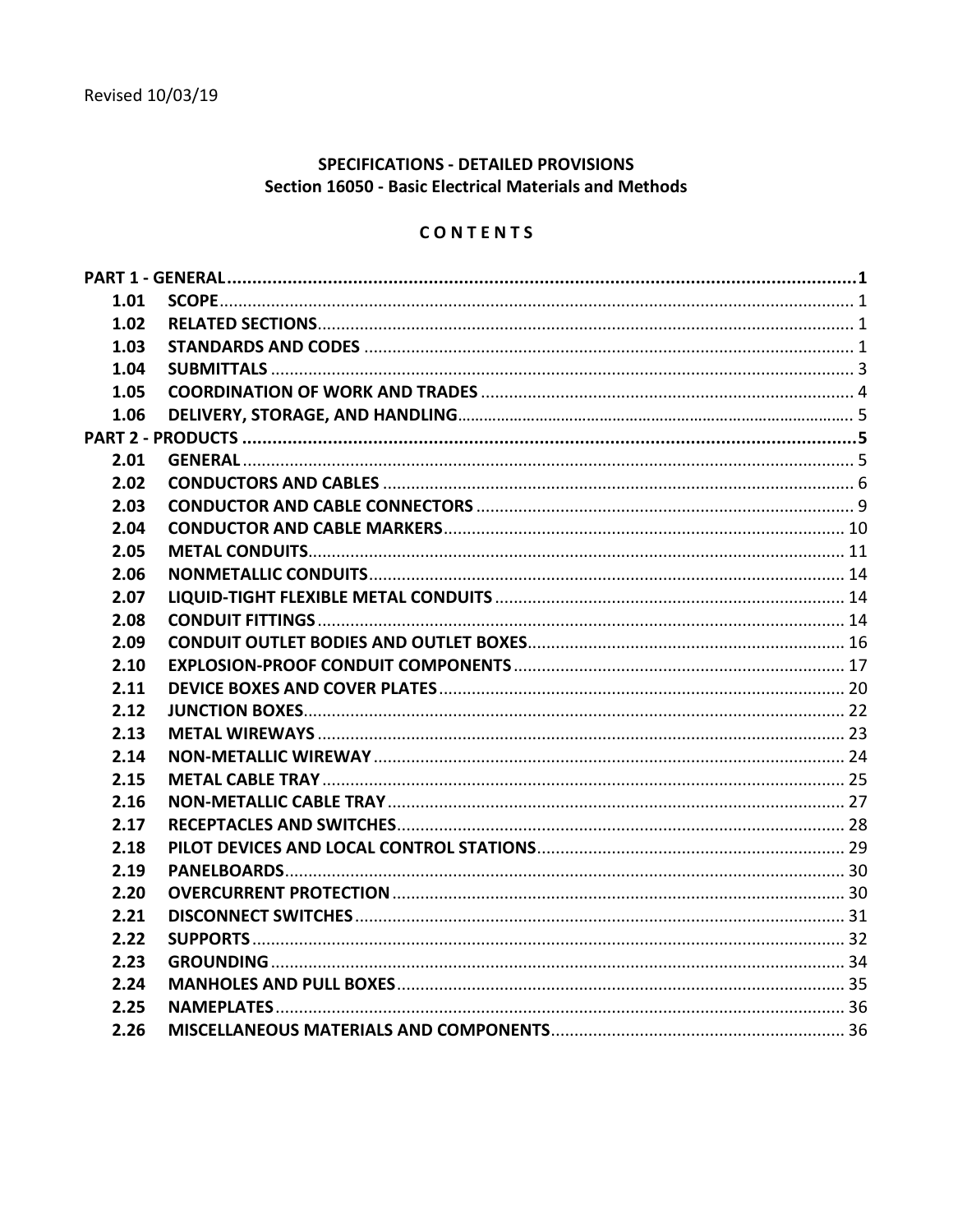| 3.01 |  |
|------|--|
| 3.02 |  |
| 3.03 |  |
| 3.04 |  |
| 3.05 |  |
| 3.06 |  |
| 3.07 |  |
| 3.08 |  |
| 3.09 |  |
| 3.10 |  |
| 3.11 |  |
| 3.12 |  |
| 3.13 |  |
| 3.14 |  |
| 3.15 |  |
| 3.16 |  |
| 3.17 |  |
| 3.18 |  |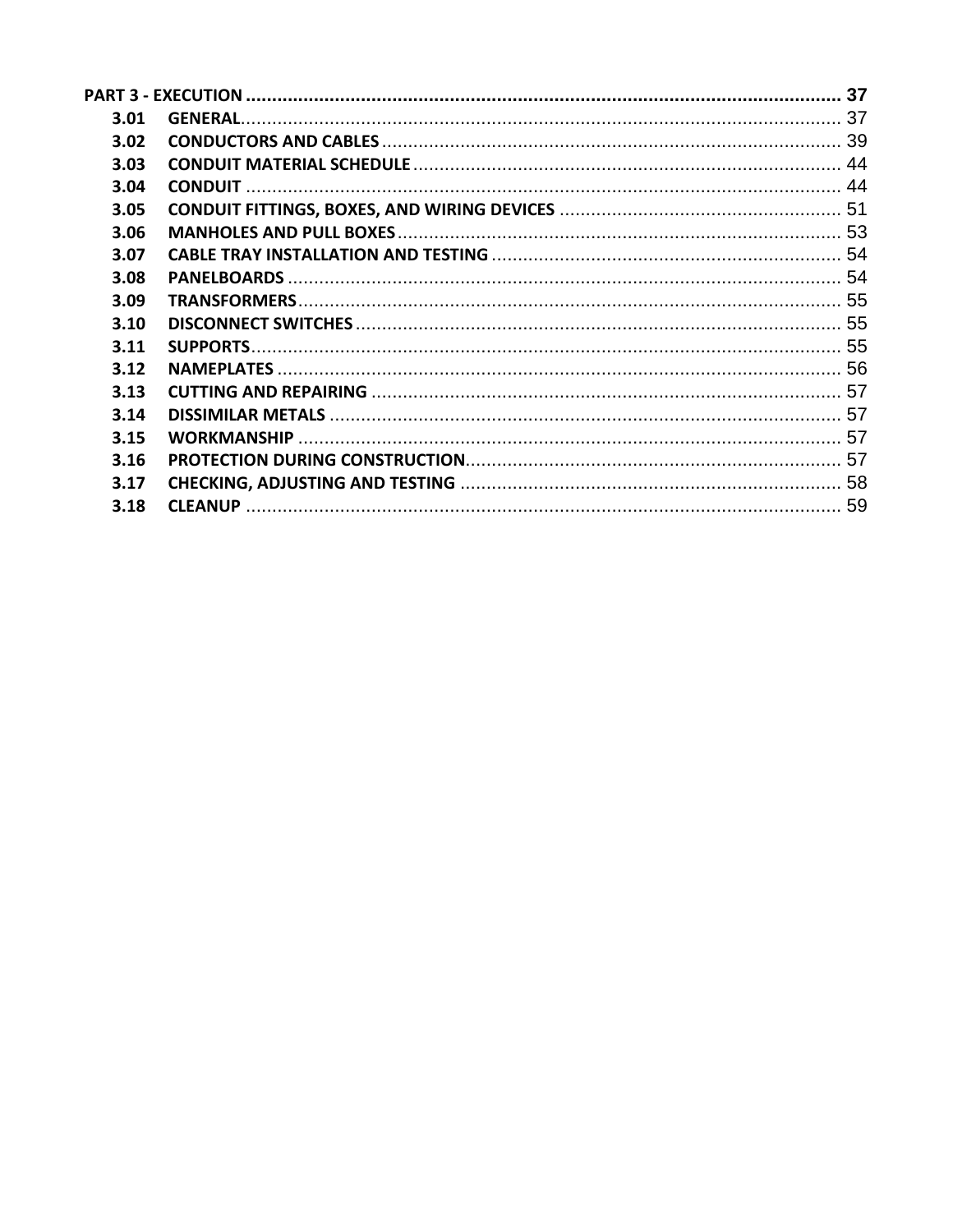## **SECTION 16050 BASIC ELECTRICAL MATERIALS AND METHODS**

### <span id="page-2-0"></span>**PART 1 - GENERAL**

#### <span id="page-2-1"></span>**1.01 SCOPE**

- A. This section specifies the requirements for the fabrication, assembly, delivery, testing, and installation of electrical equipment and material necessary for the electrical work of this Contract.
- B. Contractor shall furnish all labor, supervision, materials, equipment, tests and services to install electrical equipment and material, as specified herein and shown on the Drawings.

#### <span id="page-2-2"></span>**1.02 RELATED SECTIONS**

- A. The Contract Documents are a single integrated document, and as such all Specification Sections apply. It is the responsibility of the Contractor and its subcontractors to review all sections and ensure a complete and coordinated project.
- B. Related Specification Sections include, but are not limited to, the following:
	- 1. Sections of the Specifications specifying equipment and/or systems requiring electrical work, including basic electrical materials and equipment.
	- 2. Division 16 Electrical
	- 3. Division 17 Instrumentation and Controls

#### <span id="page-2-3"></span>**1.03 STANDARDS AND CODES**

- A. All materials and equipment, including installation of same, shall meet or exceed the applicable requirements of the following standards and codes (latest edition):
	- 1. ANSI American National Standards Institute
	- 2. ASTM American Society for Testing and Materials
	- 3. Fed Spec Federal Specification
	- 4. ICEA Insulated Cable Engineers Association
	- 5. IEEE Institute of Electrical and Electronic Engineers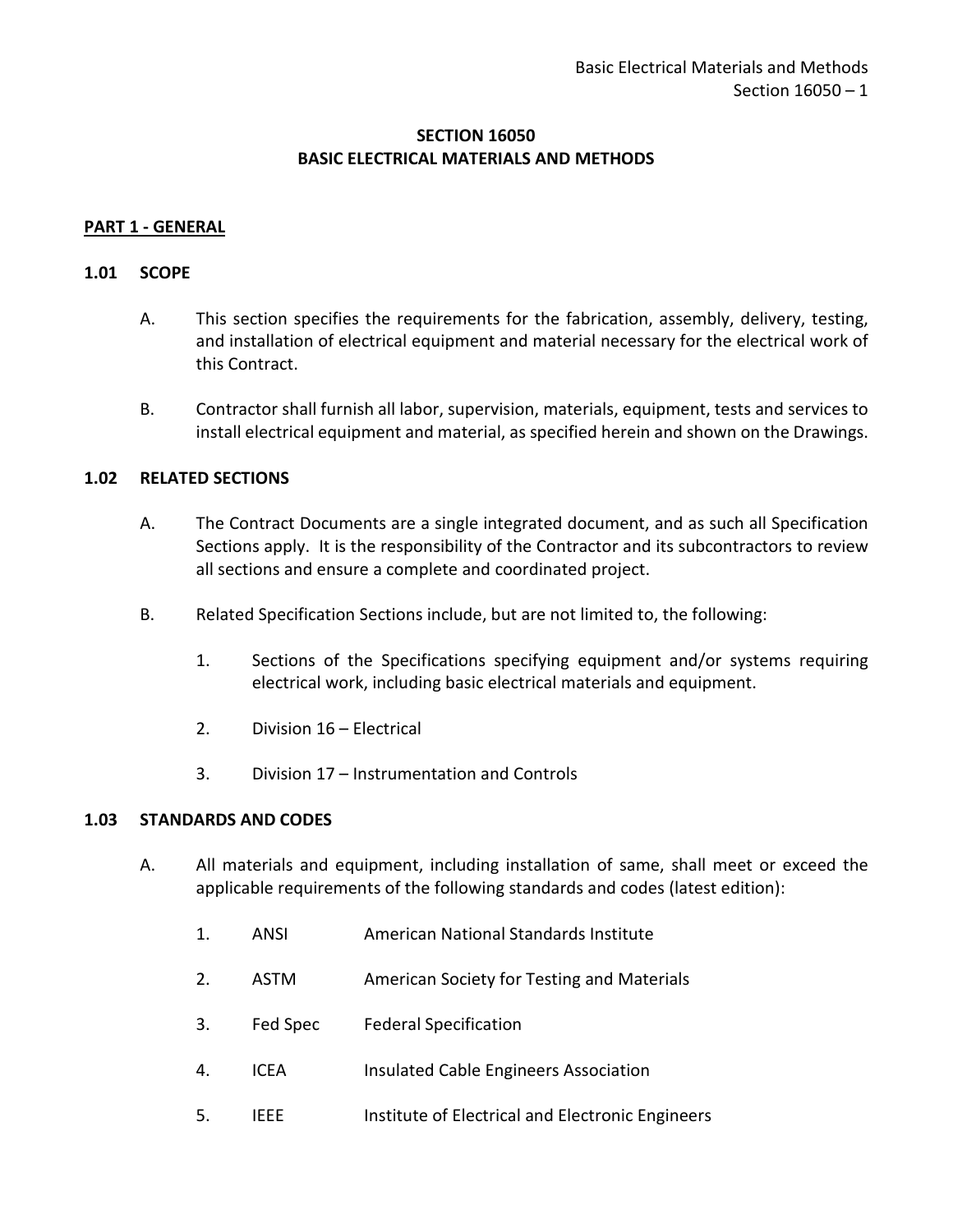- 6. IESNA Illuminating Engineering Society of North America
- 7. NEIS National Electrical Installation Standards
- 8. NEMA National Electrical Manufacturers Association
- 9. NEC National Electrical Code (NFPA 70)
- 10. NETA National Electric Testing Association (NETA)
- 11. NFPA 70E Standard for Electrical Safety in the Workplace
- 12. NIST National Institute of Standards and Technology
- 13. OSHA Occupational Safety and Health Administration (Federal and State)
- 14. UL Underwriters Laboratories
- B. Underwriters' Laboratories Approval: All material and equipment furnished by the Contractor shall be listed by and shall bear the label of Underwriters Laboratories (UL) or Edison Testing Labs (ETL).
- C. All electrical materials and equipment, and the design, construction, and installation thereof, shall comply with all applicable provisions of the Federal Occupational Safety and Health Administration (OSHA), and California Occupational Safety and Health Administration (Cal OSHA).
- D. Where the Drawings or these Specifications call for material, equipment and workmanship to be of better quality or higher standard than required by the above standards and codes, and applicable rules and regulations, then said Drawings and Specifications shall prevail. Nothing on the Drawings or in these Specifications shall be construed to permit work in violation of the above standards and codes.
- E. In the event of a conflict or disagreement between the Drawings and Specifications; and standards; codes; federal, state, and local laws and ordinances; utility company regulations; or industry standards; the most stringent requirements shall govern. The Contractor shall promptly notify the District in writing of such differences.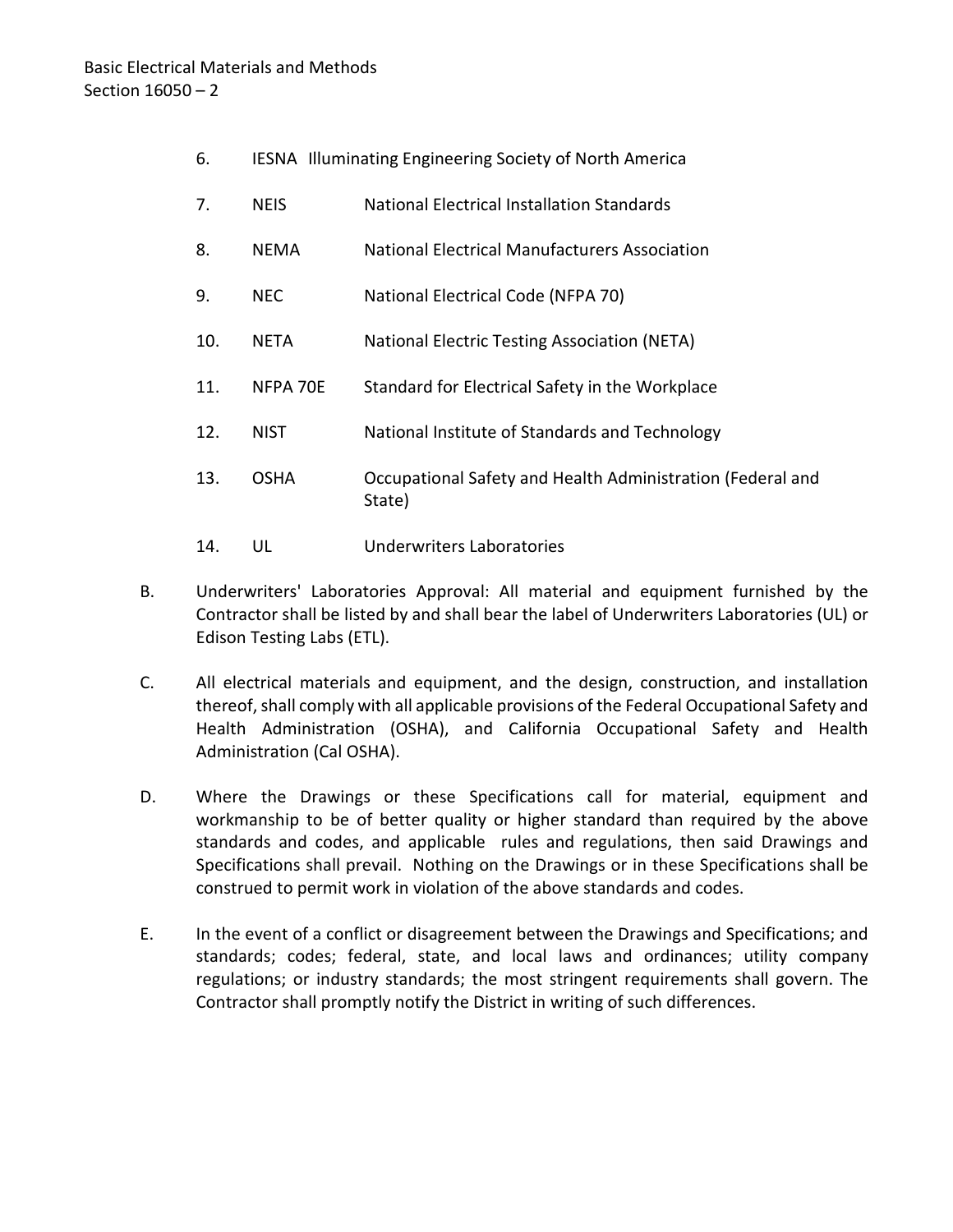### <span id="page-4-0"></span>**1.04 SUBMITTALS**

All submittals shall be in accordance with the General Conditions and requirements specified herein.

Submit for the District's approval material lists, shop drawings, factory test reports and technical data to the extent required in this Section, Section 16010, and the General Conditions.

## A. Shop Drawings

Contractor shall submit complete information, drawings, and technical data for all material and equipment, including, but not limited to, the following:

- 1. Manufacturer's product literature and specifications for all material and equipment required for the project. Product literature and specifications shall be marked to clearly identify all applicable information and crossing out all inapplicable information. Applicable sizes, model numbers, and options shall be clearly marked. Sufficient data and detail shall be provided to demonstrate compliance with these Specifications.
- 2. Interconnection wiring diagrams (loop diagrams) showing all interconnections between equipment, control panels, RTU, electrical switchgear, MCCs, field instrumentation, etc. Diagrams shall be provided with wire numbers and terminal block numbers.
- 3. Electrical control drawings, including complete control ladder diagrams and complete interconnect diagrams with appropriate wire and terminal numbering. Control ladder diagrams shall be provided with numbers for each line, including references to the line number where contacts for each relay are shown. Ladder diagrams shall show wire numbers, terminal blocks, and terminal block numbers.
- 4. Schematic wiring diagrams for all local control stations. Schematic wiring diagrams shall clearly identify internal and external devices, and all remote contacts and signals.
- 5. Nameplate schedule for all local control stations, including nameplate material, lettering height, and proposed inscriptions.
- 6. Conduit tag schedule for all conduit tags, listing the proposed engraving for each conduit tag.
- 7. Conductor identification marker schedule for all field conductors, listing the proposed identification for each conductor at each terminal point.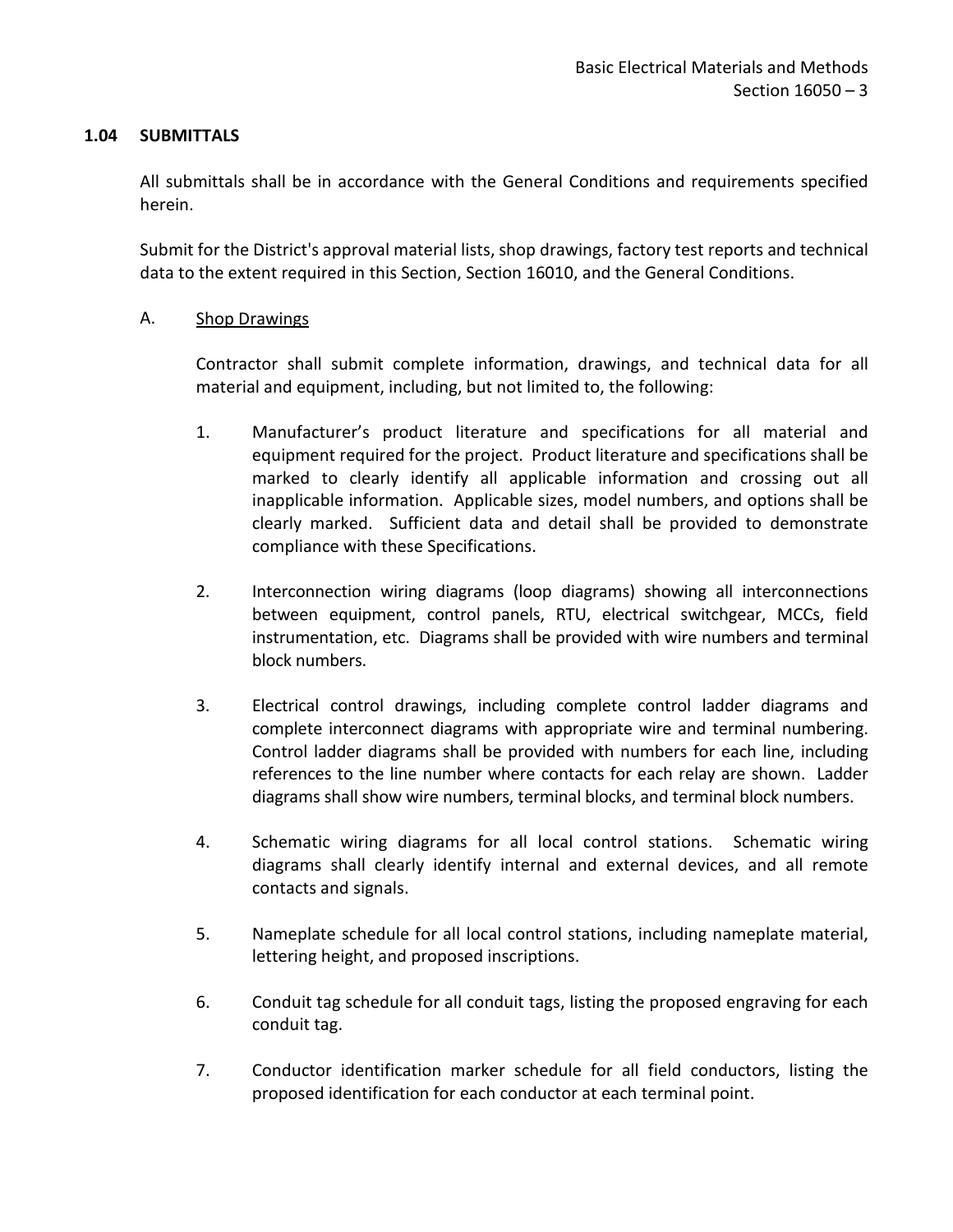- 8. Pull box and manhole schedule, listing all proposed pull boxes and manholes. Schedule shall include structure size and depth, type of cover, cover load rating, and special features (if any).
- 9. Duct bank drawings and cross sections of all electrical duct banks (two (2) conduits or more). Cross sections shall be provided at each pull box and manhole (entrance and exit). Each conduit in the duct bank cross section shall be labeled. Elevations to the nearest 0.1' shall be provided at the top and bottom of each duct bank cross section.
- 10. Drawings for all grounding work not specifically shown on the Contract Drawings.
- B. Operation and Maintenance Manuals

Contractor shall submit detailed Operation and Maintenance Manuals for each item of equipment in accordance with the General Conditions.

C. Record Drawings

Contractor shall maintain and keep current a complete record set of construction drawings showing every change from the Contract Drawings and Specifications and the exact locations, sizes, and types of equipment and material installed. Record drawings shall show all conduit runs (sizes and number), circuits, and conductors (sizes and numbers). Record drawings shall show depths and routing of all concealed and belowgrade electrical installations. Record drawings shall be available to the District during construction and shall be delivered to the District upon project completion.

### <span id="page-5-0"></span>**1.05 COORDINATION OF WORK AND TRADES**

- A. Electrical work shall be performed in cooperation with all other trades so that a neat and orderly arrangement of the work as a whole shall be obtained.
- B. Prior to commencing work, the Contractor shall verify with the equipment manufacturers that equipment dimensions and arrangements will allow for equipment installation in the spaces shown on the Drawings for all motor control centers, variable frequency drives, switchboards, panelboards, control panels, transformers, and other major items of electrical equipment, and that the installation indicated will provide for all required ventilation, clearances, access, and work space.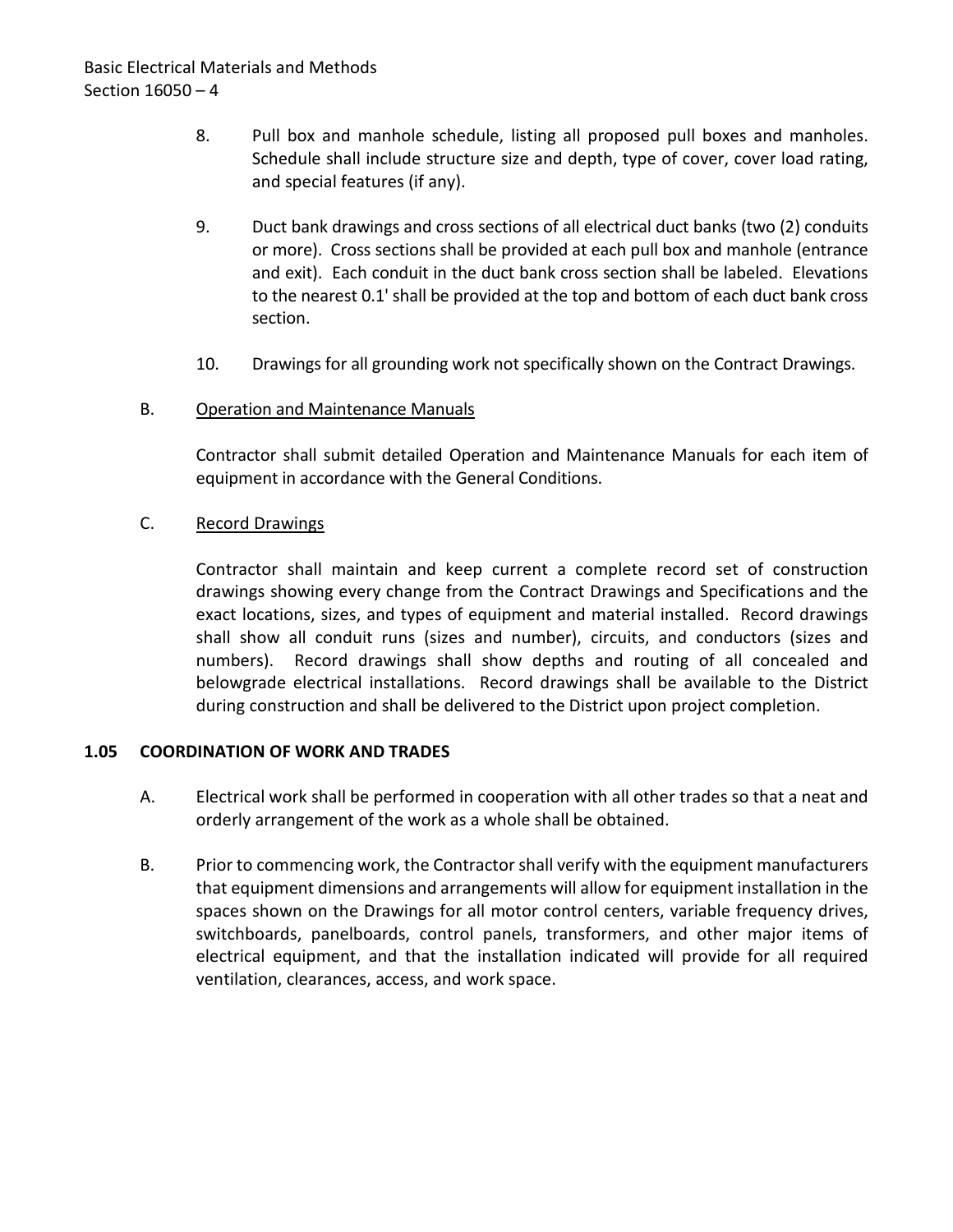C. Before installing any equipment, materials, or raceways, the Contractor shall carefully examine the complete set of Drawings and Specifications, and approved equipment shop drawings and confirm connection methods, and all dimensions and space requirements. Contractor shall confirm size and type of equipment conduit connectors with proposed conduit material and sizes. In addition, Contractor shall confirm stub-up areas beneath equipment panels and areas marked for direct conduit connection, with the proposed number and size of conduit.

### **1.06 DELIVERY, STORAGE, AND HANDLING**

## A. Delivery

Deliver electrical materials and equipment in manufacturer's original cartons and containers with seals intact. Deliver conductors on sealed reels. Deliver large multicomponent equipment in sections to facilitate field handling and installation.

## B. Storage

Unless designed for outdoor exposure, store electrical equipment and material on the ground and under cover. Equipment and material shall be protected from weather, corrosion, contamination, and deterioration. Dents, marred finishes, and other damage shall be repaired to its original condition or replaced as directed by the District.

### C. Handling

All equipment and material shall be handled in accordance with the manufacturer's recommendations. Large or heavy items shall be lifted at the points designed by the manufacturer. Equipment and material shall be handled and installed as necessary to prevent damage.

### <span id="page-6-0"></span>**PART 2 - PRODUCTS**

### <span id="page-6-1"></span>**2.01 GENERAL**

Except as may be specifically indicated otherwise, materials and products furnished under this section shall be new and in accordance with the standards as herein before specified. Products used for the same purpose shall be of the same manufacturer and make. Outdoor equipment, fixtures and wiring devices shall be of approved weatherproof construction or shall be in weatherproof enclosures.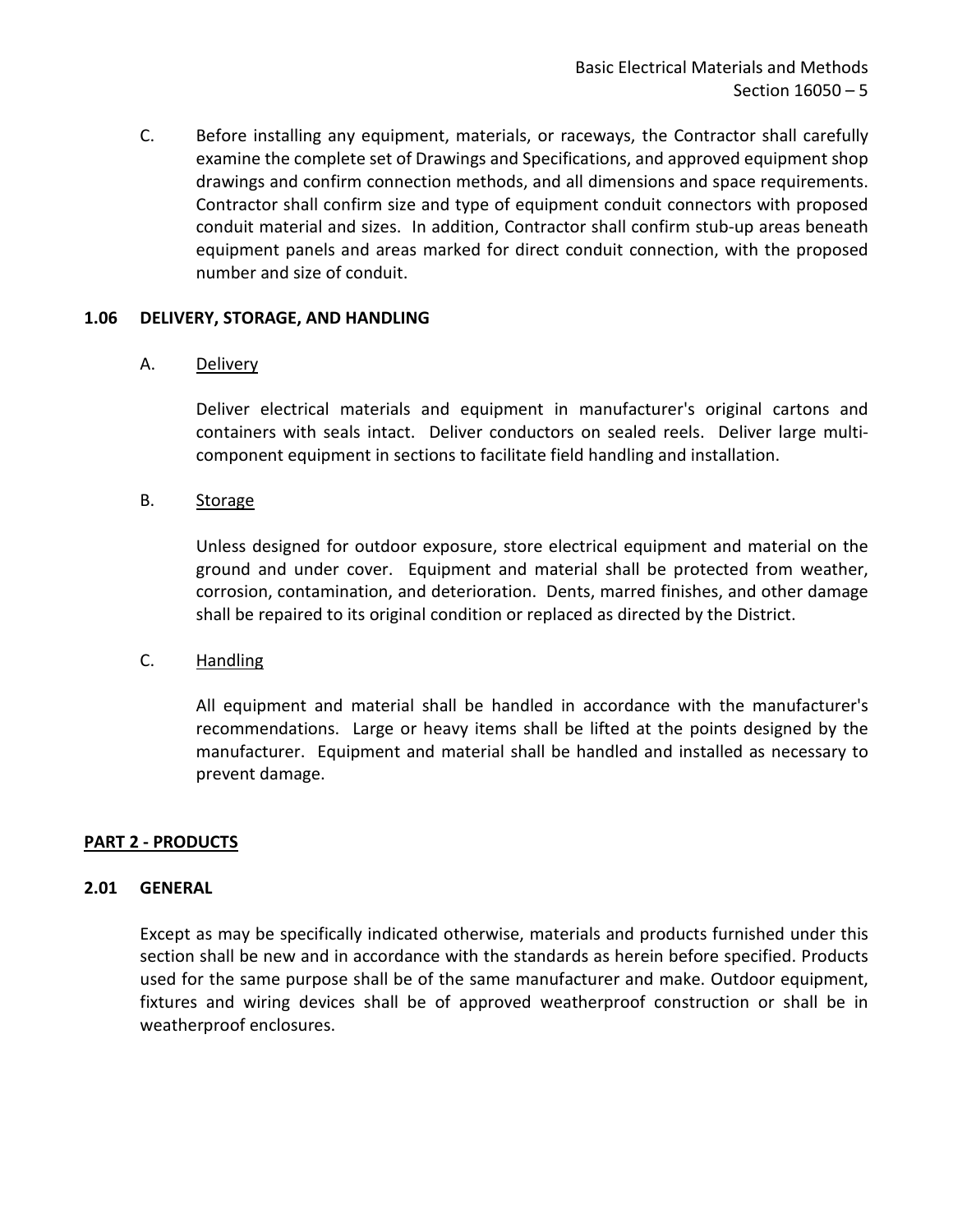### A. Standard Products

Materials and products submitted for approval shall be the cataloged products of companies regularly engaged in the manufacture of such items, shall be the latest standard design that conforms to the specification requirements and shall essentially duplicate materials and products that have been in satisfactory use for at least 2 years.

## B. Approved Manufacturers

Wherever on the Drawings or in the Specifications, materials or equipment are identified by the names of one or more manufacturers, it is intended that only these manufacturers will be acceptable. Equal materials or equipment of other manufacturers may be submitted for consideration by the District at least 30 days prior to bid.

## <span id="page-7-0"></span>**2.02 CONDUCTORS AND CABLES**

## A. General

Conductors and cables shall be new, single conductor, copper, not smaller than #14 AWG (except shielded control wire) unless indicated otherwise on the Drawings. Aluminum conductors and cables are not acceptable.

Conductor insulation shall bear manufacturer's trademark, insulation designation, voltage rating, and conductor size at regular intervals. Each type of conductor or cable shall be the product of a single manufacturer.

## B. Conductors Smaller than 250 MCM

1. Above Grade

Conductors smaller than 250 MCM for power service, power feeders, power circuits, lighting feeders, lighting circuits, and control circuits shall be stranded copper, rated 600 volt, with 75°C THWN insulation, UL approved, for installation underground, in concrete, in masonry, or in wet locations.

2. Below Grade

Conductors smaller than 250 MCM for power service, power feeders, power circuits, lighting feeders, lighting circuits, and control circuits shall be stranded copper, rated 600 volt, with 90°C XHHW-2 insulation, UL approved, for installation underground, in concrete, in masonry, or in wet locations.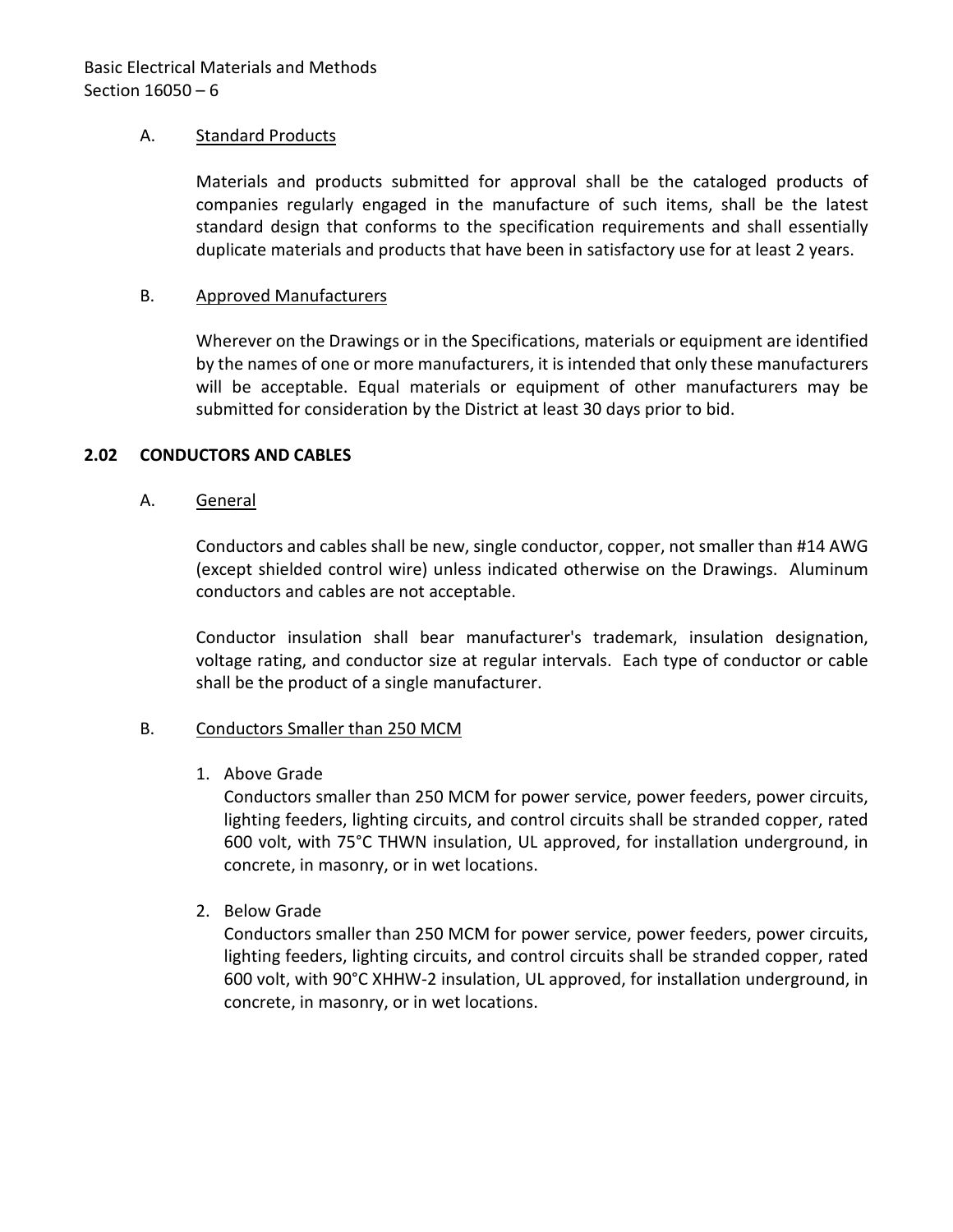## C. Conductors 250 MCM and Larger

1. Above Grade:

Conductors 250 MCM and larger shall be stranded copper, rated 600 volt, with 75°C THHN or THWN insulation, UL approved, for installation underground, in concrete, in masonry, or in wet locations.

2. Below Grade:

Conductors 250 MCM and larger shall be stranded copper, rated 600 volt, with 90°C XHHW-2 with XLP insulation, UL approved, for installation underground, in concrete, in masonry, or in wet locations.

## D. High Temperature Conductors

High temperature conductors shall be provided where indicated on the Drawings. High temperature conductors shall be stranded copper, rated 600 volt, with 90°C THHN insulation, UL approved. High temperature conductors shall only be utilized to compensate for ambient temperature correction factors and adjustment factors per NEC Article 310 with conductors sized based on 75°C ampacity per NEC Tables 310.15(B)(16) and 310.15(B)(17), unless all electrical system connectors, terminals, and lugs for high temperature conductors are rated 90°C.

### E. Ground Conductors and Neutral Conductors

Ground conductors shall be provided for required ground wiring.

Equipment ground conductors shall be stranded copper, rated 600 volt, with 75°C THWN insulation, UL approved, for installation underground, in concrete, in masonry, or in wet locations. Equipment ground conductors shall be identified by a continuous green insulation color.

Structure and building ground system conductors shall be stranded bare copper. Minimum conductor size shall be #1/0 AWG.

Neutral conductors shall be stranded copper, rated 600 volt, with 75°C THWN insulation, UL approved, for installation underground, in concrete, in masonry, or in wet locations. Neutral conductors shall be identified by a continuous white insulation color.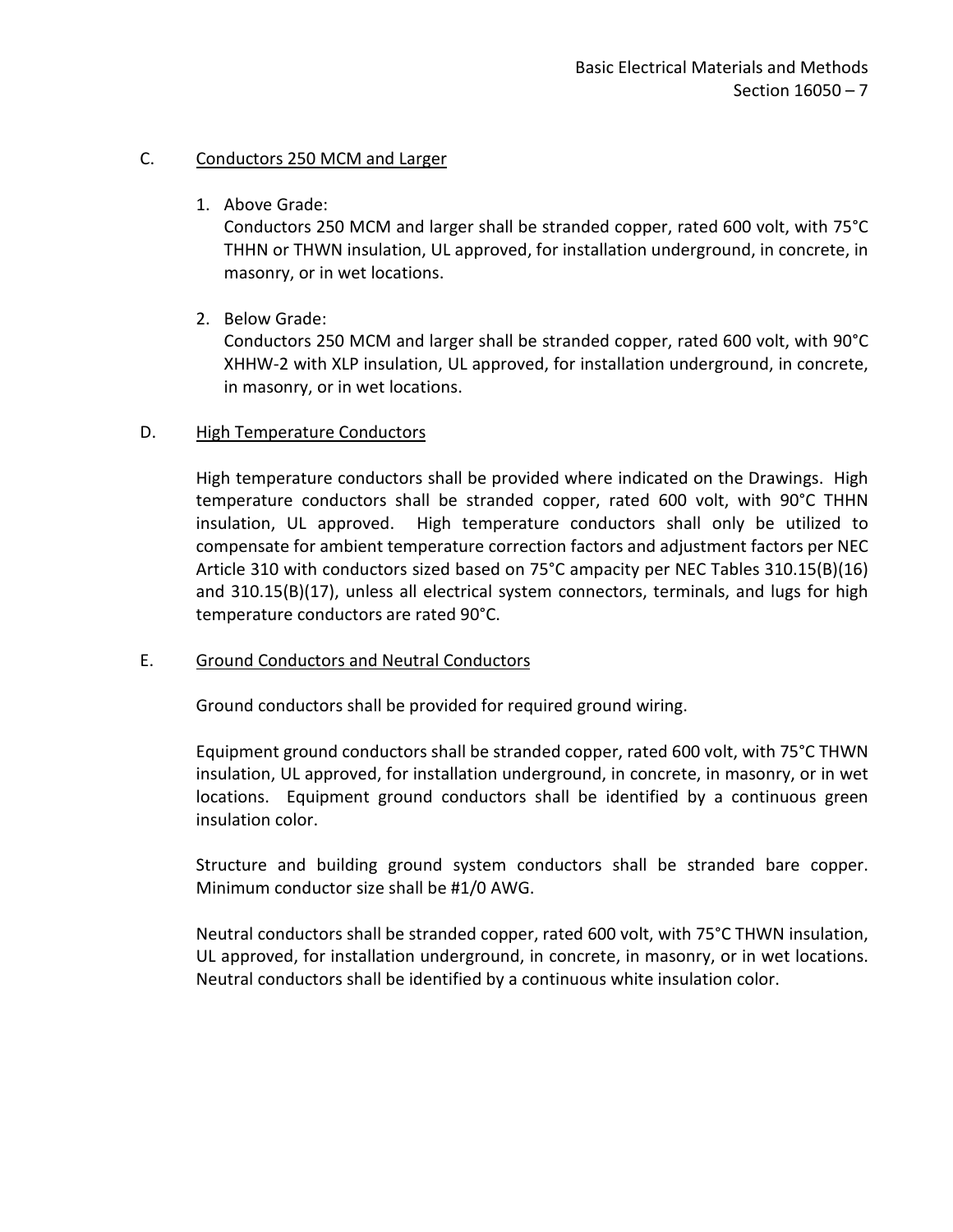## F. Instrumentation Signal Cables

Instrumentation signal cables shall be single twisted pair or multi-twisted pairs of stranded, 600 volt, copper cables with 15 mil polyvinyl chloride insulation over each conductor, overall aluminum-mylar tape shield, overall tinned copper drain wire and 45 mil minimum polyvinyl chloride jacket overall. Twisted pair cables that are required to be shielded, shall have aluminum-mylar tape shields and tinned copper drain wires over individual twisted pairs of cable. Single twisted pair cables shall be #16 AWG minimum. Unless indicated otherwise on the Drawings, instrumentation signal cable shall be used for all 4-20 mA signals. Cables shall be manufactured by Belden, Okonite, or equal.

## G. Fine Stranded Conductors

Fine stranded conductors, Class C and higher (such as DLO cable), shall only be installed where specifically indicated on the Drawings. All terminations of fine stranded conductors shall be provided with copper flex-cable compression adapters to properly confine the fine strands and prevent overheating of the connection and wire pullout from mechanical lugs. The flex-cable compression adapters shall fit mechanical set-screw mechanical lug type connectors and shall be sized for the full current carrying capacity of the cable. The adapters shall be provided a flared barrel-opening to allow easy cable insertion. The adapter shall be constructed of wrought copper with pin of Class B stranded copper conductor, rated for 600V and 105ºC cable, and shall be UL listed. Pin length shall be sufficient to allow full engagement into the mechanical lug. Flex-cable copper compression adapters shall be Shoo-pin PT-FX Series, as manufactured by Greaves Corporation, or equal.

Welding cable shall not be used unless factory installed.

### H. Color Coding

System conductors shall be factory color coded by integral insulation pigmentation with a separate color as specified herein. Conductors #6 AWG and larger may be color coded with an approved colored marking tape at all terminations and in all junction boxes, pull boxes, and manholes. Each voltage system shall have a color coded system that shall be maintained throughout the project. Approved conductor colors are as follows:

| <b>Power System</b>   | <b>Service</b> | Color        |
|-----------------------|----------------|--------------|
| 480V, 3 Phase, 4 Wire | Phase A        | <b>Brown</b> |
|                       | Phase B        | Orange       |
|                       | Phase C        | Yellow       |
|                       | Neutral        | White        |
| <b>Power System</b>   | <b>Service</b> | Color        |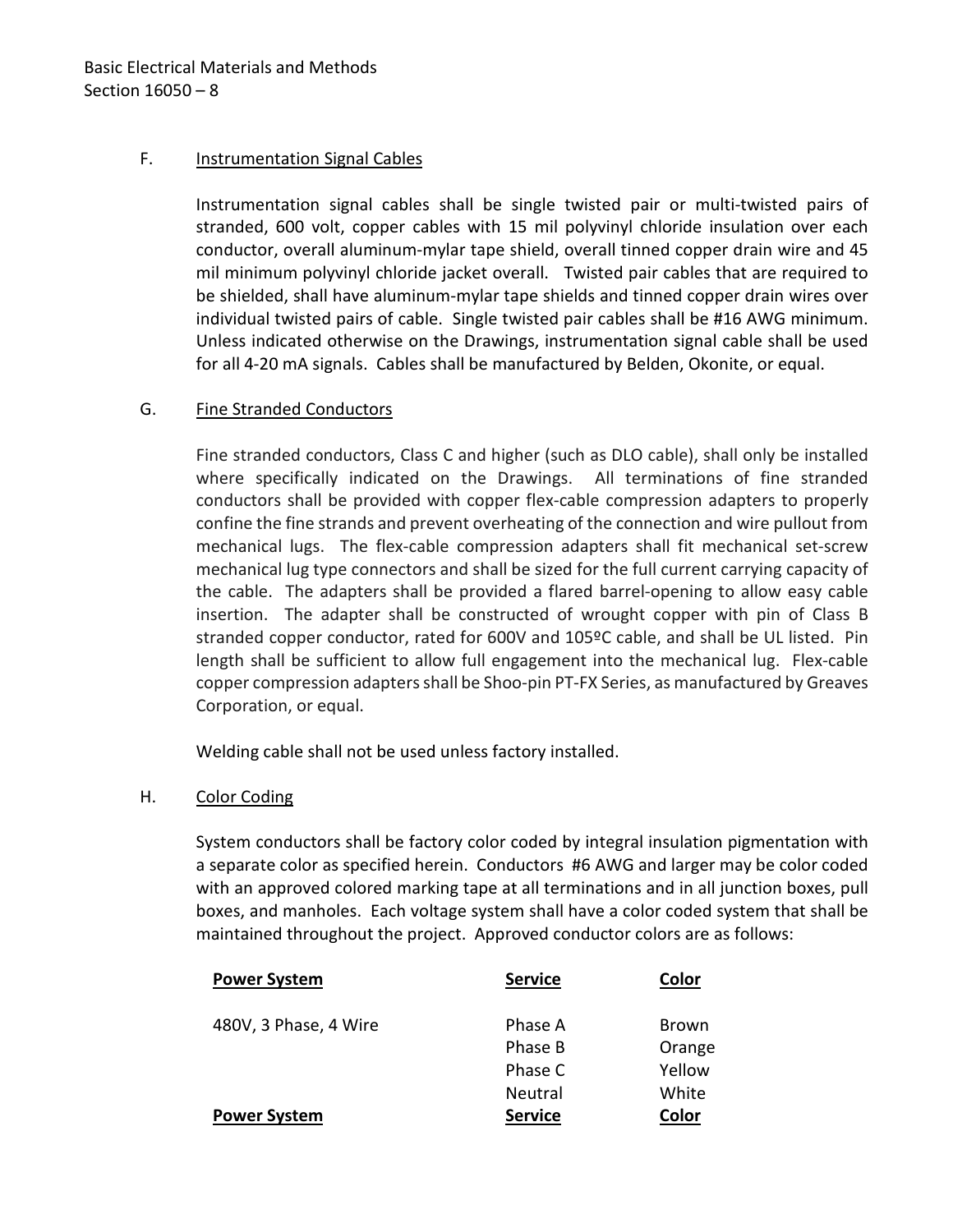| 120/208/240V, 3 Phase, 4 Wire | Phase A<br>Phase B<br>Phase C<br>Neutral | <b>Black</b><br>Red<br>Blue<br>White |
|-------------------------------|------------------------------------------|--------------------------------------|
| All Equipment<br>All System   | Ground<br>Ground                         | Green<br><b>Bare Copper</b>          |
| <b>Control System</b>         | <b>Service</b>                           | <b>Color</b>                         |
| PLC (Status and Control)      | Digital Input<br>Digital Output          | Blue<br><b>Brown</b>                 |
| 120V                          | Positive<br>Negative                     | Red<br>White                         |
| 24V                           | Positive<br>Negative                     | Yellow<br>Blue                       |
| 12V                           | Positive<br>Negative                     | Red<br><b>Black</b>                  |
| 120V                          | Switched Leg                             | Not Black, Red or Blue               |
| 277V                          | Switched Leg                             | Not Brown, Orange, or<br>Yellow      |

## <span id="page-10-0"></span>**2.03 CONDUCTOR AND CABLE CONNECTORS**

Connectors shall be provided for splices and terminal connections of all copper conductors and cables. The connector shall be designed to fit the conductor to which it shall be connected.

### A. Compression Connectors

1. Connectors for #8 AWG and larger conductors, 600 V rated, shall be non-insulated compression type constructed of copper and tin-plated. Connectors shall be onehole, flat-tongue style lugs for terminal connections, and two-way sleeves for splice connections.

Non-insulated compression type splice connectors shall be taped with two layers of half lapped liner-less rubber splicing tape and provided with a cold shrink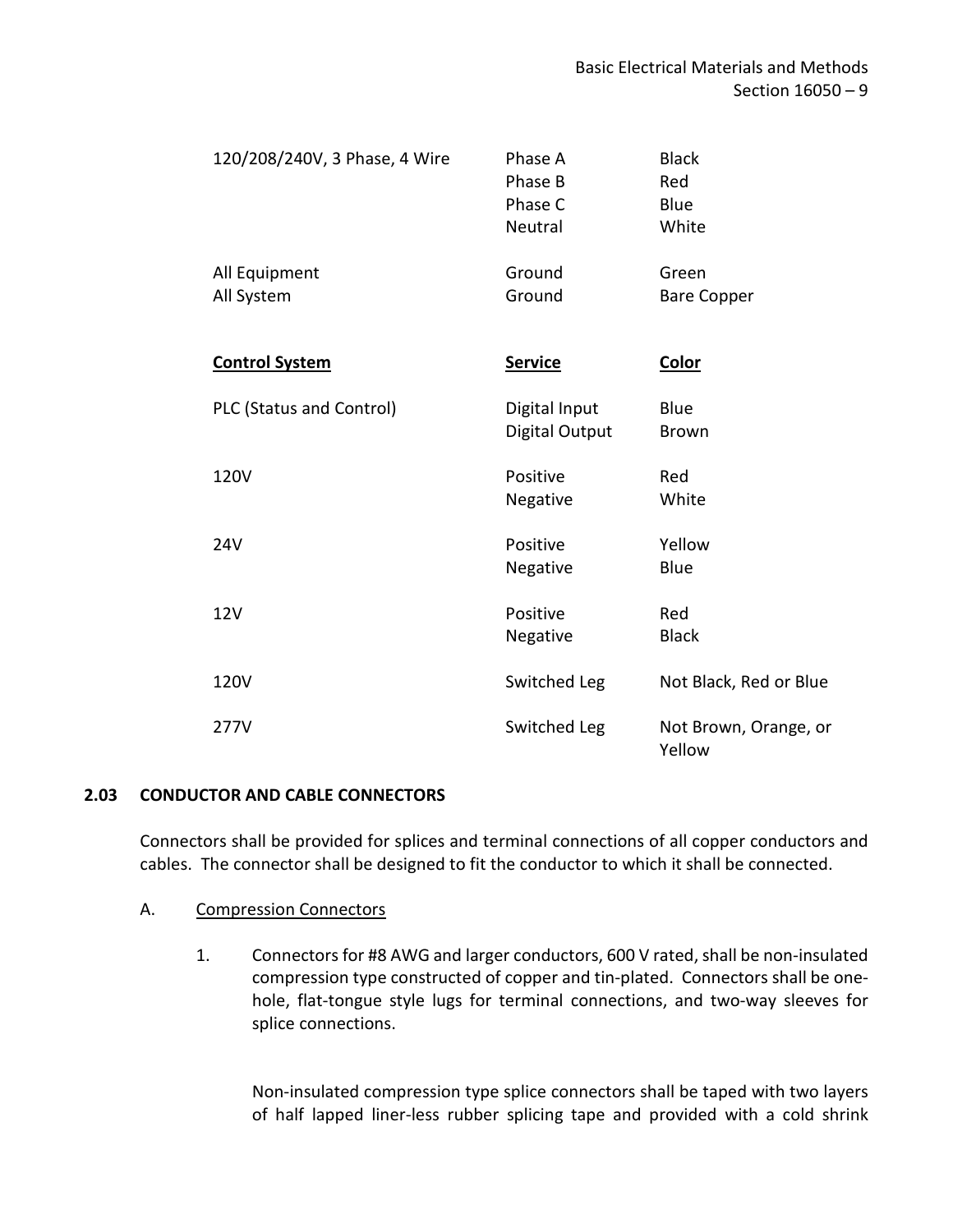connector insulator sleeve (pre-slipped over the conductor) over the splice connector. Cold shrink insulators shall be as manufactured by 3M Company, or equal.

- 2. Connectors for #10 AWG and smaller conductors, 600 V rated, shall be preinsulated compression type constructed of copper and tin-plated. Connectors shall be split-tongue type for terminal connections, and two-way sleeves for splice connections.
- 3. Connectors shall be similar to Thomas & Betts "Sta-Kon", or equal. Connectors shall be installed using manufacturer's crimping tools and accessories.
- 4. Waterproofed splices shall be constructed with cold shrink insulators encapsulated in epoxy resin. Epoxy resin splice kits shall be 3M Scotchkote 82 Series, or equal.

## B. Tapered Coil Spring Connectors

Connectors shall have live coil springs, flame retardant thermoplastic shells rated for 105 ºC, and shall be UL listed. Connectors shall be provided for #10 AWG and smaller conductors for lighting and receptacles. Connectors shall be as manufactured by Buchanan, Thomas & Betts, Ideal, or equal.

### C. Shielded Cable Terminations

Shielded cable shall be terminated with pre-assembled stress cones. Stress cone terminations shall be IEEE Class 1 molded rubber type. Stress cone terminations shall be approved by the cable manufacturer. Contractor shall submit its proposed termination procedures with shop drawings for shielded cable. Stress cone terminations shall be as manufactured by 3M Company, Raychem, or equal.

### D. **Electrical Tape**

Electrical tape shall be premium grade, 7 mil thick, all-weather vinyl-insulating tape. Tape shall be designed to perform continuously in ambient temperatures up to 105  $°C$ , and shall be resistant to abrasion, moisture, alkalies, acids, corrosion, and varying weather conditions (including ultraviolet exposure). The tape shall be compatible with synthetic cable insulations, jackets and splicing compounds, and shall be UL listed. The tape shall be Scotch Super 33 Plus, or equal.

## <span id="page-11-0"></span>**2.04 CONDUCTOR AND CABLE MARKERS**

Markers shall be provided to identify all conductors and cables at equipment terminals, and in junction boxes, pull boxes, and manholes. The conductor and cable markers shall be one uniform standardized marking system. Heat shrinking of the markers and clear tubing shall be in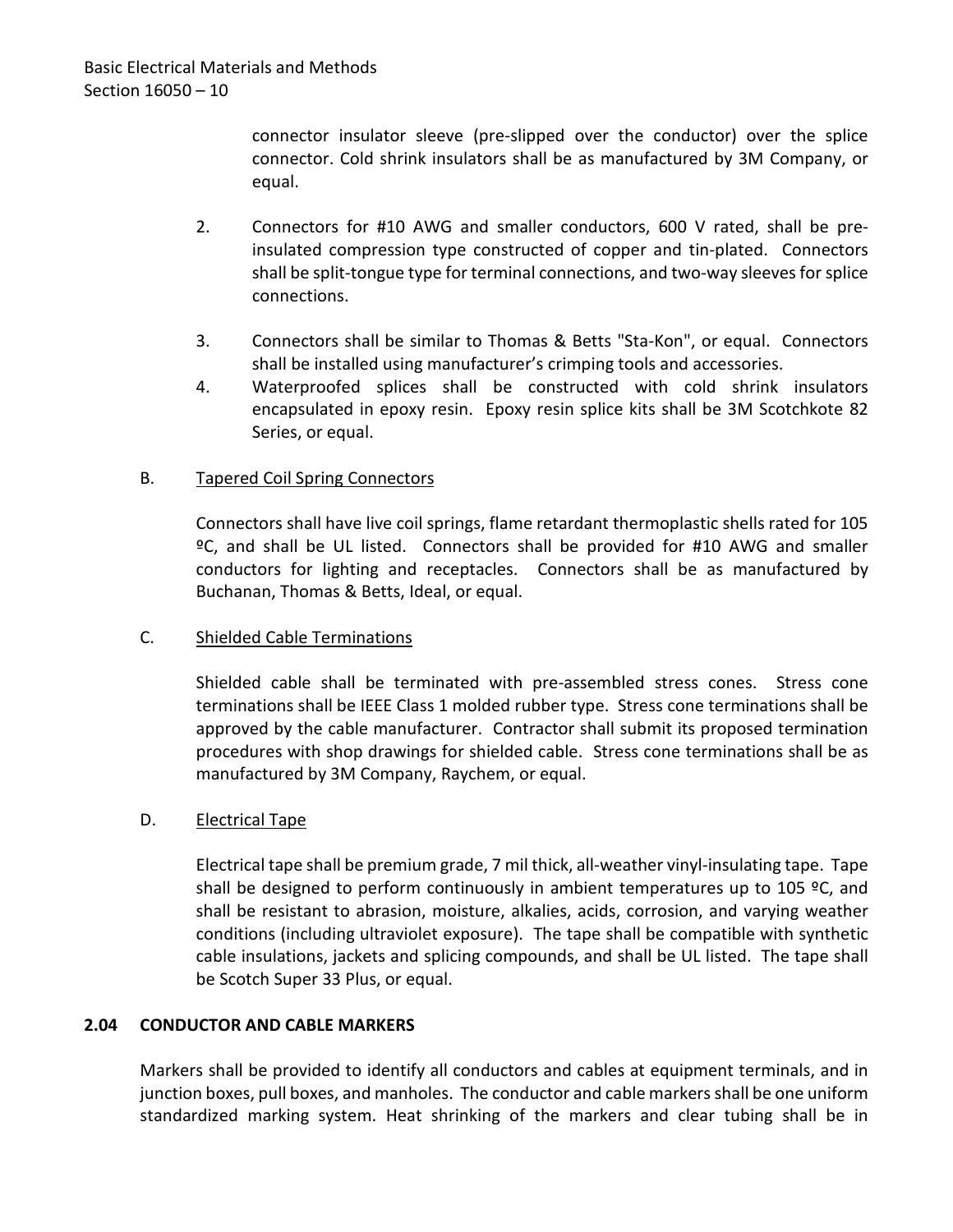accordance with manufacturer's specifications. The field installed conductor and marker number shall be labeled with the same number as the terminal it is connected to.

## A. Markers

The marking system shall consist of heat shrinkable flame retarded identification sleeves that fit tightly over the conductor or cable to be marked. Marker sleeves shall be made of a seamless cross-linked polyolefin with a 3 to 1 shrink ratio.

Conductor and cable marker system shall be UL recognized to Standard 224, MIL-M-81531. Markers shall be smear resistant prior to shrinking and achieve a permanent mark when shrunk, without the need for permatizing equipment. Markers shall be seamless. Markers shall be resistant to common industrial fluids including Freon TF, Isopropyl Alcohol and Ethylene Glycol. Markers shall have a temperature range of -30°C to 105°C and a dielectric strength of 500 V/mil minute. Marks shall be legible after 20 eraser rubs and 30 solvent brush strokes. The markers shall be suitable for indoor or outdoor use. The conductor and cable marker system shall be as manufactured by Raychem/Kroy Cable Marking, or Brady-Permasleeve White Polyolefin (B-342), or equal. Heat shrinkable thermoplastic tags are not acceptable.

## B. Clear Tubing

Adhesive type cable markers are not acceptable by themselves. To provide a long-term permanent marker in high ambient temperatures, a translucent (clear) shrink tube shall be placed over each wire marker (extending past both edges of adhesive wire marker) and heat shrunk. The clear tube shall be suitable for high temperature performance, abrasion resistance and cut-through resistance and resistant to chemicals and solvents. The clear tubing shall meet the high temperature performance that meets or exceeds military industrial standards: MIL-1-23053, Test C, with UL VW-1 ratings. Operating temperature range shall be -55°C to 175°C. Product shall be Kynar as manufactured by Raychem, or equal.

### <span id="page-12-0"></span>**2.05 METAL CONDUITS**

Each length of conduit shall bear the manufacturer's name and UL label. Minimum conduit size shall be 3/4", unless noted otherwise. Conduit ends shall be threaded. Unless specified otherwise, elbows shall be standard radius sweeps meeting the requirements of the NEC.

- A. Rigid Galvanized Steel (RGS) Conduit
	- 1. RGS conduit, couplings, elbows, bends, and nipples shall be in accordance with ANSI C80.1 and UL 6, and shall be hot-dipped galvanized inside and out.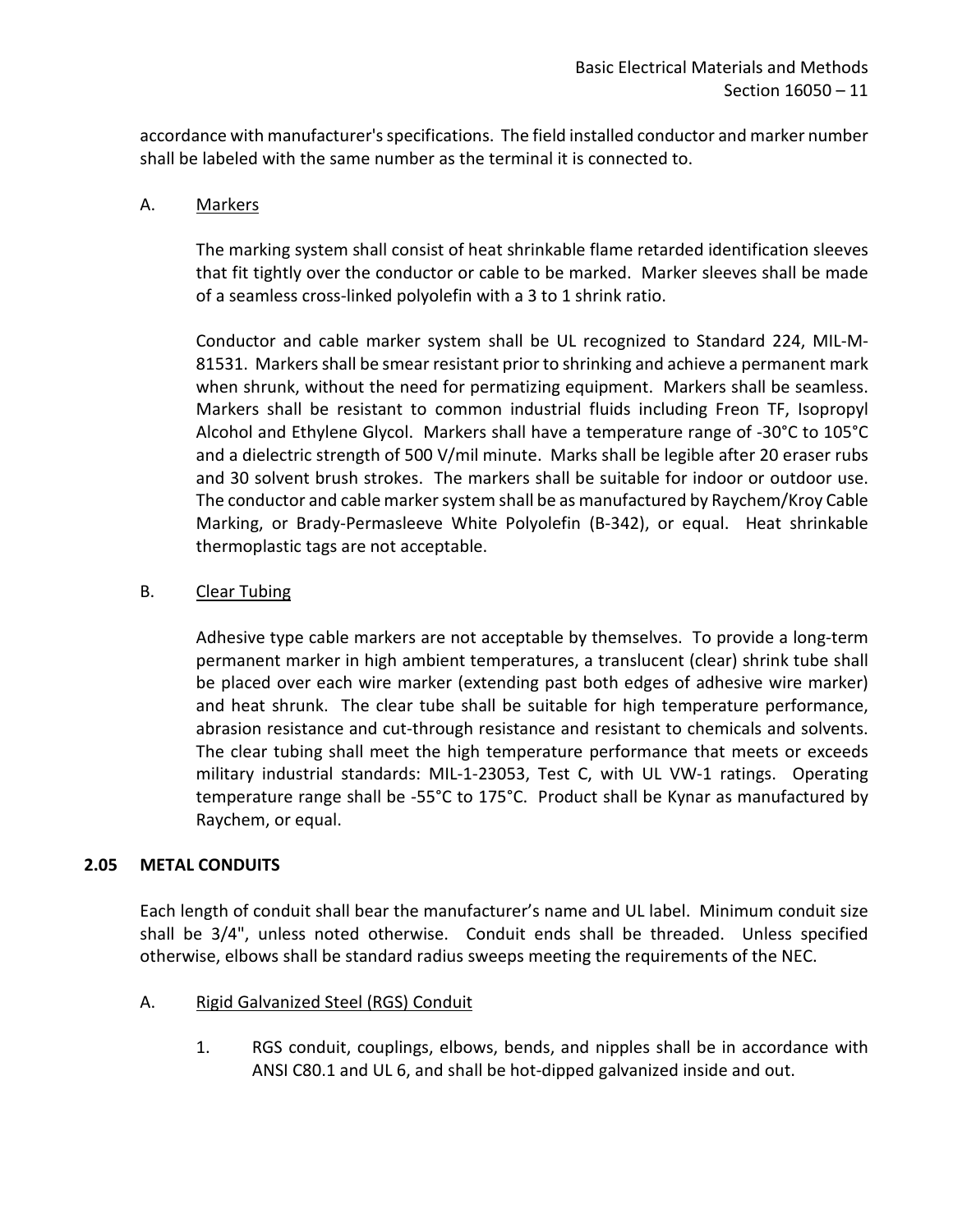- 2. RGS conduit ends shall be threaded. Threads shall be hot galvanized after cutting. Color-coded end caps shall be provided to protect conduit threads. Thread-less fittings are not acceptable. A hot-dipped galvanized threaded coupling shall be furnished with each length of conduit.
- 3. All conduit cut ends shall be reamed or otherwise finished to remove rough edges. Where conduit is threaded in the field, a standard cutting die with NPT tapered threads (3/4-in. taper per foot) shall be used. Running threads are not acceptable.
- 4. Conduit, couplings, elbows, bends, and nipples shall be as manufactured by Allied Tube & Conduit, Wheatland Tube, Conduit Pipe Products Company, or equal.

# B. PVC Coated Rigid Galvanized Steel (PVC-RGS) Conduit

- 1. PVC-RGS conduit, couplings, elbows, bends, nipples, and connectors shall be in accordance with ANSI C80.1, UL 6 and NEMA RN-1, and shall be hot-dipped galvanized inside and out. A PVC coating of 40 mils (minimum) thickness shall be bonded to the outer galvanized surface of the conduit and a urethane coating of 2 mils (minimum) thickness shall be applied to the interior surface of the conduit. The bond between the PVC coating and the conduit surface shall be greater than the tensile strength of the plastic.
- 2. PVC-RGS conduit ends shall be threaded. A PVC-coated threaded coupling shall be furnished with each length of conduit. A PVC sleeve equal to the OD of the conduit shall extend 2 inches from each end of the coupling.
- 3. Factory threaded ends shall be provided a urethane coating. Field cut threads shall be coated as specified in Part 3 herein.
- 4. Conduit, couplings, elbows, bends, nipples, and connectors shall be as manufactured by Ocal, Perma-Cote, Rob-Roy, or equal.

# C. Rigid Aluminum (RA) Conduit

- 1. RA conduit, couplings, elbows, bends, and nipples shall be in accordance with ANSI C80.5 and UL 6A. RA conduit, couplings, elbows, bends, and nipples shall be constructed of aluminum 6063 alloy in temper designation T-1.
- 2. RA conduit ends shall be threaded. A threaded coupling shall be furnished with each length of conduit. A graphite based lubricant shall be factory applied to the threads at each end of the conduit. Color-coded end caps shall be provided to protect threads.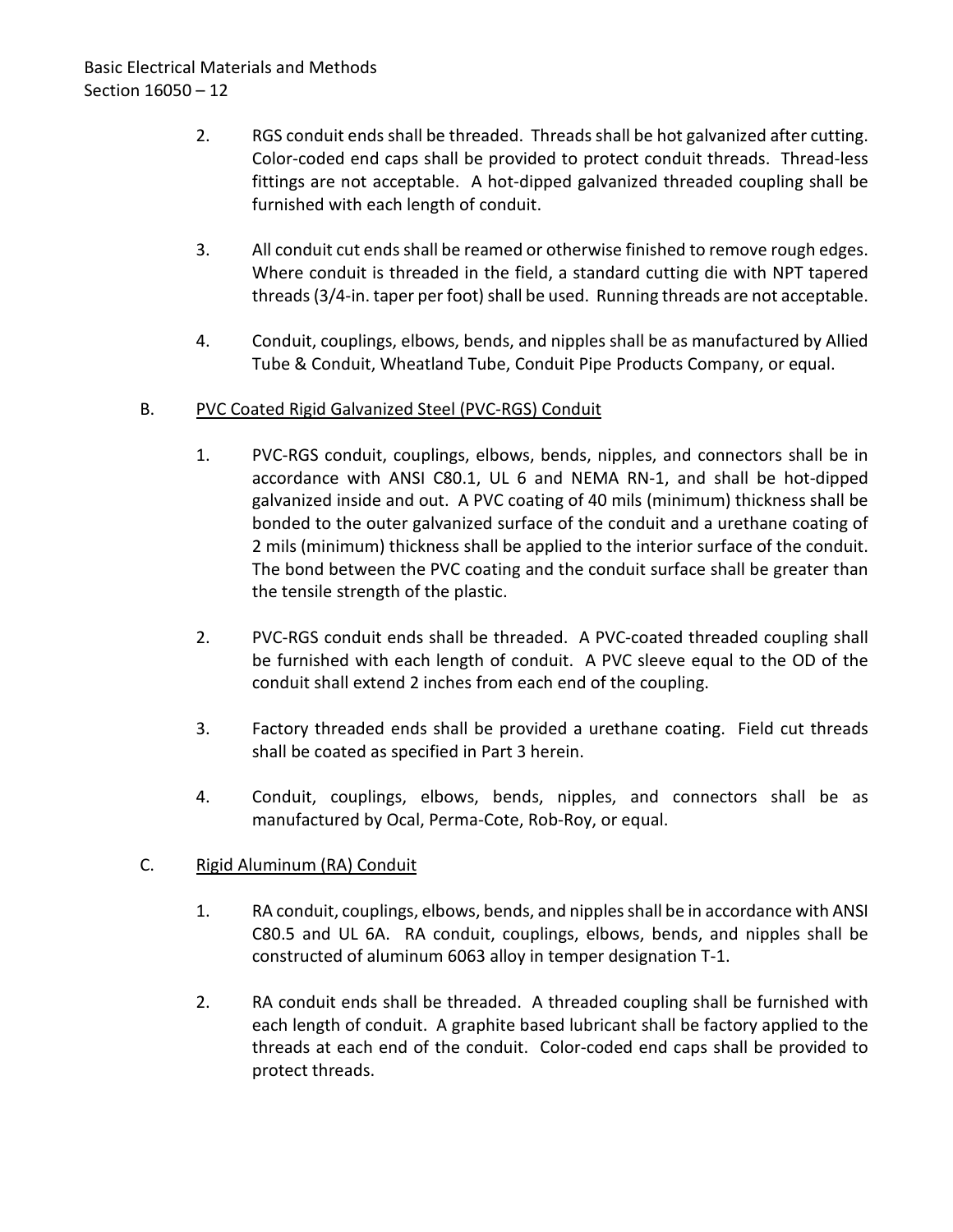- 3. All conduit cut ends shall be reamed or otherwise finished to remove rough edges. Where conduit is threaded in the field, a standard cutting die with tapered threads (3/4-in. taper per foot) shall be used. Running threads are not acceptable.
- 4. All RA conduit in direct contact with the ground, concrete, or grout shall be PVC coated as specified herein. Alternatively, RA conduit may be protected by double wrapping with 20 mil PVC tape.
- 5. RA conduit, couplings, elbows, bends, and nipples shall be as manufactured by Allied Tube & Conduit, Wheatland Tube, Conduit Pipe Products Company, or equal.

# D. PVC Coated Rigid Aluminum (PVC-RA) Conduit

- 1. PVC-RA conduit, couplings, elbows, bends, nipples, and connectors shall be in accordance with ANSI C80.5, UL 6A and NEMA RN-1. A PVC coating of 40 mils (minimum) thickness shall be bonded to the outer surface of the conduit and a urethane coating of 2 mils (minimum) thickness shall be applied to the interior surface of the conduit. The bond between the PVC coating and the conduit surface shall be greater than the tensile strength of the plastic.
- 2. PVC-RA conduit ends shall be threaded. A PVC-coated threaded coupling shall be furnished with each length of conduit. A PVC sleeve equal to the OD of the conduit shall extend 2 inches from each end of the coupling.
- 3. Factory threaded ends shall be provided a urethane coating. Field cut threads shall be coated as specified in Part 3 herein.
- 4. Conduit, couplings, elbows, bends, nipples, and connectors shall be as manufactured by Ocal, Perma-Cote, or equal.

## E. Rigid Stainless Steel (RSS) Conduit

- 1. RSS conduit, couplings, elbows, bends, and nipples shall be in accordance with ANSI C80.1 and UL 6A, and shall be constructed of Type 304 stainless steel.
- 2. RSS conduit ends shall be threaded. A threaded coupling shall be furnished with each length of conduit. Color-coded end caps shall be provided to protect conduit threads. Thread-less fittings are not acceptable.
- 3. All conduit cut ends shall be reamed or otherwise finished to remove rough edges. Where conduit is threaded in the field, a standard cutting die with tapered threads (3/4-in. taper per foot) shall be used. Running threads are not acceptable.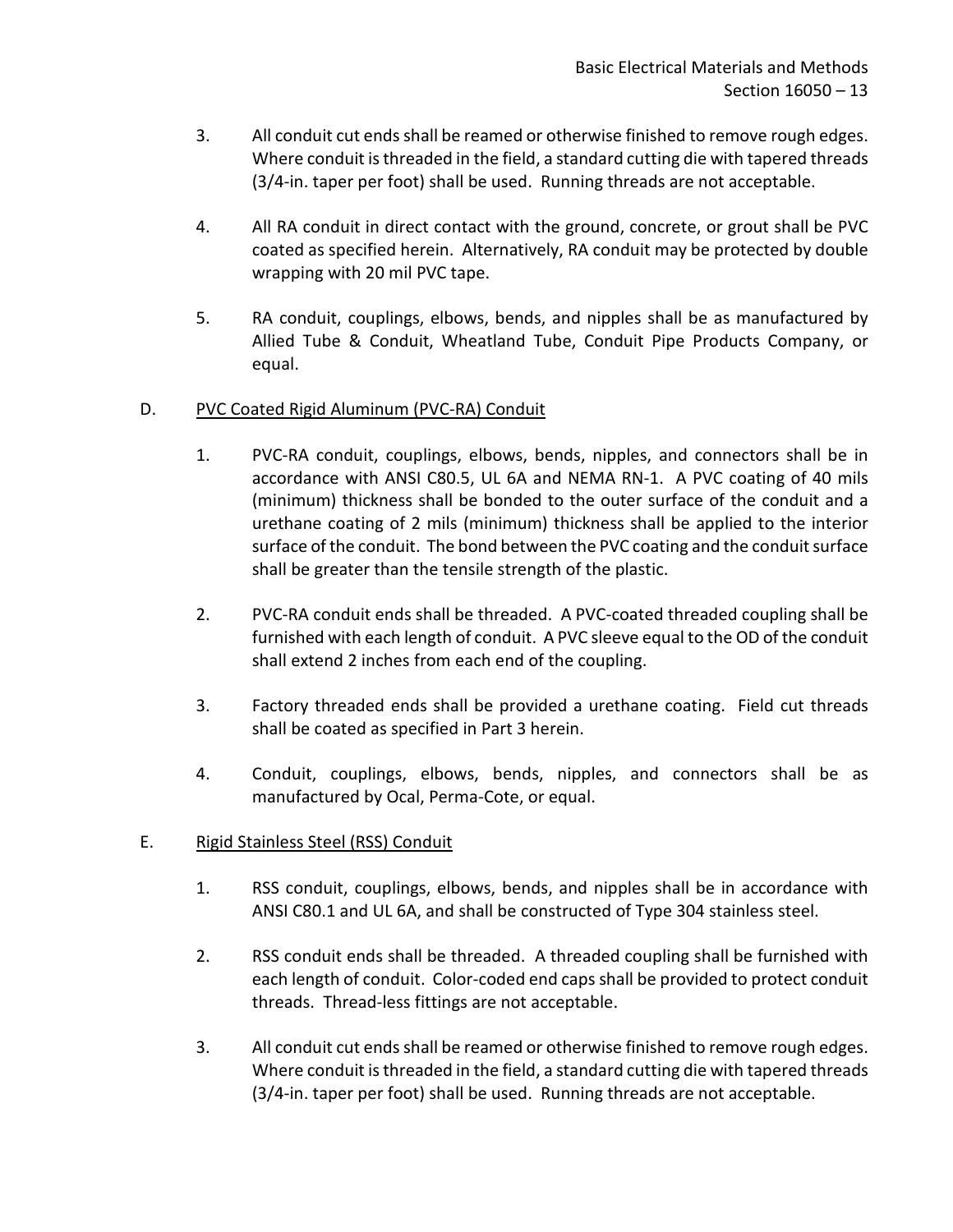4. Conduit, couplings, elbows, bends, and nipples shall be as manufactured by Allied Tube & Conduit, Conduit Pipe Products Company, or equal.

## <span id="page-15-0"></span>**2.06 NONMETALLIC CONDUITS**

- A. Nonmetallic conduit, elbows, and couplings shall be constructed of high impact, extruded, rigid polyvinyl chloride (PVC) resin. Nonmetallic conduit and fittings shall be heavy wall, Rigid Schedule 40 or Schedule 80 PVC, and rated of 90 degree C conductors. Conduit shall conform to UL 651, and NEMA TC-2, and shall be listed for underground applications encased in concrete or direct bury. PVC material shall be sunlight resistant.
- B. PVC conduit shall be manufactured with integral bell ends for solvent cement welding. Each length of conduit shall bear the manufacturer's name and UL label. Minimum conduit size shall be 3/4", unless noted otherwise.
- C. Conduit fittings shall conform to NEMA TC-3, and shall be of the same material and strength characteristics as the conduit. Unless specified otherwise, elbows shall be long radius sweeps meeting the requirements of the NEC. Conduit fittings shall be provided with plain ends or bell ends for solvent cement welding.
- D. Conduit, elbows, and couplings shall be as manufactured by Carlon, JM Eagle, or equal.

## <span id="page-15-1"></span>**2.07 LIQUID-TIGHT FLEXIBLE METAL CONDUITS**

- A. Liquid-tight flexible metal conduit shall be in accordance with UL 360 and NEC Article 350. Liquid-tight flexible metal conduit shall be constructed of continuously interlocked hot dipped zinc galvanized steel core covered by a sunlight resistant and flame retardant thermoplastic gray PVC jacket that resists heat, oil, and chemical breakdown. Liquid-tight flexible metal conduit shall be approved for both exposed and concealed locations, and shall be rated for temperature ranges of -4 to 140 ºF.
- B. Conduits, 1-1/4 inch and smaller, shall have an internal copper bonding conductor wound spirally in the space between each convolution.
- C. Unjacketed or non-metallic flexible conduit is not acceptable.
- D. Liquid-tight flexible metal conduit shall be as manufactured by Anaconda, Electri-Flex, or equal.

## <span id="page-15-2"></span>**2.08 CONDUIT FITTINGS**

Conduit fittings shall include hub, liquid-tight connectors, unions, reducers, and plugs as specified herein.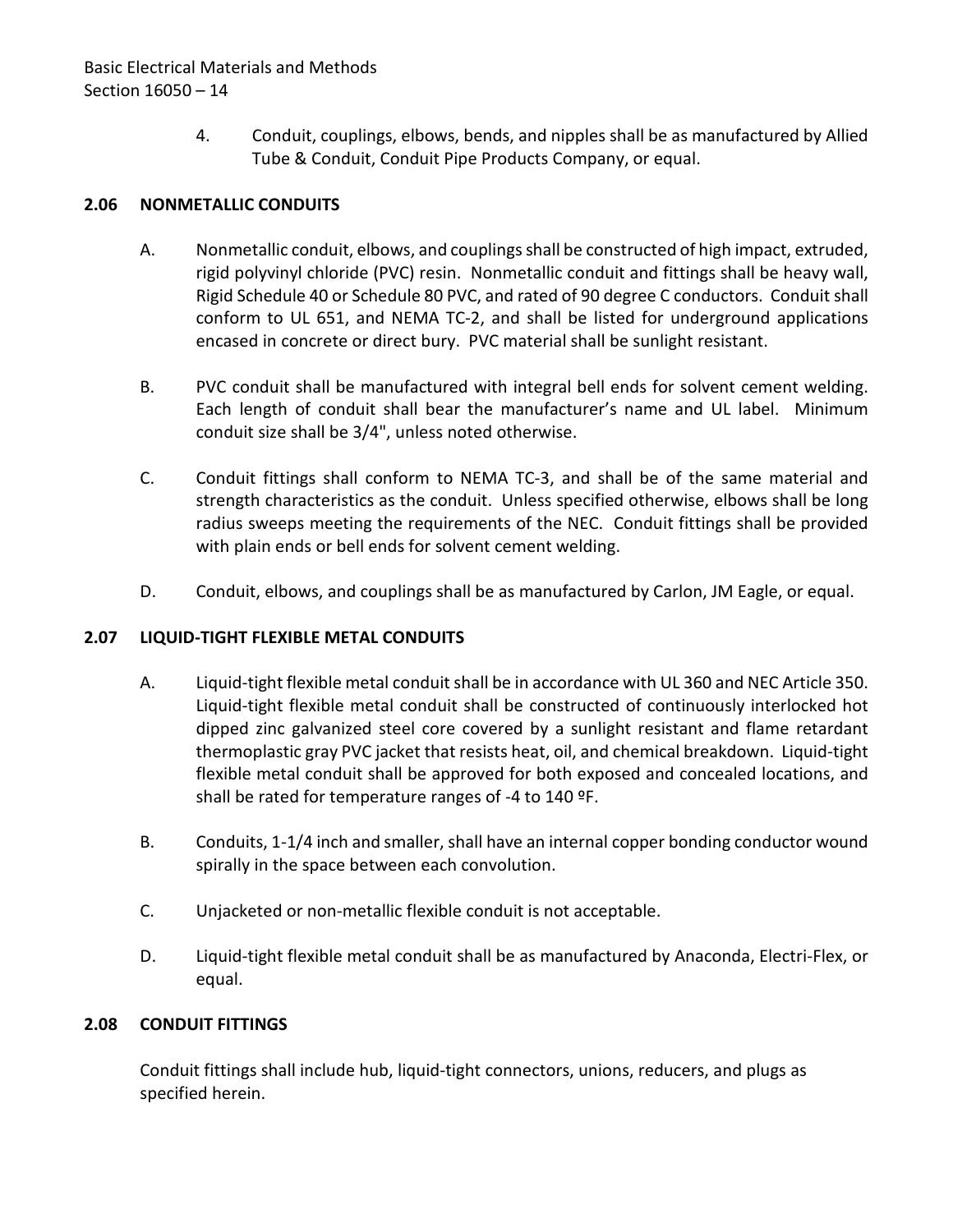## A. Materials

- 1. Conduit fittings shall be constructed of malleable iron, aluminum, or stainless steel. Materials provided shall be consistent with the conduit material being used (i.e. malleable iron with RSG conduit, aluminum with RA conduit, and stainless steel with RSS conduit).
- 2. Where PVC coated conduit systems are specified, all conduit fittings shall be PVC coated.

## B. Hubs for Rigid Metal Conduits

- 1. Threaded conduit hubs shall be provided for all conduit connections to enclosures without integral hubs. Each hub shall be furnished with a captive o-ring gasket, insulated throat, and vibration-proof nut equipped with a grounding screw. Machined serrations on hub and nut shall bite into the enclosure assuring a tight, vibration-proof connection.
- 2. Hubs shall be rated NEMA Type 2, 3, 3R, 4, 4X and 12. Hubs shall be certified for NEC, Class I, Division 2, and Class II, Divisions 1 and 2 hazardous locations.
- 3. Hubs shall be Crouse-Hinds Types STG, STAG, SSTG, or equal.
- C. Connectors for Liquid-Tight Flexible Metal Conduits
	- 1. Connector bodies shall be straight,  $45^{\circ}$  angle, and  $90^{\circ}$  angle, as required for the installation conditions. Each connector shall be furnished with an insulated throat, gland nut, ferrule, gland nut sealing ring, sealing gasket and locknut. Connectors shall seal out water, oil, dust, and dirt.
	- 2. Connectors shall be certified for NEC, Class I, Division 2, and Class II, Divisions 1 and 2 hazardous locations.
	- 3. Connectors shall be Crouse-Hinds Types LTB, LT-SA, or equal.
- D. Unions
	- 1. Union shall be provided, as required, for conduit connections to threaded outlet bodies, boxes, and equipment, and for connecting two rigid conduits together. Unions shall be male, female, or male and female depending upon application.
	- 2. Unions shall be constructed of cast gray iron, or copper-free aluminum, consistent with conduit material being used.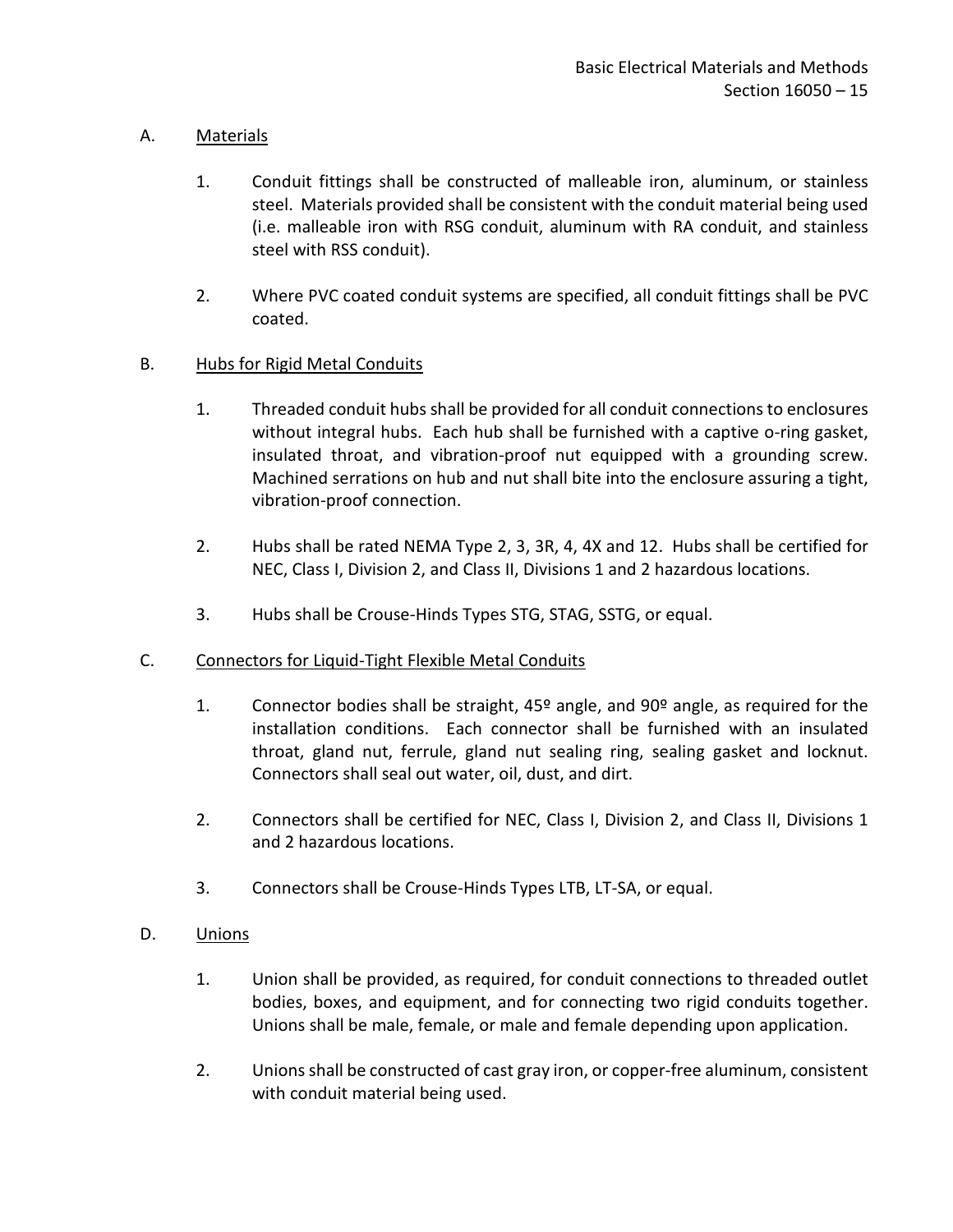# Basic Electrical Materials and Methods Section 16050 – 16

- 3. Unions constructed of gray iron shall have finish of zinc plating and aluminum acrylic paint. Unions constructed of copper-free aluminum shall be protected with an epoxy powder coat finish.
- 4. Unions shall be Crouse Hinds UNY, UNF, UNL, UNA, or equal.

### E. Reducers and Plugs

- 1. Reducers shall be used to reduce conduit hubs to the next smaller size and to connect to different sizes of threaded conduit. Plugs shall be used to close threaded conduit hubs.
- 2. Reducers shall be constructed of machined steel, cast gray iron, or cast malleable iron. Plugs shall be constructed of machined steel, cast gray iron, or copper-free aluminum, consistent with conduit material being used.
- 3. Reducers and plugs shall have external NPT tapered threads with a minimum of five threads.
- 4. Reducers and plugs constructed of ferrous metal shall have a finish of zinc plating with aluminum acrylic paint. Plugs constructed of copper-free aluminum shall be protected with an epoxy powder coat finish.
- 5. Reducers and plugs shall be Crouse Hinds RE, REC, PLG, or equal.

## <span id="page-17-0"></span>**2.09 CONDUIT OUTLET BODIES AND OUTLET BOXES**

A. Conduit outlet bodies and outlet boxes shall be in accordance with UL 514A, UL 514B, and Fed Spec W-C-586. Conduit outlet bodies and outlet boxes shall be constructed for applications in accordance with the National Electrical Code Article 314.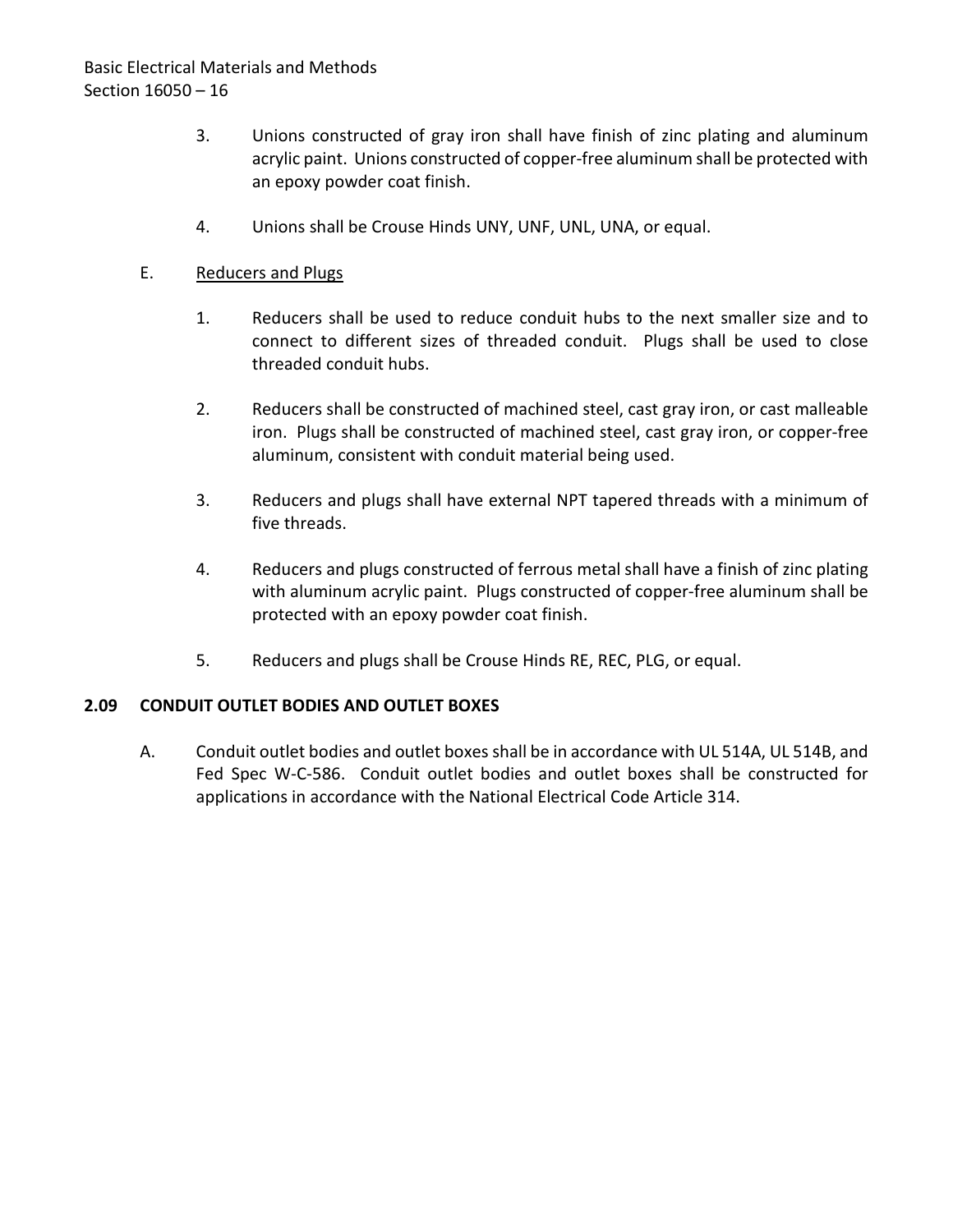- B. Conduit outlet bodies shall be furnished in conduit systems to: connect conduit sections, make 90º bends in conduit runs, provide pull outlets when conductors are being installed, and provide openings for making splices in conductors. Conduit outlet boxes shall be furnished in conduit systems to: act as junction boxes, act as pull outlets, accept round base wiring devices and covers, and mount lighting fixtures.
- C. Conduit bodies and boxes shall be provided with threaded hubs and tapered NPT threads. Conduit bodies and boxes shall have an integral bushing to protect wire insulation. Conduit bodies shall be provided with an internal PTFE coating for easier wire pulling. Conduit bodies and boxes shall be provided with covers and neoprene gaskets and shall be weather-proof.
- D. Conduit bodies and boxes shall be constructed of gray iron, copper-free aluminum, or stainless steel, consistent with the conduit material being used, unless indicated otherwise on the Drawings. Covers for conduit bodies and boxes shall be constructed of the same material as the main body.
- E. Conduit bodies and boxes constructed of gray iron shall be protected with a finish of zinc plating and epoxy powder coating. Conduit bodies constructed of copper-free aluminum shall be protected with an epoxy powder coat finish.
- F. Where conduit bodies and boxes are connected to PVC-coated conduit, bodies shall receive the same preparation and PVC-coating as the conduit.
- G. Conduit bodies and boxes constructed of stainless steel shall be made from Type 316 stainless steel investment casting. Covers shall be stamped from Type 316 stainless steel. Screws and sealing washers shall be constructed of Type 18-8 stainless steel. Gaskets and retainers shall be constructed of neoprene rubber. Stainless steel conduit bodies shall be approved for use in wet locations.
- H. Conduit outlet bodies shall be Form 7 or Form 8, as manufactured by Crouse-Hinds, or equal. Conduit outlet boxes shall be Crouse-Hinds GRFX or VXF, or equal.

## <span id="page-18-0"></span>**2.10 EXPLOSION-PROOF CONDUIT COMPONENTS**

- A. General
	- 1. All conduit outlet bodies, boxes, sealing fittings, flexible couplings, elbows, reducers, plugs, and unions provided for use in hazardous locations as defined in the NEC, shall be explosion-proof and dust ignition-proof.
	- 2. All products shall be approved for use in Class I, Divisions 1 and 2, Groups A, B, C, and D, and Class II, Divisions 1 and 2, Groups E, F, and G locations.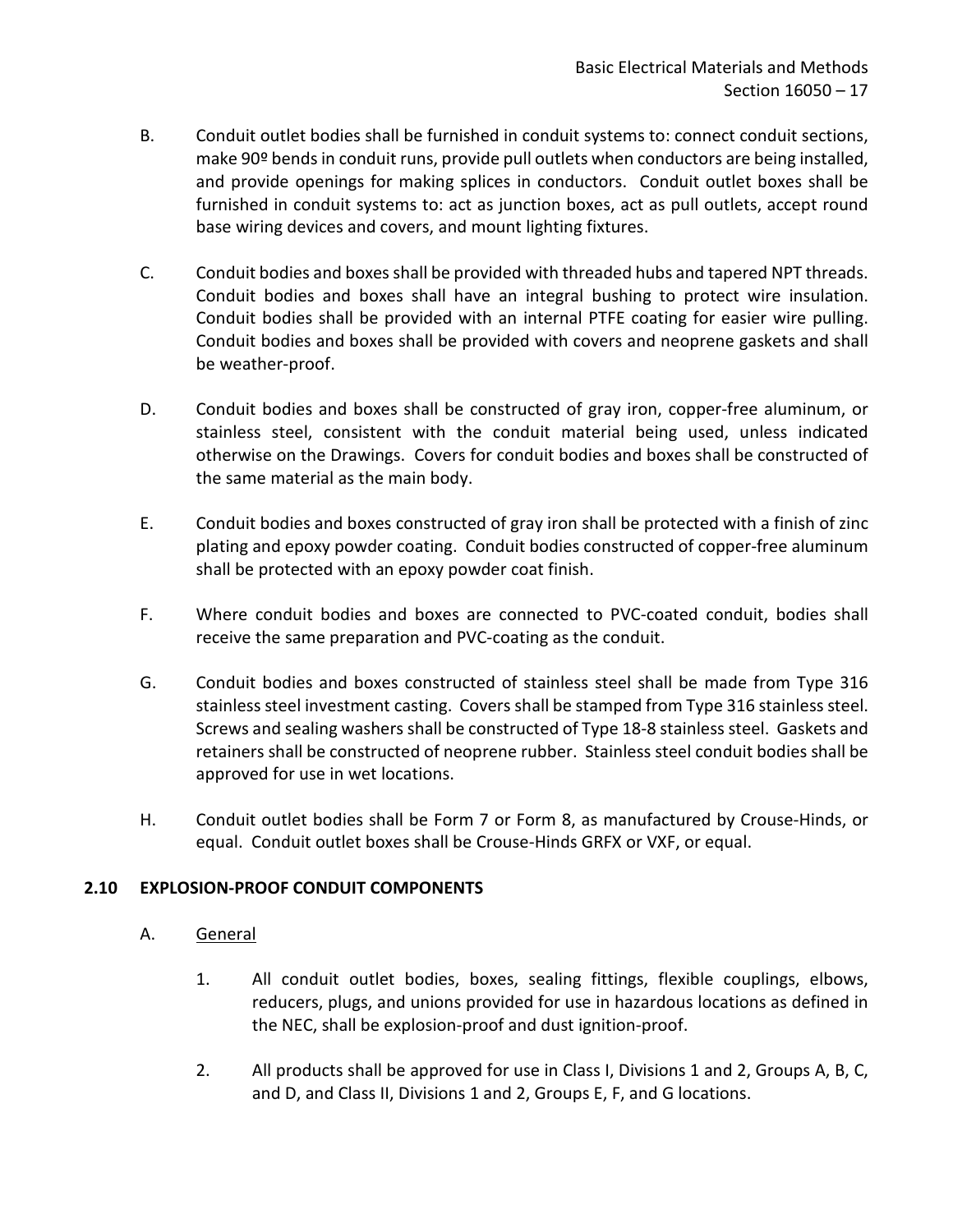- 3. Explosion-proof products shall be UL Listed to UL 886.
- 4. Explosion-proof products used in outdoor or wet locations, shall be rain-tight and water-tight.
- 5. Where explosion-proof products are connected to PVC-coated conduit or used in a PVC-coated conduit system, products shall receive the same preparation and PVC-coating as the conduit.

## B. Conduit Outlet Bodies and Outlet Boxes

- 1. Conduit outlet bodies and outlet boxes shall be used for pulling wire, changing direction of conduit, providing access for splicing wires and maintenance, and interconnecting lengths of threaded conduit.
- 2. Conduit outlet bodies and outlet boxesshall be constructed of gray iron or copperfree aluminum, consistent with the conduit material being used, unless indicated otherwise on the Drawings.
- 3. Conduit bodies and boxes shall be provided with threaded hubs and tapered NPT threads. Conduit bodies and boxes shall have an integral stop bushing to protect wire insulation and shall be provided with an internal PTFE coating for easier wire pulling. Conduit bodies and boxes shall be provided with covers and neoprene gaskets. Conduit boxes shall be provided with screw on covers for easy access.
- 4. Gray iron conduit bodies and boxes shall be provided with covers constructed of gray iron. Conduit bodies, boxes, and covers constructed of gray iron shall be protected with a finish of zinc plating and epoxy powder coating.
- 5. Conduit bodies and boxes constructed of copper-free aluminum shall be protected with an epoxy powder coat finish.
- 6. Conduit outlet bodies and outlet boxes shall be Crouse Hinds LBH, LBY, EKC, GUA, EAB, EAJ, GUJU, and OE, or equal.
- C. Sealing Fittings
	- 1. Sealing fittings shall be provided to restrict the passage of gases, vapors, or flames from one electrical installation to another through the conduit system.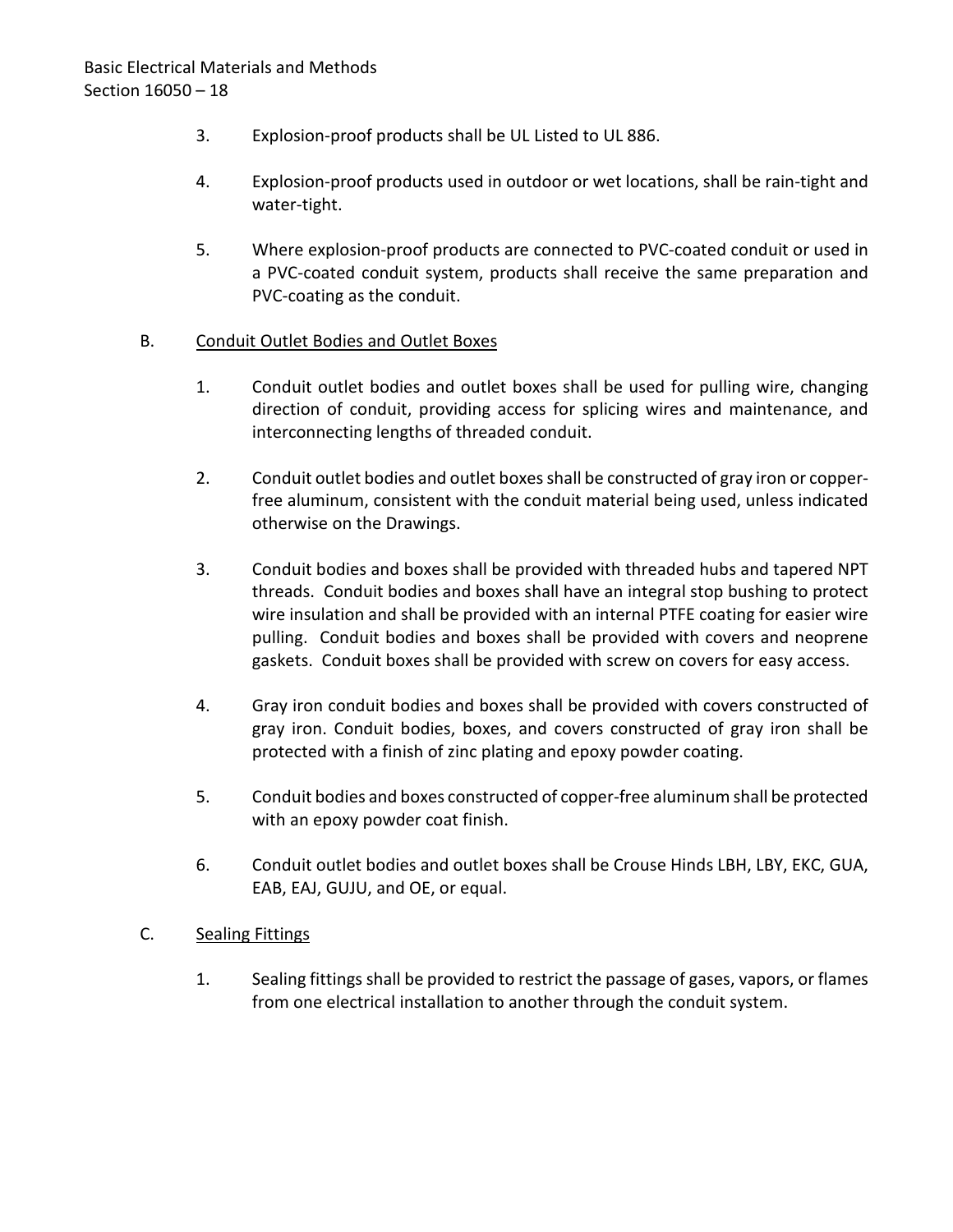- 2. Sealing fittings and plugs shall be constructed of gray iron or copper-free aluminum, consistent with the conduit material being used, unless indicated otherwise on the Drawings. Sealing fittings shall be weatherproof and suitable for outdoor exposure.
- 3. Sealing fittings and plugs constructed of gray iron shall be protected with a finish of zinc plating and epoxy powder coating or aluminum acrylic coating. Sealing fittings and plugs constructed of copper-free aluminum shall be protected with an epoxy powder coat finish.
- 4. Sealing compound shall be installed in all seal fittings and shall be UL listed, nonshrinking, and resistant to water, oil, and acids. Packing fiber shall be installed to form a positive dam to hold the sealing compound. Packing fiber shall be made from non-asbestos material. Sealing compound and packing fiber shall be provided by the same manufacturer as the sealing fittings.
- 5. Conduit sealing fittings shall be suitable for installation in the vertical and horizontal position. Conduit sealing fittings shall be Crouse-Hinds EYS, EZS, or equal.
- D. Flexible Couplings
	- 1. Flexible couplings shall be used to connect conduit to stationary equipment that vibrates or moves due to changes in temperature or pressure, and to achieve tight bends.
	- 2. Flexible couplings shall have a flexible inner core and outer braided covering attached to NPT tapered threaded fittings. Flexible inner core, outer braided covering and end fittings shall be constructed of stainless steel. The metallic braid and fittings shall be provided completely factory assembled.
	- 3. For severely corrosive locations, couplings shall be furnished with a flexible PVC protective coating.
	- 4. Flexible couplings shall be Crouse-Hinds ECGJH, ECLK, or equal.

## E. Elbows, Reducers, Plugs, and Unions

1. Elbows, reducers, plugs, and unions shall be constructed of machined steel, cast gray iron or copper-free aluminum, consistent with the conduit material being used, unless indicated otherwise on the Drawings.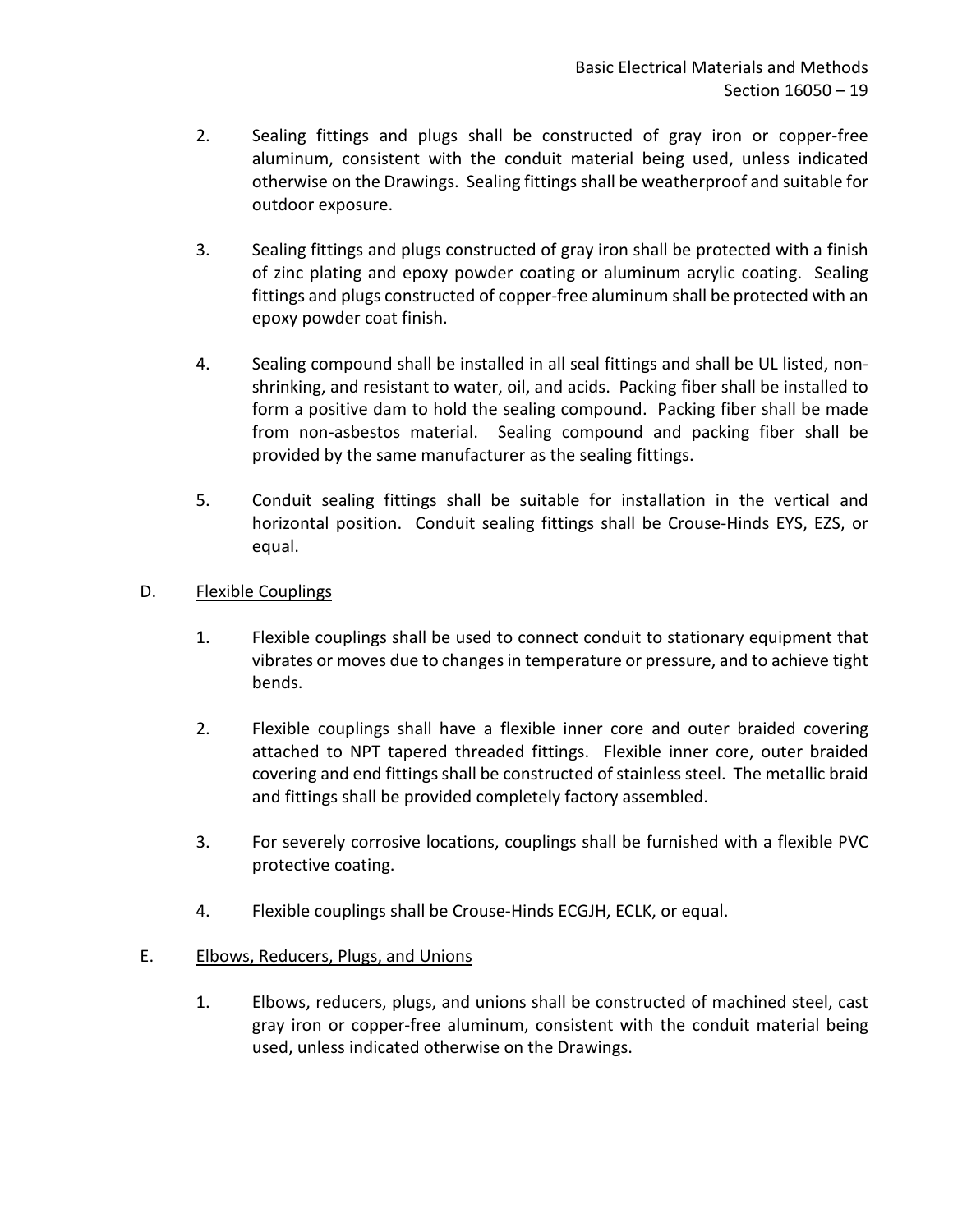- 2. Elbows shall be threaded and shall be used to change direction of conduit by 45<sup>o</sup> or 90º, or when terminating at a box or fitting. Elbows shall be male, female, or male and female depending upon application.
- 3. Reducers shall be used to reduce conduit hubs to the next smaller size and to connect to different sizes of threaded conduit. Plugs shall be used to close threaded conduit hubs. Reducers and plugs shall have external NPT tapered threads with a minimum of five threads.
- 4. Unions (three-piece couplings) shall be provided, as required, for conduit connections to threaded outlet bodies, boxes, and equipment, and for connecting two steel conduits together. Unions shall be male, female, or male and female depending upon application.
- 5. Elbows, plugs, and unions shall be constructed of machined steel, cast gray iron, or copper-free aluminum, consistent with conduit material being used, unless indicated otherwise on the Drawings. Reducers shall be constructed of machined steel, cast gray iron, or cast malleable iron.
- 6. Elbows, reducers, plugs, and unions constructed ferrous metal shall have finish of zinc plating and epoxy powder coating or aluminum acrylic coating. Elbows, reducers, plugs, and unions constructed of copper-free aluminum shall be protected with an epoxy powder coat finish.
- 7. Elbows, reducers, plugs, and unions shall be Crouse Hinds EL, RE, REC, REA, PLG, UNY, UNF, UNL, or equal.

## <span id="page-21-0"></span>**2.11 DEVICE BOXES AND COVER PLATES**

- A. General Purpose Device Boxes Indoors or Outdoors
	- 1. Device boxes shall be in accordance with UL 514 and ANSI C33.84, and shall be constructed of cast gray iron or copper-free aluminum, consistent with the conduit material being used, unless indicated otherwise on the Drawings. Device boxes shall be weatherproof and suitable for outdoor exposure.
	- 2. Device boxes shall be deep-type, minimum single gang size with threaded hubs, internal ground screw, and neoprene gasket for device cover plate. Device boxes shall be properly sized for the required devices or splicing. Surface mounted boxes shall be provided with integral mounting lugs.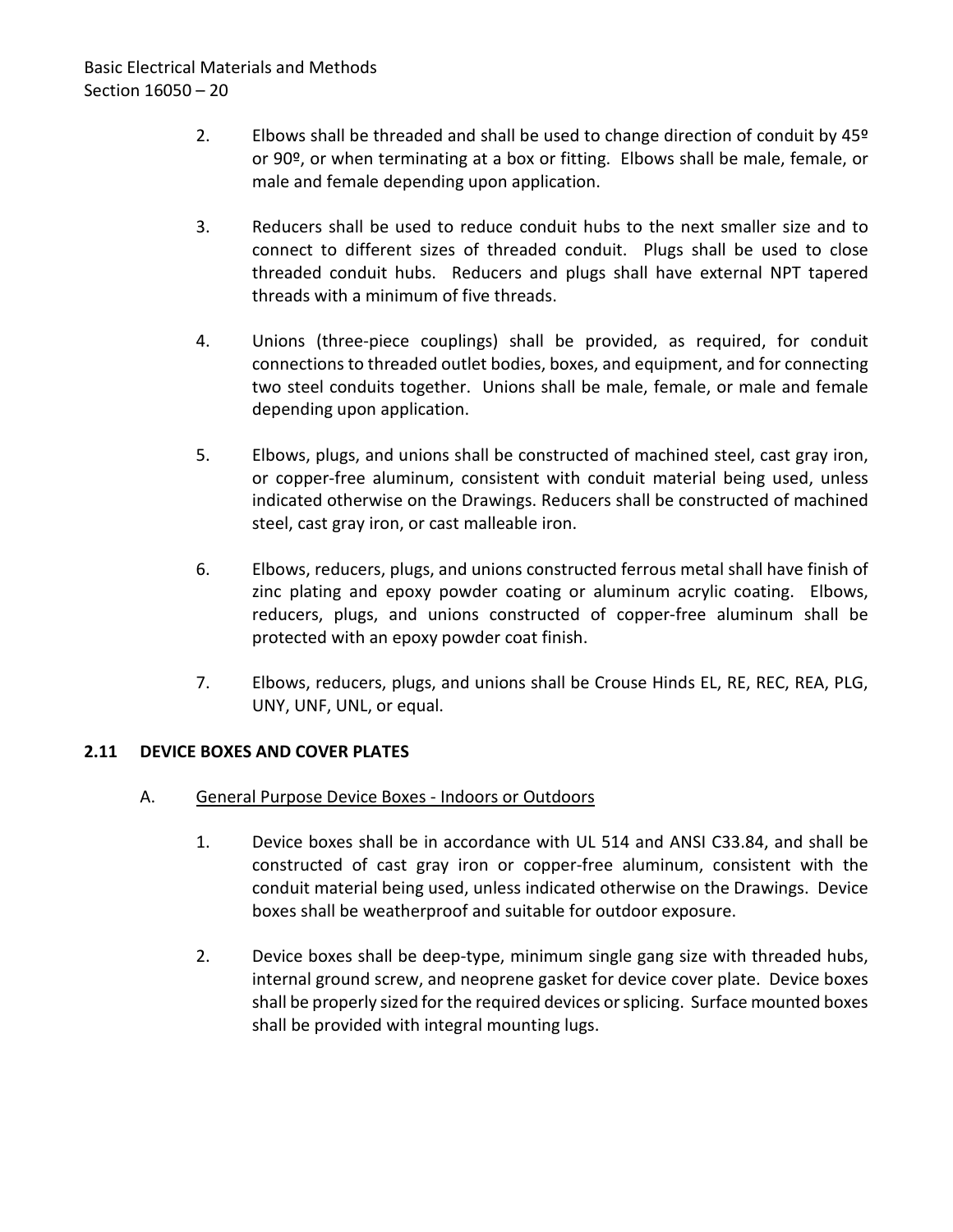- 3. Gray iron device boxes shall be provided with a hot dipped galvanized finish. Aluminum device boxes shall be provided with an epoxy powder coat finish (internal and external). Where device boxes are connected to PVC-coated conduit, boxes shall receive the same preparation and PVC-coating as the conduit.
- 4. Device boxes shall be Crouse-Hinds FD, Appleton FD, or equal.

## B. Type 316 Stainless Steel Device Boxes

Where indicated on the Drawings, device boxes shall be constructed of Type 316 stainless steel, minimum single gang size, deep-type, with gasket and Type 316 stainless steel solid cover. Device boxes shall be properly sized for required circuitry or splicing. Surface mounted boxes shall be furnished with mounting lugs or feet. Device boxes shall be NEMA Type 4X, UL listed, and as manufactured by Wiegmann, or equal.

## C. Pressed Steel Device Boxes

Device boxes may be constructed of pressed steel in lieu of cast gray iron or aluminum boxes where device boxes are required to be concealed, as indicated on the Drawings. Concealed device boxes shall be recessed in masonry or concrete walls, steel or wood stud walls, and concrete ceilings. Pressed steel device boxes shall be constructed of pregalvanized steel, 0.062" minimum thickness. Metallic brackets shall be pre-galvanized steel or zinc plated cold roll spring steel. Pressed steel device boxes shall be provided with standard trade size knockouts to support attachment of conduit. Boxes shall be provided with a tapped hole at the bottom for attaching a ground screw. Boxes shall be deep-type and furnished with extensions as necessary for flush mounting of cover plates with the finished wall or ceiling surface. Pressed steel device boxes shall be UL listed, and as manufactured by Thomas & Betts, or equal.

### D. Cover Plates

Unless indicated otherwise on the Drawings, cover plates for device boxes shall be as specified herein. Cover plates for device boxes containing toggle switches or receptacles shall be configured to match the mounted device. Cover plates for device boxes containing wiring splices shall be solid.

1. General Purpose - Indoors

Cover plates shall be stainless steel Type 302/304, standard size, smooth finish without grain, and be attached with slotted stainless steel screws. Stainless steel cover plates shall be manufactured by Hubbell, Cooper, or equal.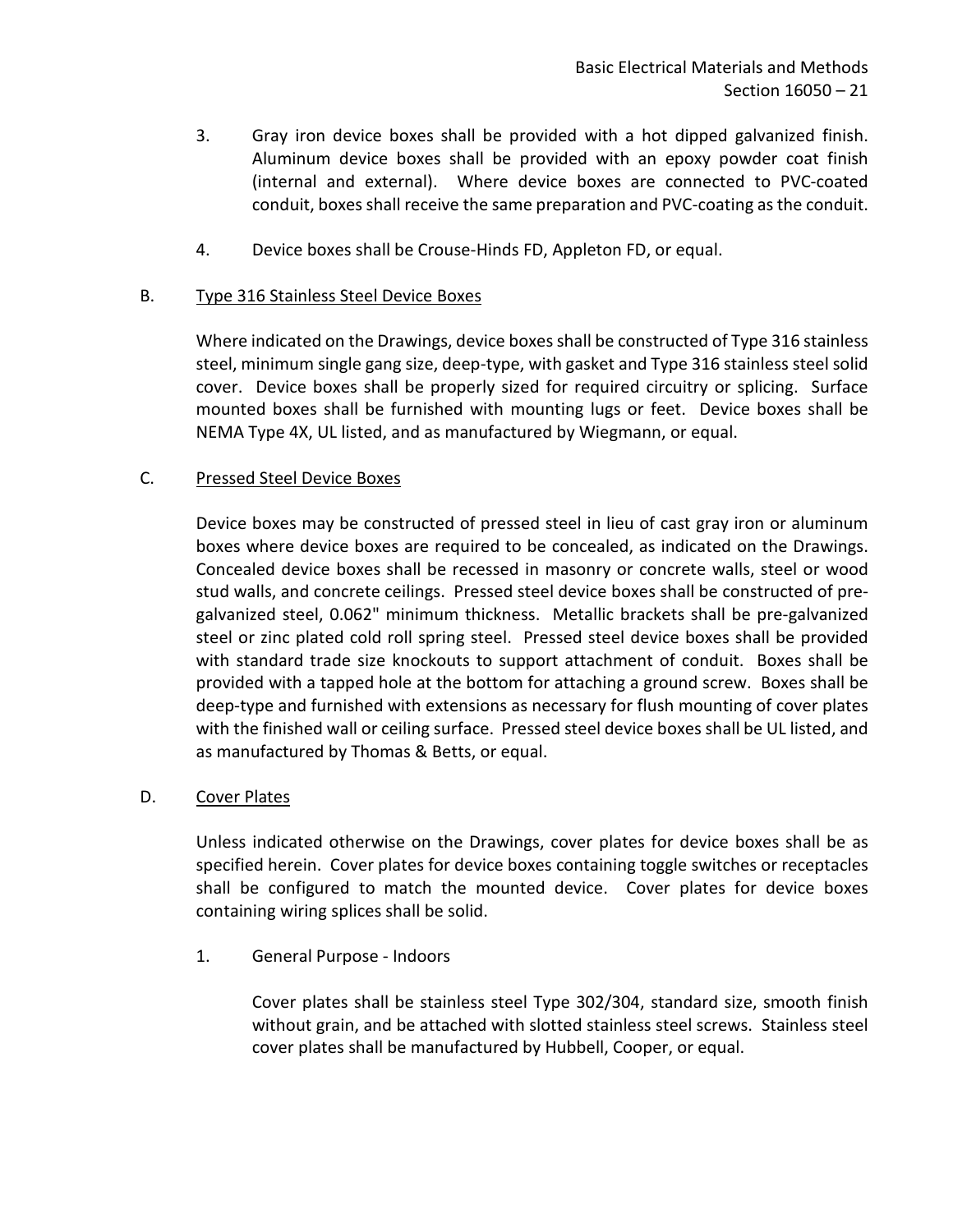## 2. Damp Locations

Cover plates installed in damp locations shall be gasketed cast metal (matching the device box), self-closing, weatherproof cover plates. Weatherproof cover plates shall be manufactured by Hubbell, Cooper, or equal.

3. Outdoor and Wet Locations

Cover plates installed in outdoor and wet locations shall be gasketed cast aluminum, weatherproof, extra duty rated, in use type cover plates. Weatherproof extra duty in use cover plates shall be manufactured by Legrand, Thomas & Betts, or equal.

4. PVC Coating Conduit Systems

Unless indicated otherwise on the Drawings, cover plates installed in PVC coated conduit systems shall be gasketed, cast metal, PVC coated and be manufactured by the same manufacturer as the PVC coated conduit. PVC coated cover plates shall be manufactured by Ocal, Perma-Cote, or equal.

### <span id="page-23-0"></span>**2.12 JUNCTION BOXES**

- A. General Purpose Indoors or Outdoors
	- 1. Unless indicated otherwise on the Drawings, junction boxes shall be rated NEMA 4 where located indoors or outdoors. NEMA 3R junction boxes are not acceptable.
	- 2. Junction boxes shall be properly sized for the number and sizes of conductors and conduit entering the box and required splicing or termination. Junction boxes shall be a minimum size of 4" x 4" x 3".
	- 3. NEMA 4 junction boxes shall be constructed of gray iron or sheet metal. PVC junction boxes are not acceptable.
	- 4. Gray iron junction boxes shall be provided with gasketed screw-on covers and shall be hot dipped galvanized. Junction boxes shall be provided with feet where necessary for surface mounting. Gray iron junction boxes shall be Crouse-Hinds WAB, Appleton RS, or equal.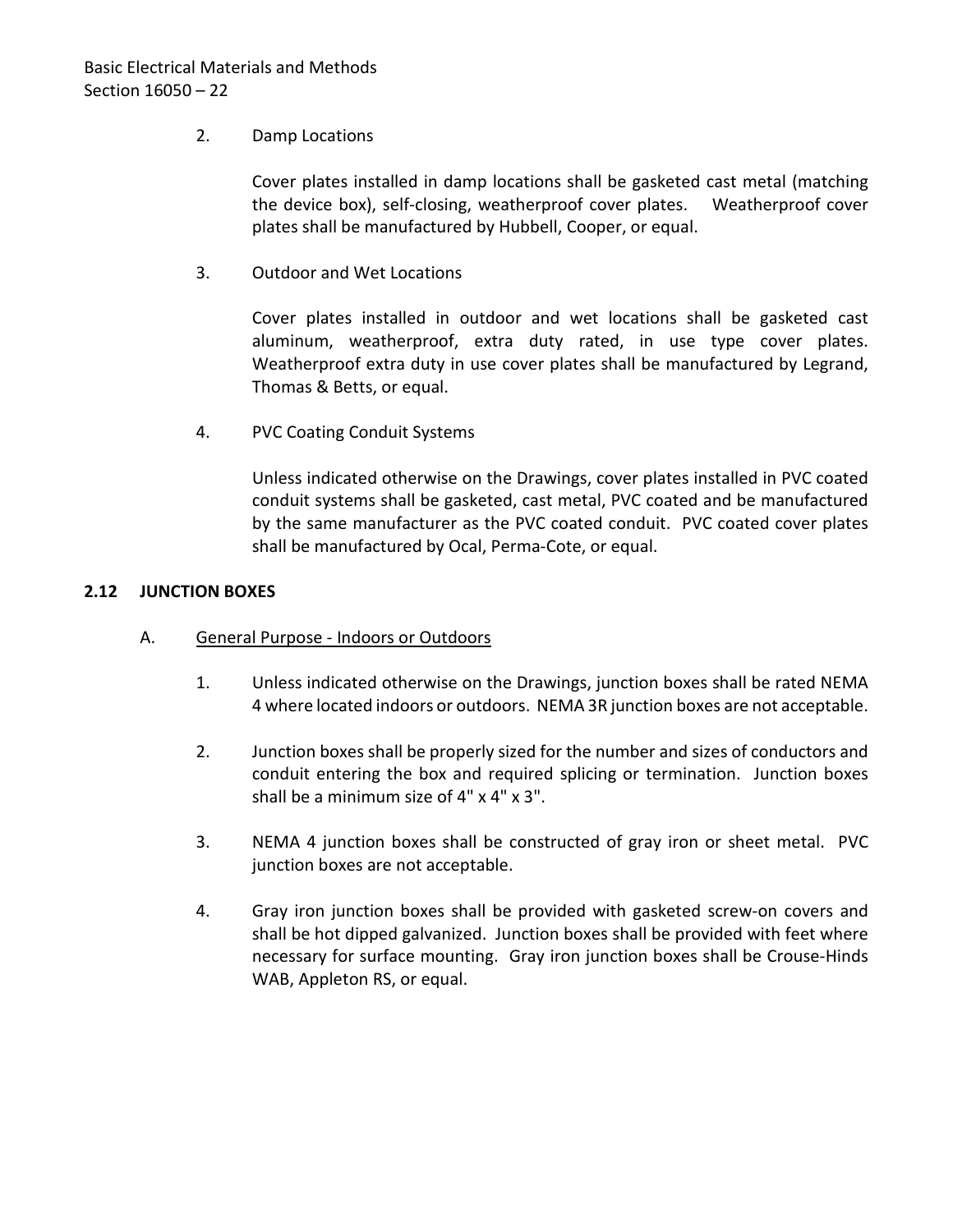5. Sheet metal junction boxes shall be constructed of 14 gauge minimum sheet steel and shall be galvanized after fabrication and provided with a wash and phosphate undercoat, and ANSI 61 gray acrylic electrocoat finish. Sheet metal junction boxes shall be provided with tabs where necessary for surface mounting. Sheet metal junction boxes shall be provided with gasketed, continuous hinged solid doors and padlockable door hasps. Sheet metal junction boxes shall be as manufactured by Hoffman, Wiegmann, Cooper B-Line, or equal.

## B. Wet or Corrosive Locations

- 1. Unless indicated otherwise on the Drawings, junction boxes shall be rated NEMA 4X where located in wet or corrosive locations. Junction boxes shall be properly sized for the number and sizes of conductors and conduit entering the box and required splicing or termination. Junction boxes shall be a minimum size of 4" x 4" x 3".
- 2. NEMA 4X junction boxes shall be constructed of Type 316 stainless steel, and provided with gasketed, continuous hinged solid doors and padlockable door hasps. PVC junction boxes are not acceptable.
- 3. NEMA 4X junction boxes shall be manufactured by Hoffman, Wiegmann, or equal.

## <span id="page-24-0"></span>**2.13 METAL WIREWAYS**

- A. General
	- 1. Metal wireways shall be UL listed, with NEMA ratings and sizes as indicated on the Drawings, and shall conform to the requirements specified herein.
	- 2. Metal wireways straight sections shall be 4" wide x 4" high (minimum).
	- 3. Wireway fittings and accessories shall conform to straight section width and height.
	- 4. Direction and size changes shall be completed through the use of pre-fabricated fittings provided by the wireway manufacturer.
	- 5. Metal wireways shall be manufactured by Hoffman, Cooper B-Line, or equal.
- B. **Indoor Locations** 
	- 1. Unless indicated otherwise on the Drawings, wireways shall be rated NEMA 12 where located indoors.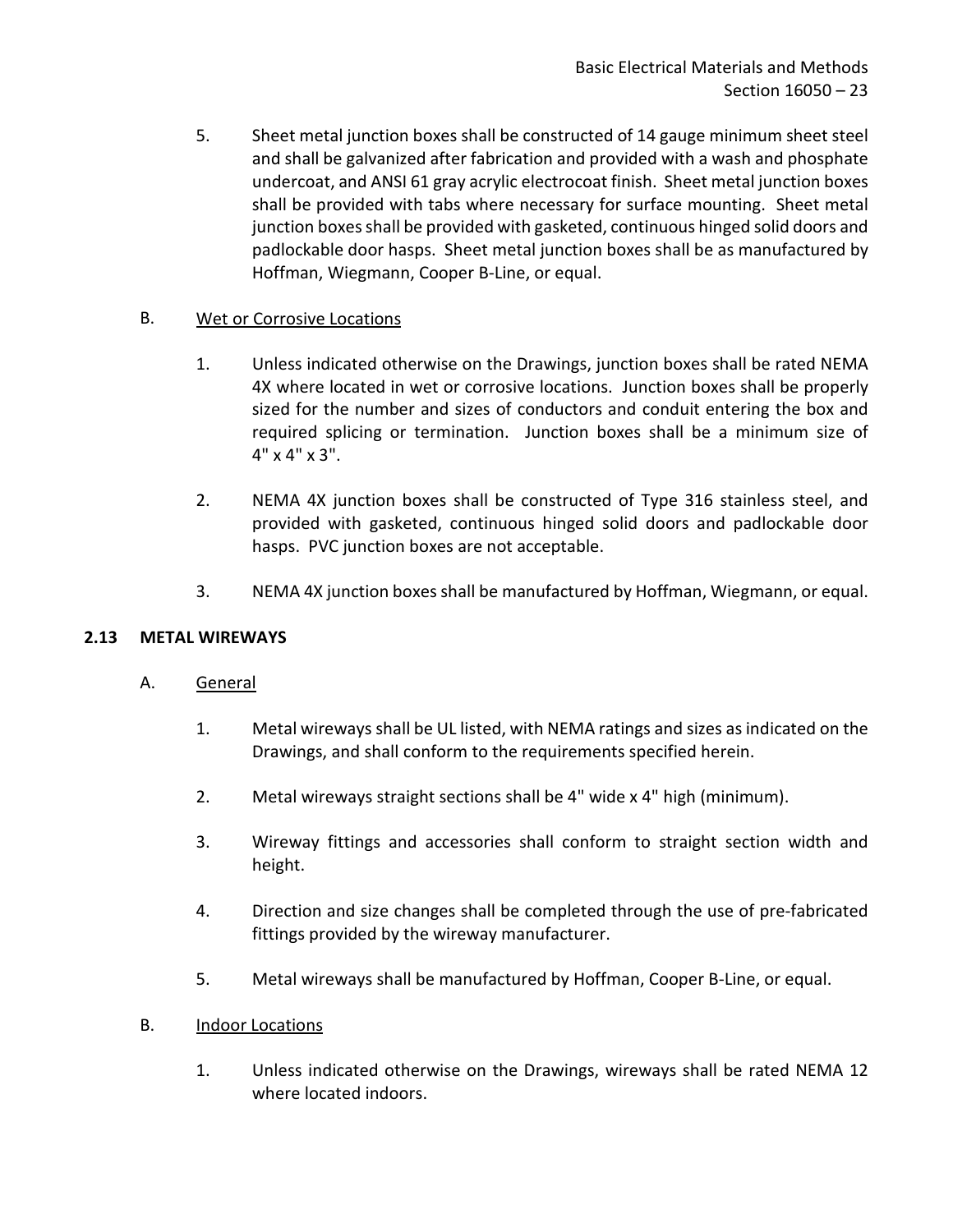- 2. NEMA 12 wireways shall be "lay-in" type and shall be provided with bodies and covers fabricated from 14 gauge galvannealed steel. Flanges shall be constructed of 10 gauge galvannealed steel. Covers shall be secured to the wireway and fitting body with heavy duty butt hinges and quick release latches. Covers and flanges shall be provided with oil-resistant gaskets. All covers and sealing plates shall be hinged completely open or removed to allow for continuous "lay-in" cable feed.
- 3. NEMA 12 wireway systems shall be provided with a wash and phosphate undercoat, and an ANSI 61 gray polyester powder finish.

## C. Outdoor or Corrosive Locations

- 1. Unless indicated otherwise on the Drawings, wireways shall be rated NEMA 4X where located outdoors or in corrosive areas.
- 2. NEMA 4X wireways shall be "feed-through" type and shall be provided with bodies and covers fabricated from 14 gauge Type 304 stainless steel. Flanges shall be constructed of 10 gauge stainless steel. Covers shall be secured to the wireway body with heavy duty hinges on one side and screw clamps mounted on the opposite side. Covers and flanges shall be provided with oil-resistant gaskets. Outer surface of wireway body, cover, and fittings shall be provided with a smooth brushed finish.

### <span id="page-25-0"></span>**2.14 NON-METALLIC WIREWAY**

### A. General

- 1. Non-metallic wireway shall be solid bottom type construction with minimum wall thickness of 0.1875". Covers and cover splice plates shall be snap-on type construction requiring no installation fasteners.
- 2. The wireway system shall conform to the applicable sections of NEC Article 362.
- 3. The non-metallic wireway system shall be as manufactured by Enduro Composite Systems, Inc., or equal.

### B. Construction

- 1. Wireways, covers, and connector plates shall be pultruded utilizing polyester resin with UV light inhibiting additives and exterior nexus veil coverage.
- 2. All composite material shall meet ASTM E84, maximum 25 flame spread rating.
- 3. All cut ends and drilled holes (factory and field) shall be sealed with resin coating.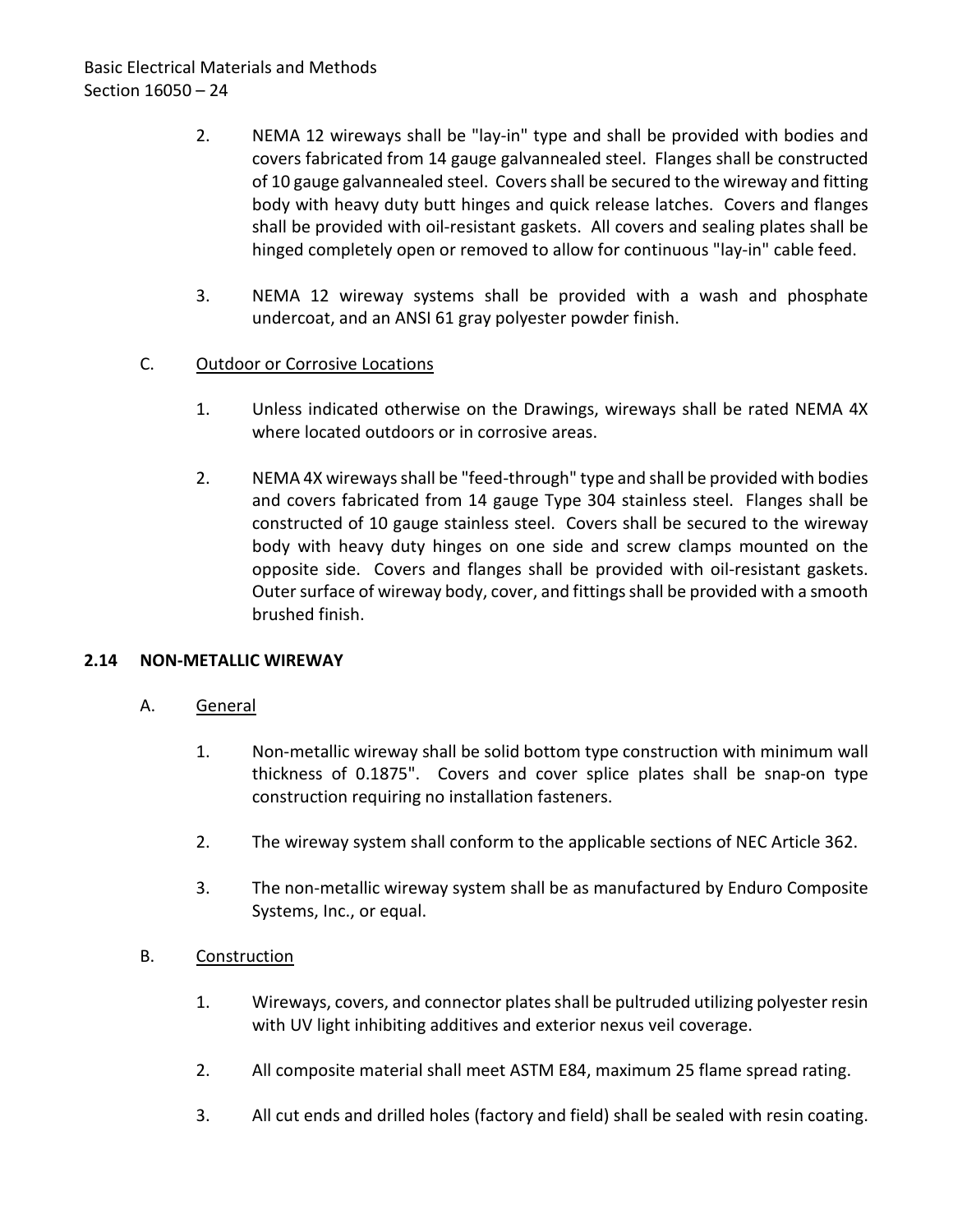## C. Connections, Accessories, and Supports

- 1. Connector plates shall be fiberglass and designed to transfer wireway loads to the support system. Fasteners for connector plates shall be Type 316 stainless steel or FRP studs and hex nuts as required.
- 2. Wireways shall be provided with fiberglass flat snap-on/snap-off covers.
- 3. Wireway support systems shall be constructed of polyester or vinyl ester resin strut channels (single or double channel as necessary) and appurtenances. Support spacing shall be in accordance with the wireway manufacturer's printed recommendations for the specified loads.

## <span id="page-26-0"></span>**2.15 METAL CABLE TRAY**

A. Metal cable tray shall be constructed of aluminum, and shall be ladder type or ventilated trough type, as specified herein. Cable tray shall be provided with all splice plates, bolts nuts and washers for connecting tray units. Units shall be constructed with rounded edges and smooth surfaces; in compliance with NEMA VE-1.

Cable tray shall be sized by the Contractor to support all the conductors and cables shown on the Drawings plus an additional 20% spare capacity for future use, when supported as a simple span of a maximum of 10 feet. In addition to the conductor and cable load, the cable tray shall support a 200 lb. concentrated load at mid-point of span and centerline of tray.

- B. Metal cable tray straight section and fitting side rails and rungs shall be extruded from aluminum alloy 6063. All fabricated parts shall be constructed from aluminum alloy 5052.
- C. Ladder type trays shall consist of two longitudinal members (side rails) with transverse members (rungs) welded to the side rails. Rungs shall be spaced 6 inches on center. Spacing in radiused fittings shall be 9 inches and measured at the center of the tray's width. Rungs shall have a minimum cable-bearing surface of 7/8 inch with radiused edges. No portion of the rungs shall protrude below the bottom plane of the side rails.
- D. Ventilated trough type trays shall consist of two longitudinal members (side rails) with a corrugated bottom welded to the side rails. The peaks of the corrugated bottom shall have a minimum flat cable-bearing surface of 2-3/4 inches and shall be spaced 6 inches on center. To provide ventilation in the tray, the valleys of the corrugated bottom shall have 2-1/4 inch by 4 inch rectangular holes punched along the width of the bottom.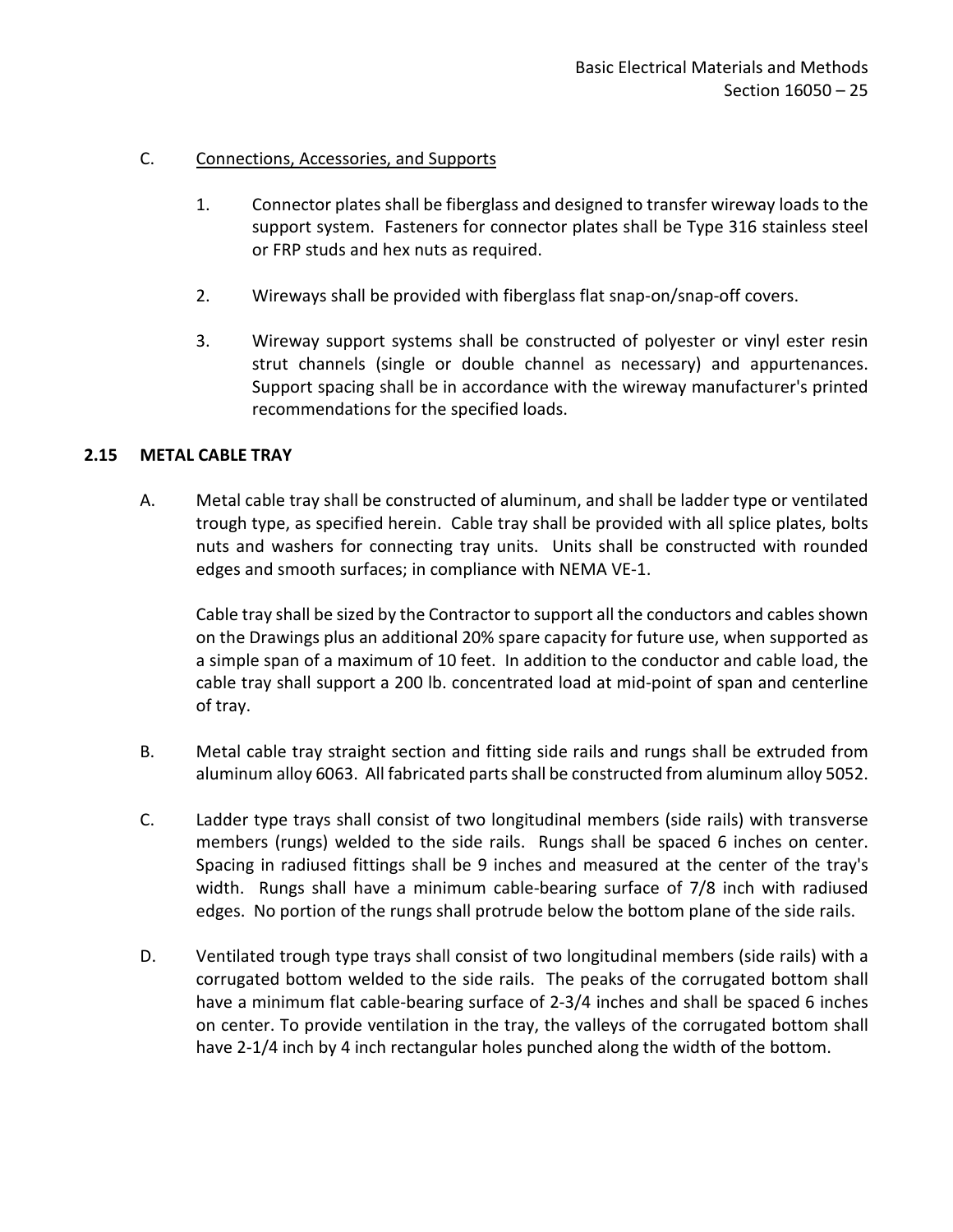# Basic Electrical Materials and Methods Section 16050 – 26

- E. Trays shall have 4 inch minimum usable load depth, unless indicated otherwise on the Drawings.
- F. Straight tray sections shall have side rails fabricated as I-Beams. All straight sections shall be supplied in standard 12 or 24 foot lengths, except where shorter lengths are required to facilitate tray assembly as shown on the Drawings.
- G. Tray widths shall be 18 inches, unless indicated otherwise on the Drawings.
- H. All fittings shall have a minimum radius of 12 inches.
- I. Splice plates shall be the bolted type made of 6063-T6 aluminum, using four square neck carriage bolts and serrated flange locknuts. Hardware shall be zinc plated in accordance with ASTM B633, SC1. Hardware shall be Type 316 stainless for aluminum cable tray installed outdoors. Splice plate construction shall be such that a splice may be located anywhere within the support span without diminishing rated loading capacity of the cable tray.
- J. Separate cable tray systems shall be provided for power cables, and for instrumentation cables. Power cable trays shall include conductors for 480 V, 240 V, and 120 V power circuits, and shall be located above instrumentation cable trays, unless indicated otherwise on the Drawings. Instrumentation cable trays shall include cables for instrumentation, signal, communication, and control circuits. Metal barriers shall be installed in instrumentation cable trays to provide separation of analog signals and communication circuits from digital circuits. In addition, metal barriers shall be installed in power cable trays to provide separation of variable frequency drive (VFD) motor circuits from all other power circuits.
- K. Cable tray supports shall be located so that the support spans do not exceed maximum span specified herein, or shown on the Drawings. Supports shall be constructed from 12 gauge steel strut channel (1-5/8 inch by 1-5/8 inch, minimum) with all necessary hardware such as Trapeze Support Kits (9G-55XX-22SH) as manufactured by Cooper B-Line, or equal. Cable trays installed adjacent to walls shall be supported on wall mounted brackets such as B409 as manufactured by Cooper B-Line, or equal.
- L. Trapeze hangers and center-hung supports shall be supported by 1/2 inch (minimum) diameter rods.
- M. Barrier strips shall be placed as specified herein, and shall be fastened into the tray with self-drilling screws.
- N. Special accessories shall be furnished as required to protect, support, and install a cable tray system. Accessories shall consist of but are not limited to; section splice plates, expansion plates, blind-end plates, specially designed ladder dropouts, barriers, etc.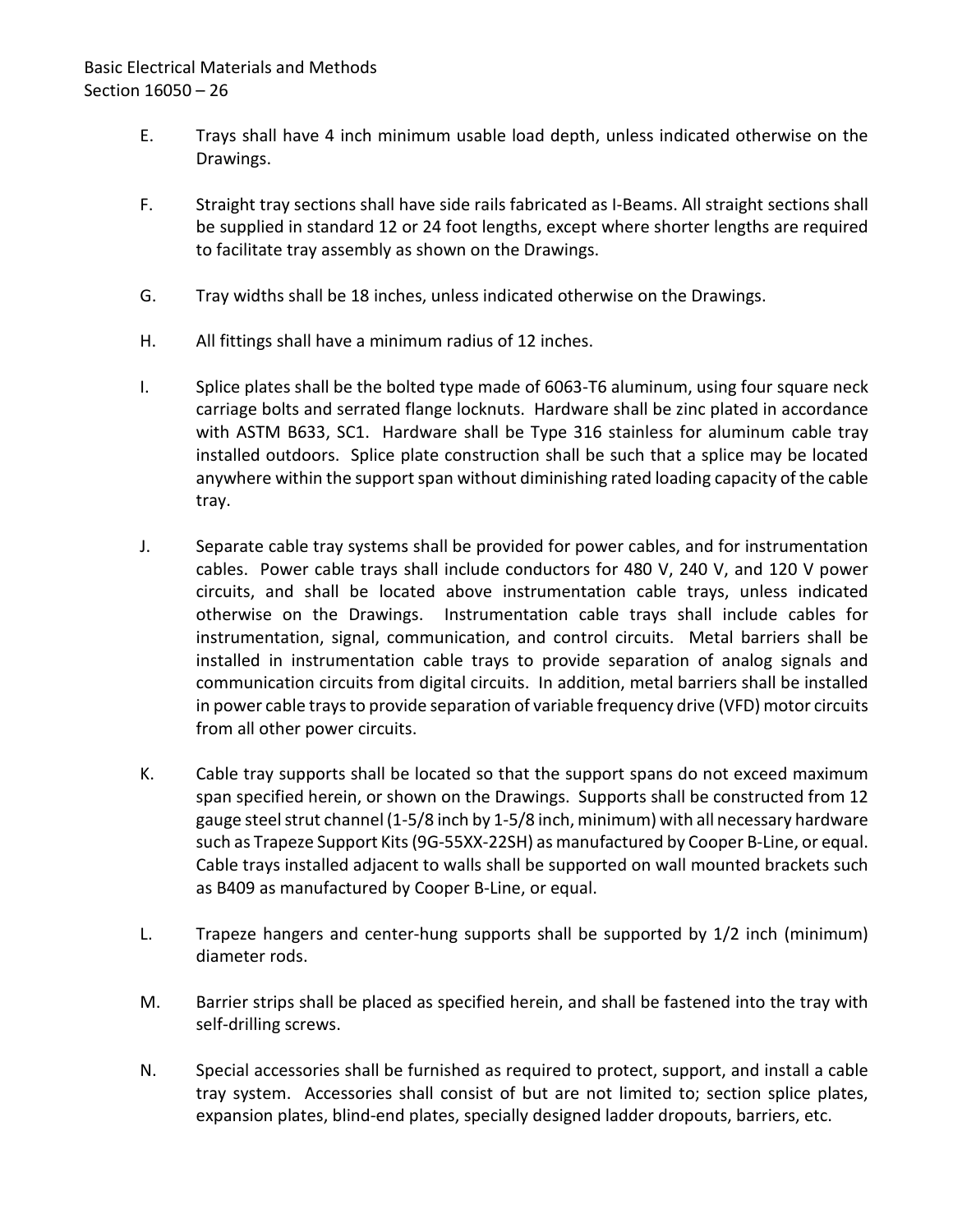- O. Where cable tray penetrates wall, the penetrations shall be fire-stopped using plates on both sides of the penetration and filling the void in between with UL approved silicone foam as required to provide a 2-hour (minimum) fire rating.
- P. All conductors and cables installed in cable trays shall be tray-rated cable types. Conduits used between equipment and cable tray shall be sized to meet NEC requirements based on the diameters of the tray-rated cables.
- Q. Cable tray systems shall be as manufactured by Cooper B-Line, or equal.

# <span id="page-28-0"></span>**2.16 NON-METALLIC CABLE TRAY**

A. Non-metallic cable tray shall be constructed of glass fiber reinforced polyester or vinyl ester resin, and shall be solid bottom type or ventilated trough type, as specified herein. Cable tray shall be provided with all splice plates, bolts nuts and washers for connecting tray units. Units shall be constructed with rounded edges and smooth surfaces; in compliance with NEMA FG-1.

Cable tray shall be sized by the Contractor to support all the conductors and cables shown on the Drawings plus an additional 20% spare capacity for future use, when supported as a simple span of a maximum of 10 feet, while maintaining a minimum safety factor of 1.5.

- B. Straight section structural elements; side rails, rungs and splice plates shall be pultruded from glass fiber reinforced polyester or vinyl ester resin. Pultruded shapes shall be constructed with a surface veil to insure a resin-rich surface and ultraviolet resistance. Pultruded shapes shall meet ASTM E-84, Class 1 flame rating and self-extinguishing requirements of ASTM D-635.
- C. Ventilated bottom cable trays shall consist of two longitudinal members (side rails) with rungs spaced 4" on center.
- D. Solid bottom cable trays shall consist of two longitudinal members (side rails) with a solid sheet over rungs spaced on 12" centers.
- E. Cable tray loading depth shall be 3 inches per NEMA FG-1, unless indicated otherwise on the Drawings.
- F. Straight sections shall be supplied in standard 10 foot or 20 foot lengths.
- G. Cable tray inside widths shall be 18 inches, unless indicated otherwise on the Drawings. Outside width shall not exceed inside by more than a total of 2".
- H. Straight and expansion splice plates will be of "L" shaped lay-in design. Splice plates shall be furnished with straight sections and fittings.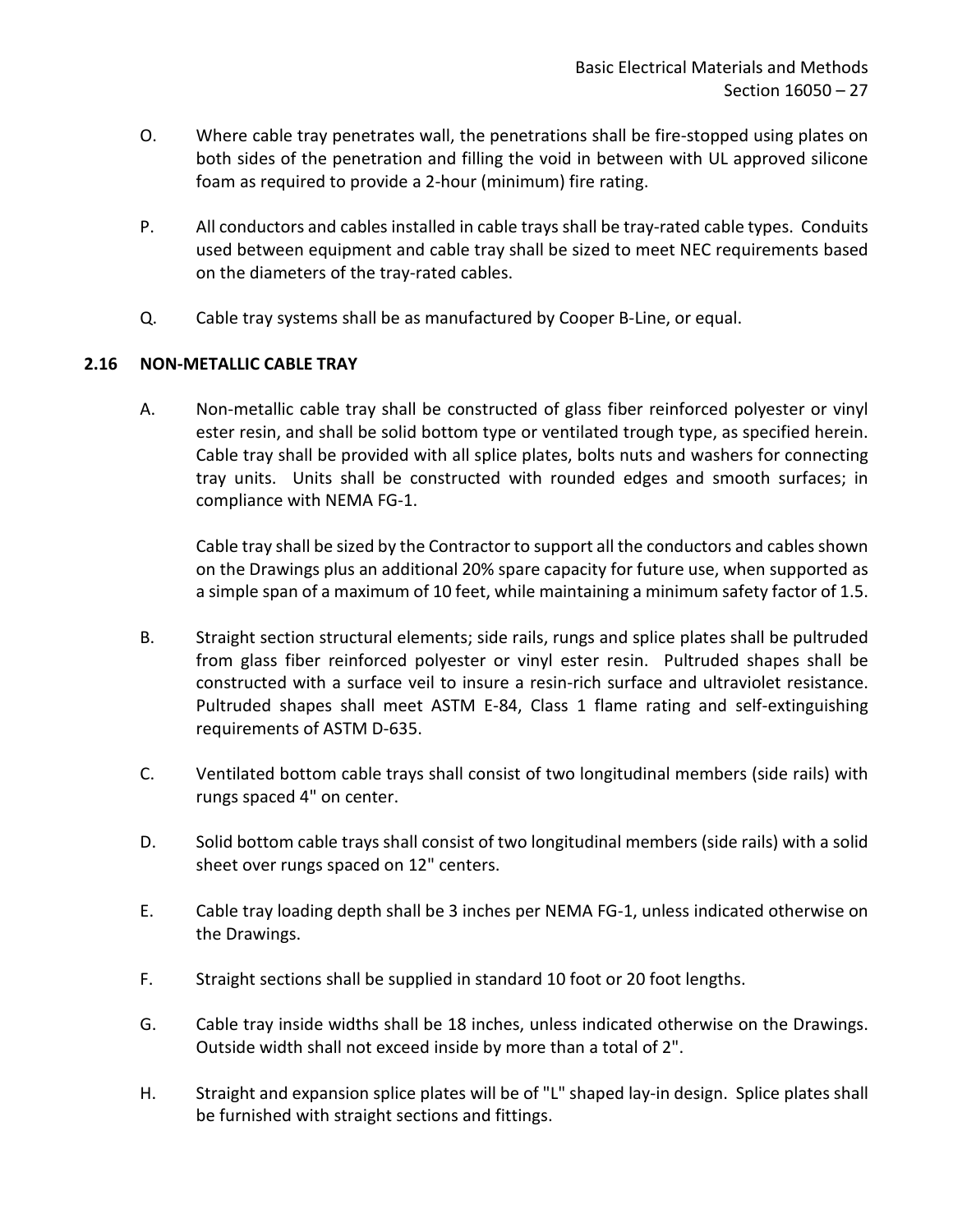- I. All fittings must have a minimum radius of 12.
- J. Molded fittings shall be formed with a minimum 3" tangent following the radius.
- K. Systems with 3 inch loading depth shall have  $90^{\circ}$  and 45° molded fittings in 12 inch or 24 inch radius. Systems with 5 inch loading depth shall have 90<sup>o</sup> and 45<sup>o</sup> molded fittings in 24 inch or 36 inch radius. All other fittings shall be of mitered construction.
- L. Unless indicated otherwise on the Drawings, cable trays shall be provided with fiberglass flat covers.
- M. Cable tray support systems shall be constructed of polyester or vinyl ester resin strut channels (single or double channel as necessary) and appurtenances. Support spacing shall be in accordance with the cable tray manufacturer's printed recommendations for the specified loads.

Cable tray manufacturer shall provide all clamps, support assemblies, and appurtenances necessary for the installation of a complete cable tray system.

- N. All conductors and cables installed in cable trays shall be tray-rated cable types. Conduits used between equipment and cable tray shall be sized to meet NEC requirements based on the diameters of the tray-rated cables.
- O. Cable tray systems shall be as manufactured by Cooper B-Line, or equal.

### <span id="page-29-0"></span>**2.17 RECEPTACLES AND SWITCHES**

Receptacles and switches shall be specification grade, heavy duty and provided in cast metal boxes with gasketed covers as identified and located on the Drawings. Unless otherwise indicated, the device phenolic color shall be ivory for all receptacles and toggle switches

### A. General Purpose Convenience Receptacles

General purpose convenience receptacles shall be duplex, 3-wire grounding type, weather resistant, rated 125 /250 volt, AC, rated 20 amp minimum, NEMA 5-20R, and equipped with double sided screw terminals for copper wire. Convenience receptacles shall be as manufactured by Hubbell, Pass & Seymour, or equal.

### B. Ground Fault Interrupter (GFI) Receptacles

GFI receptacles shall be duplex, weather resistant, NEMA 5-20R configured, ivory in color, and shall mount in a standard device box. Units shall trip at 5 mA of ground current and shall comply with NEMA WD-1-1.10 and UL 943. GFI receptacles shall be capable of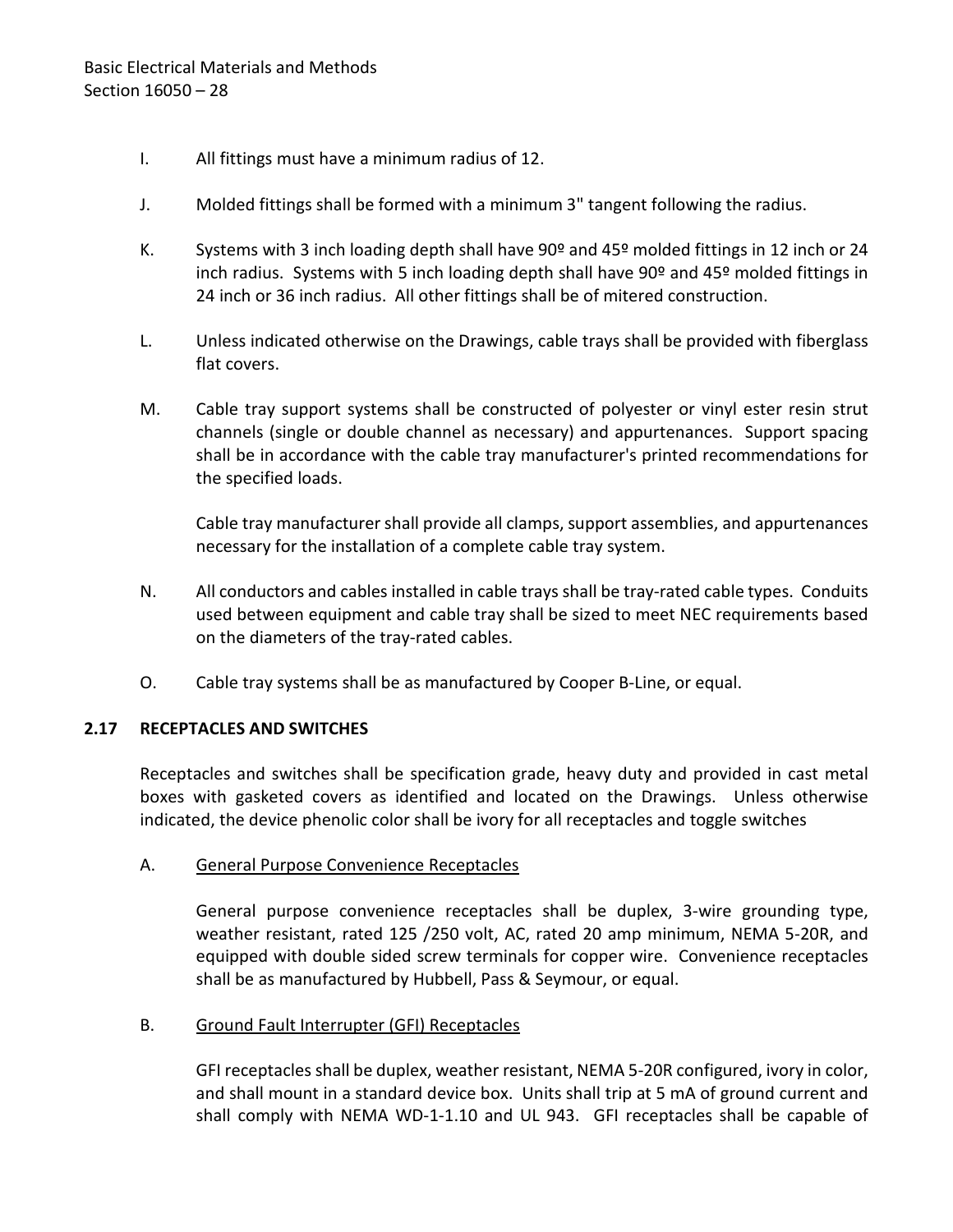individual protection as well as downstream protection, as manufactured by Hubbell, Pass & Seymour, or equal.

### C. Toggle Switches

Local single pole switches shall be flush tumbler type AC rated, quiet type, heavy duty, rated 20 amp minimum, rated 120/277 volt, equipped with side screw terminals for copper wire. Switches shall conform to NEMA WD-1 Specifications. Two pole, three-way and other switches shall be similar. Switches shall be as manufactured by Hubbell, Pass & Seymour, or equal.

## <span id="page-30-0"></span>**2.18 PILOT DEVICES AND LOCAL CONTROL STATIONS**

## A. Pilot Devices

- 1. Pilot devices consisting of oiltight/watertight push buttons, selector switches, pilot lights, and incidental items shall be as manufactured by Allen-Bradley, Eaton/Cutler Hammer, or Schneider/Square D (no substitutes).
- 2. Pilot devices shall be heavy duty, suitable for mounting in control stations or on control panels, and other electrical equipment.
	- a. Pilot devices shall be 30.5 mm, NEMA Type 4/13 with cast metal bases, chrome-plated octagonal mounting nuts, and legend plates.
	- b. Push buttons and switch knobs shall be heavy duty plastic. Pilot light lenses shall be shatter resistant plastic. Lens color shall be as indicated on the Drawings.
	- c. Contact blocks shall have AC contact ratings of NEMA A600, 10 A with silver contacts for corrosion resistance and clear side plates for contact inspection.
	- d. Pilot light devices shall be push-to-test type and shall be provided with LEDs and transformers suitable for operation on 120 VAC power.

### B. Local Control Stations

1. Local control stations shall consist of various pilot devices mounted in a device box and located as shown on the Drawings. Pilot devices and control wiring shall be as indicated on the Drawings. Pilot devices (e.g. selector switches, pilot lights, and push buttons) shall be in accordance with the requirements specified herein.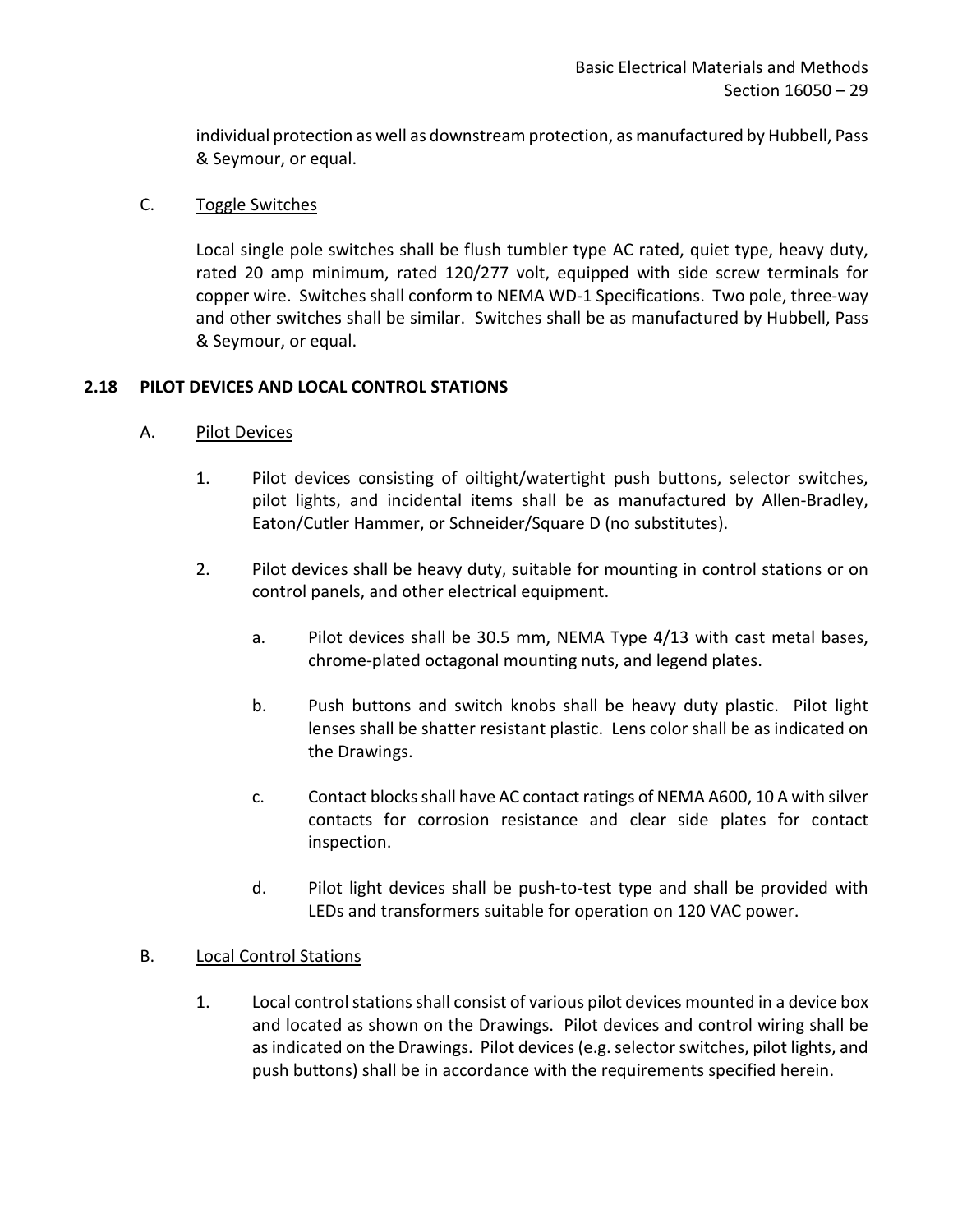2. Local control station device boxes shall be as specified herein and shall have the following NEMA ratings, unless indicated otherwise on the Drawings:

| а.             | Non-Hazardous Indoor Locations | NFMA 12           |
|----------------|--------------------------------|-------------------|
| b.             | Hazardous Indoor Locations     | NFMA 7            |
| $\mathsf{C}$ . | <b>Outdoor Locations</b>       | NFMA 4X           |
| d.             | Hazardous Outdoor Locations    | NEMA 4 and NEMA 7 |

Local control station enclosures shall be of adequate size to contain the specified pilot devices, wiring, and components.

- 3. Local control stations shall be provided with nameplates inscribed with the name of the equipment being controlled and the control station name (e.g. Pump No. 1, Lock-Out-Stop). In addition, each pilot device shall be provided with an integral legend plate, inscribed with the function of the respective pilot device.
- 4. Mechanical "Lock-Out-Stop" devices where installed on pilot device "Stop" push buttons shall be constructed of stainless steel, and shall be suitable for padlocking in the "Stop" position. Mechanical "Lock-Out-Stop" devices shall be manufactured by the same manufacturer as the push button.

## <span id="page-31-0"></span>**2.19 PANELBOARDS**

Panelboards shall be factory assembled, metal enclosed, gasketed, bolted dead front and equipped with thermal-magnetic molded case circuit breakers as shown on the Drawings and as specified in Specification Section 16480, Motor Control Centers, Switchboards, and Panelboards.

## <span id="page-31-1"></span>**2.20 OVERCURRENT PROTECTION**

Circuit breakers, fuses, relays and other protective devices that protect conductors and equipment against overload currents and short circuit currents shall be provided as indicated, specified and required. Overcurrent protection devices are specified in Specification Section 16480, Motor Control Centers, Switchboards, and Panelboards.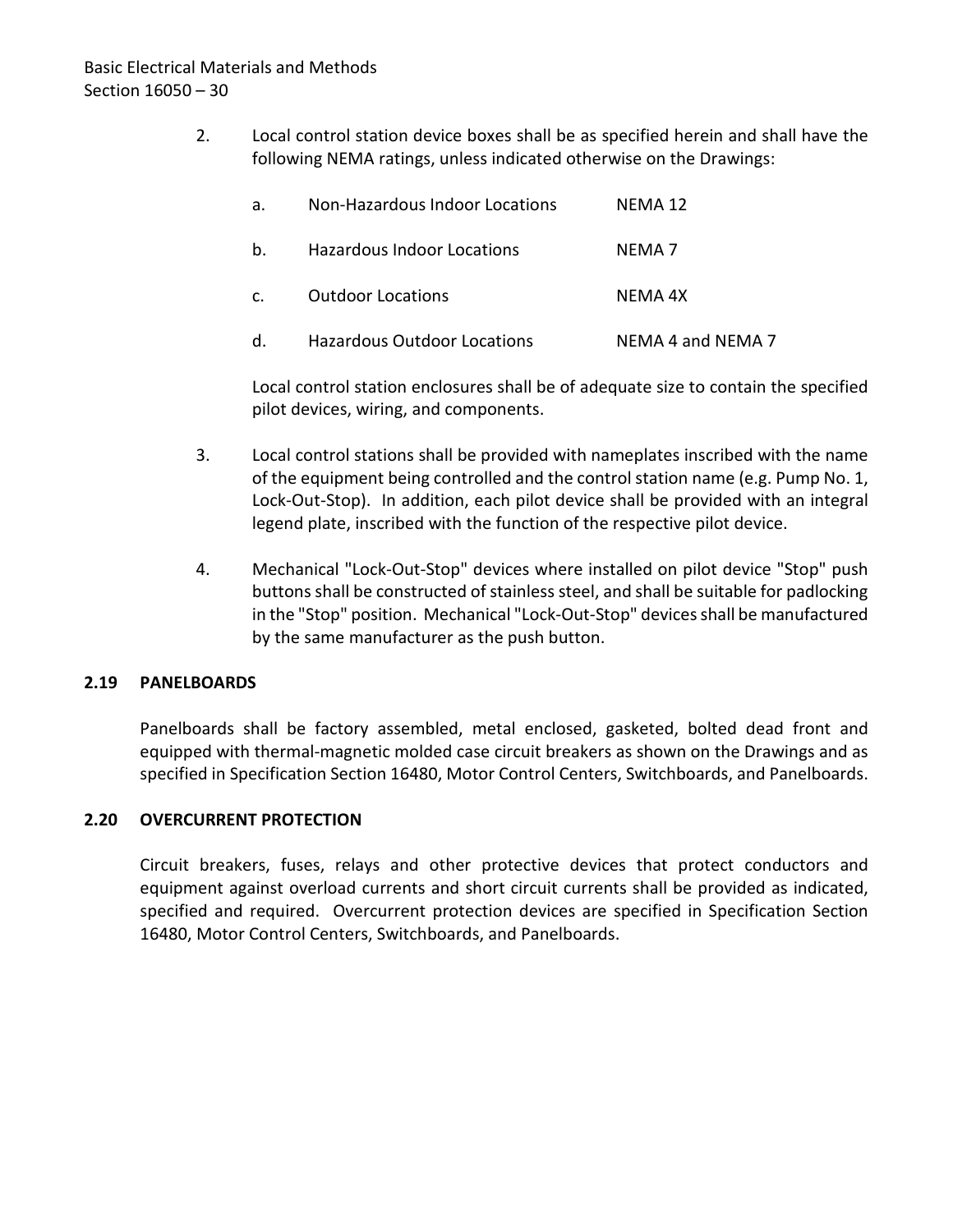### <span id="page-32-0"></span>**2.21 DISCONNECT SWITCHES**

Provide fusible disconnect switches, or non-fusible disconnect switches, as indicated on the Drawings and as specified herein.

- A. Switches shall be steel enclosed, heavy duty, 2-pole 250 VAC or 3-pole 600 VAC, fusible or non-fusible, as indicated on the Drawings and specified herein. Disconnect switches shall be UL listed and conform to NEMA KS1. Disconnect switches shall be as manufactured by Eaton/Cutler-Hammer, Schneider/Square D, or equal.
- B. The operating mechanism shall be spring driven, with quick-make, quick-break action. Switch contact shall be knife-blade and jaw construction, with visible blades.
- C. Operating handles shall be flange mounted as an integral part of the operating mechanism. The operating handle shall clearly indicate the "On" and "Off" position, and shall have provisions for padlocking with up to three (3) 3/8 inch padlocks.
- D. Switches shall incorporate safety cover interlocks to prevent opening the hinged cover with the switch in the "On" position or prevent closing the switch mechanism and placing the switch in the "On" position with the hinged cover open. Provide a defeater for authorized personnel.
- E. Each switch shall be provided with a factory installed equipment grounding kit and fuse puller kit.
- F. Switches shall be provided with metal enclosures having the following NEMA ratings, unless indicated otherwise on the Drawings
	- 1. Non-hazardous Indoor Locations NEMA 12
	- 2. Hazardous Indoor Locations NEMA 7
	- 3. Outdoor Locations NEMA 4X (Type 316 stainless steel)
	- 4. Hazardous Outdoor Locations NEMA 4 and NEMA 7
- G. Non-fusible switches shall have a minimum short circuit current rating of 10,000 A, when used in conjunction with a circuit breaker of any brand.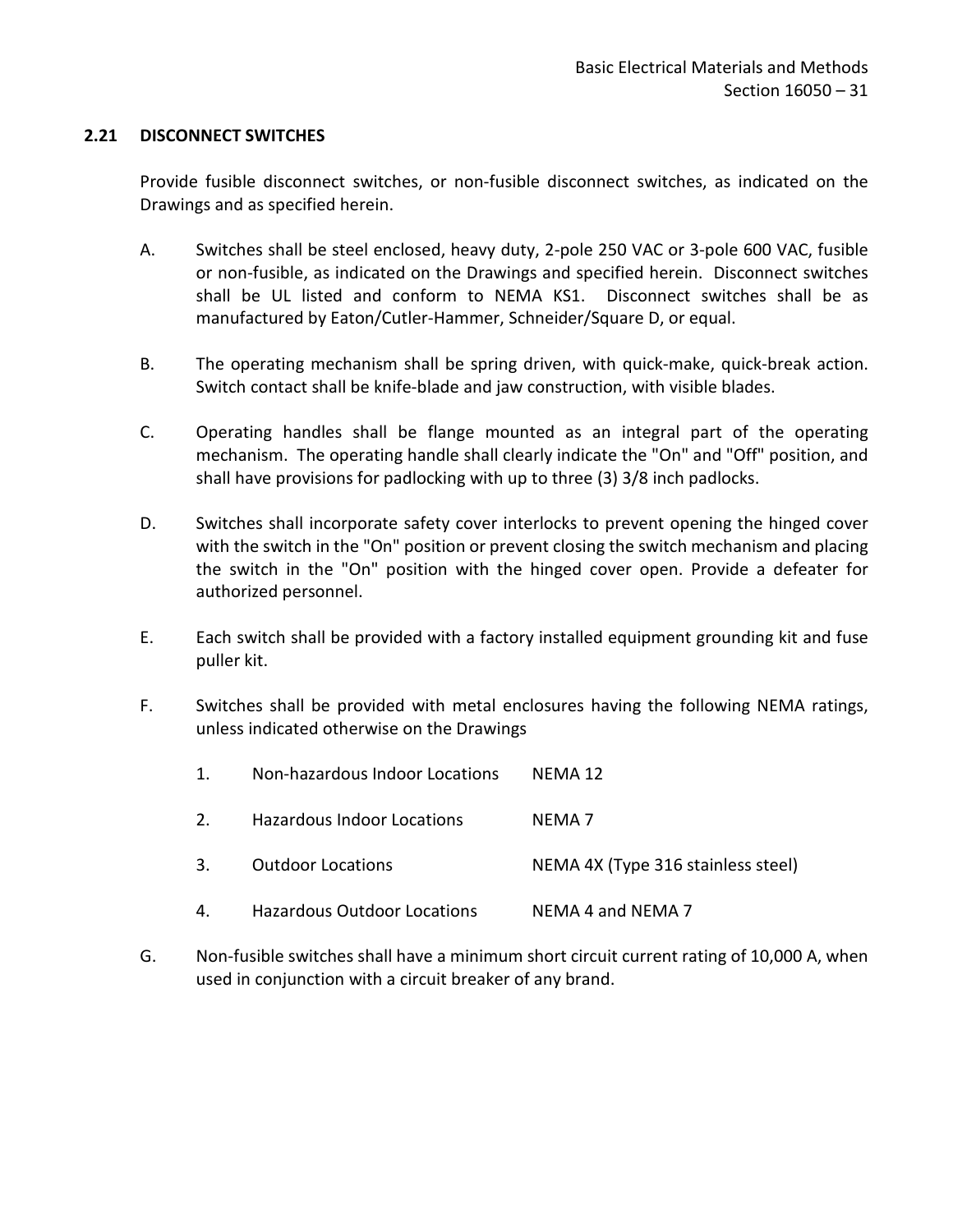# Basic Electrical Materials and Methods Section 16050 – 32

H. Fusible switch units shall be equipped with all required mounting brackets and guides. Unless specified otherwise, fusible switches with 30 A through 600 A frames shall be provided with rejection Class "R" type fuse clips. Unless specified otherwise, fusible switches with 800 A through 1200 A frames shall be provided with Class L type fuse clips. Fusible switches and fuses shall have a minimum short circuit current rating of 200,000 A.

All fuses shall be provided by the manufacturer. Contractor shall confirm fuse type. Contractor shall coordinate with manufacturer, including supplying manufacturer with data on actual equipment to be furnished and results of short circuit coordination study.

I. Switches shall be provided with a phenolic nameplate on the hinged cover that identifies the load.

## <span id="page-33-0"></span>**2.22 SUPPORTS**

Contractor shall provide strut channels, fittings, stanchions, clamps, hangers, and required hardware to support all conduit and equipment, as shown on the Drawings and specified herein, and as required. Refer also to earthquake restraint provisions of Section 11005.

## A. Strut Channel Supports

- 1. Unless indicated otherwise on the Drawings, strut channel shall be single strut type, 1-5/8" x 1-5/8", 12 gauge hot dipped galvanized steel with 9/16" diameter bolt holes on 1-7/8" centers.
- 2. Where indicated on the Drawings, strut channel shall be single strut type, 1-5/8" x 1-5/8", heavy duty, fiberglass (vinylester) with 1" x 7/16" bolt holes on 2" centers.
- 3. Where indicated on the Drawings, strut channel shall be single strut type, 1-5/8" x 1-5/8", Type 304 stainless steel with 9/16" bolt holes on 1-7/8" centers.
- 4. Where indicated on the Drawings, strut channel shall be single strut type, 1-5/8" x 1-5/8", 12 gauge, PVC coated pre-galvanized steel, with 9/16" bolt holes on 1- 7/8" centers. PVC coating shall be as specified herein for PVC coat rigid metal conduit.
- 5. Deep strut or double strut channel shall be provided where required for the support load or configuration.
- 6. Strut channel supports shall be furnished with all fittings required for a particular support configuration, including: conduit clamps, flat plate fittings, angle fittings, 90º fittings, brace fittings, zee fittings, "U" fittings, wing fittings, and post bases.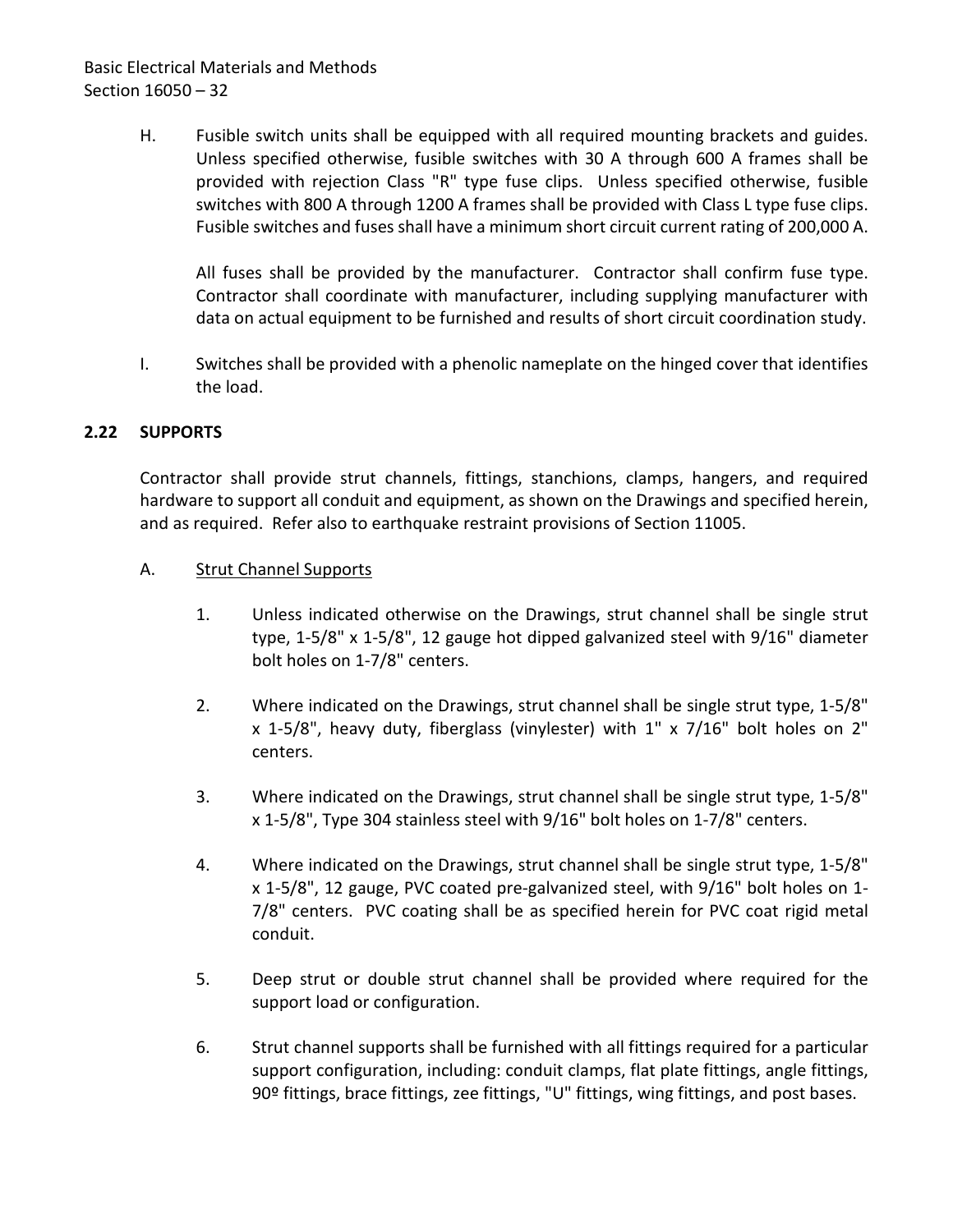- 7. Strut channel fittings and fasteners shall be fabricated from the same material and receive the same coating, as specified for the strut channel.
- 8. Strut channels, fittings, and fasteners shall be as manufactured by Power-Strut, Unistrut, or equal.

### B. One-Hole Clamps

Clamps shall be malleable iron, hot dipped galvanized, and equipped with clamp-backs. Clamps shall be as manufactured by Crouse-Hinds, Thomas & Betts, Appleton, or equal.

## C. Beam Clamps

Clamps shall be malleable iron, hot dipped galvanized, right angle and parallel types. Clamps shall be as manufactured by Crouse-Hinds, Thomas & Betts, Appleton, or equal.

## D. U-Bolts

U-bolts shall be heavy-duty steel, electro-galvanized and equipped with two hex steel nuts. U-bolts shall be as manufactured Crouse-Hinds, Efcor, Kindorf, or equal.

### E. Conduit Hangers

Conduit hangers shall be heavy gauge formed steel, galvanized and equipped with carriage bolts, 1/4-inch (minimum) rods and nuts. Conduit hangers shall be as manufactured by Kindorf, Appleton, or equal.

### F. Lighting Fixture Hangers

Fixture hangers shall be cast iron alloy, cushion type, and equipped with outlet body and cover for fixture wiring. Fixture hanger shall permit the fixture to swing  $20^{\circ}$  from perpendicular in any direction. Fixture hangers shall be Crouse-Hinds Type ALT, Appleton Type ALT, or equal.

### G. Fasteners and Anchors

- 1. Fasteners and anchors shall be provided to securely mount all equipment and materials.
- 2. Unless specified otherwise, all fasteners and anchors shall be constructed of Type 304 stainless steel.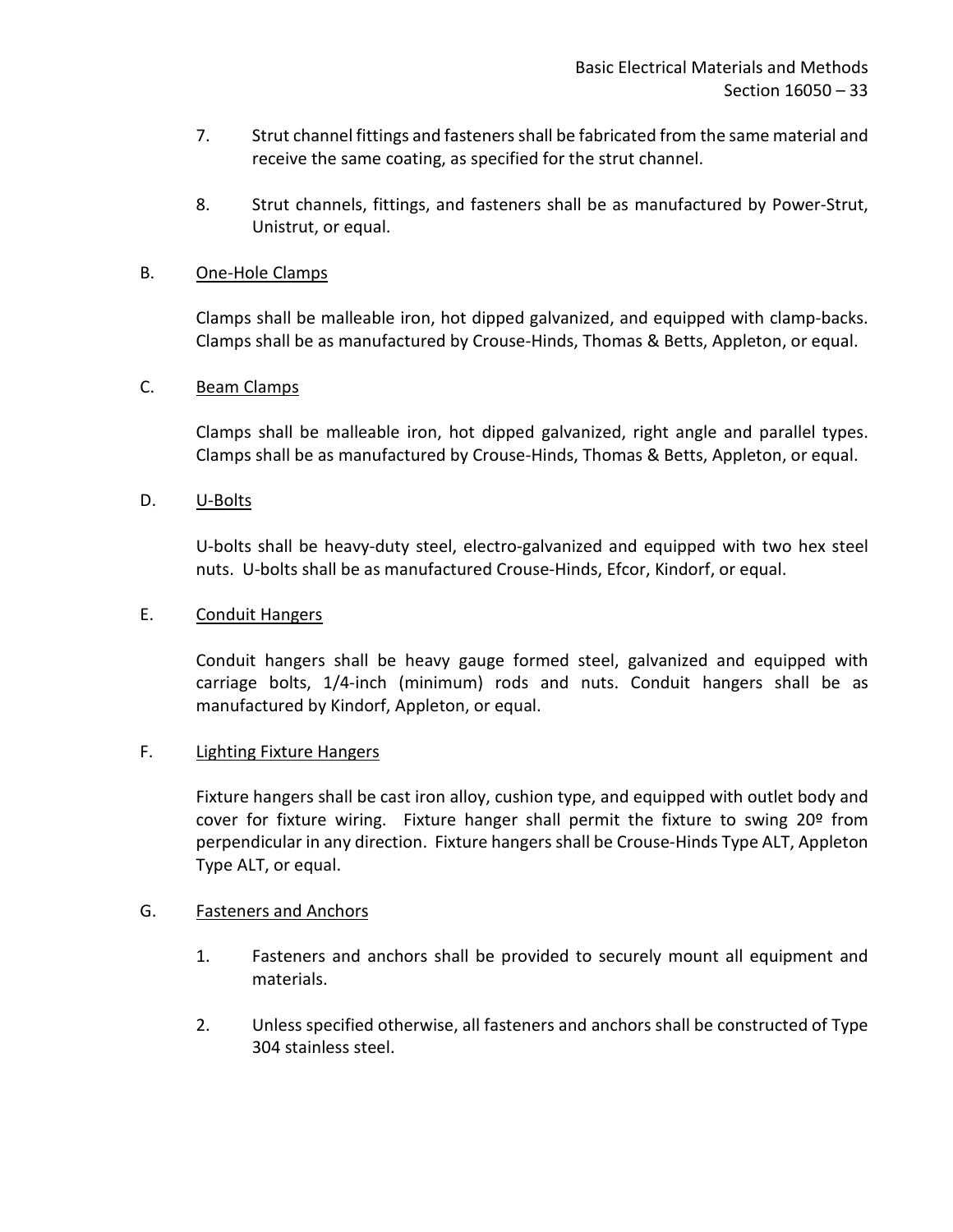3. Stainless steel anchors shall be provided for securing equipment and supports to masonry and concrete walls, concrete foundations, and concrete floors. Stainless steel anchors shall be wedge anchors, sleeve anchors, or epoxy anchors, as manufactured by Red Head, Hilti, or equal.

## H. Spacers

Spacers shall be provided to support underground conduits for concrete encasements. Spacers shall be modular, interlocking, and constructed of high impact plastic with sufficient strength to support multiple layers of conduit. Spacers shall be as manufactured by Carlon, JM Eagle, or equal.

## <span id="page-35-0"></span>**2.23 GROUNDING**

- A. Grounding and grounding components shall comply with the applicable requirements of the NEC, Article 250.
- B. Grounding conductorsshall be stranded copper and shall be sized in accordance with NEC requirements when sizes are not indicated on the Drawings.
- C. Grounding rods shall conform to ANSI/UL 467 and shall be copper-clad steel, 3/4" (minimum) in diameter and 10' (minimum) in length. Rods shall be driven in the ground at least 9'-6" deep.

Provide the number of rods required to obtain proper ground resistance, as applicable to all service entrances, transformers, building/structure ground rings, manholes, pull boxes, etc.

- D. All grounding connections of copper to copper and copper to steel of #8 AWG and larger sized conductors shall be exothermic welded connections (Cadweld). Exothermic welded connections shall create a non-removable fusion of copper grounding conductors and high conductivity copper content alloy connecting sleeves. Exothermic welding systems shall be manufactured by Erico, Furseweld, or equal.
- E. All grounding connections to equipment shall use bolted lugs. When the conductor is #8 AWG and larger, the lug shall be joined to the conductor by the Cadweld exothermic weld process.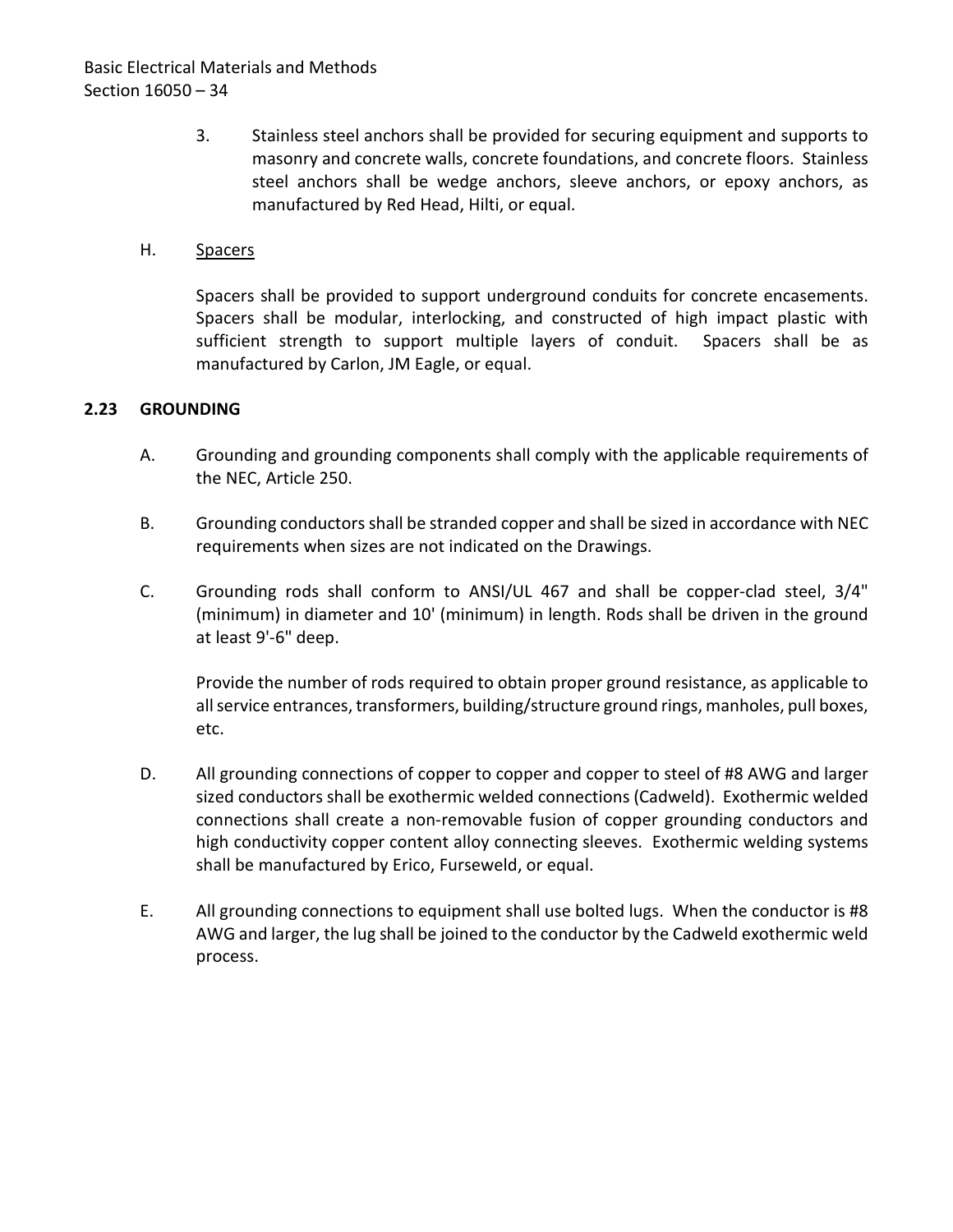When the conductor is smaller than #8 AWG, the lug shall be joined by compression connectors manufactured from pure wrought copper. The connectors shall meet or exceed the performance requirements of IEEE 837, latest revision. The connectors shall be clearly marked with the manufacturer and conductor size. The installation of the connectors shall be made with a compression, tool and die system, as recommended by the manufacturer of the connectors. Each connector shall be factory filled with an oxideinhibiting compound.

Screwed or bolted clamp style grounding connectors are not acceptable.

F. Solid State Decouplers shall be UL listed for grounding electrical equipment. Units shall be enclosed in fiberglass housing and be rated for an AC fault current of 1.2 kA. Solid State Decouplers shall be manufactured by Dairyland Industries.

## <span id="page-36-0"></span>**2.24 MANHOLES AND PULL BOXES**

- A. Manholes and pull boxes shall be of precast concrete, designed for H-20 traffic loading. Concrete sections shall be modular with tongue and groove joints. A continuous waterproof gasket shall be provided at all section and slab joints. Manholes and pull boxes shall be equipped with galvanized steel pulling irons opposite each duct bank entrance. Manholes and pull boxes shall be provided with a sump opening and 1" ground rod opening in the base section. Sump openings shall be provided with cast iron perforated covers.
- B. Unless indicated otherwise on the Drawings, manhole covers shall be cast iron, 30" round (minimum), and supported on the necking section. Pull box covers shall be hot dipped galvanized checkered plate steel, and shall be bolted down to cast-in hot dipped galvanized steel frames with stainless steel hardware. Unless noted otherwise, manhole and pull box covers shall be designed for H-20 traffic loading and shall be marked with raised lettering according to their contents (e.g. "480V Power", "Control & Instrumentation"). Cover markings shall be confirmed with the District prior to fabrication.
- C. Manholes and pull boxes shall be provided with slotted galvanized steel channel inserts cast-in interior walls for conductor/cable supports. Sufficient inserts shall be provided to allow support of conductors/cables at 3-foot (maximum) intervals.
- D. Manholes and pull boxes shall be provided with knockouts for connections to all underground conduit and duct banks.
- E. Manholes and pull boxes shall be manufactured by Jensen Precast, Oldcastle Precast, or equal.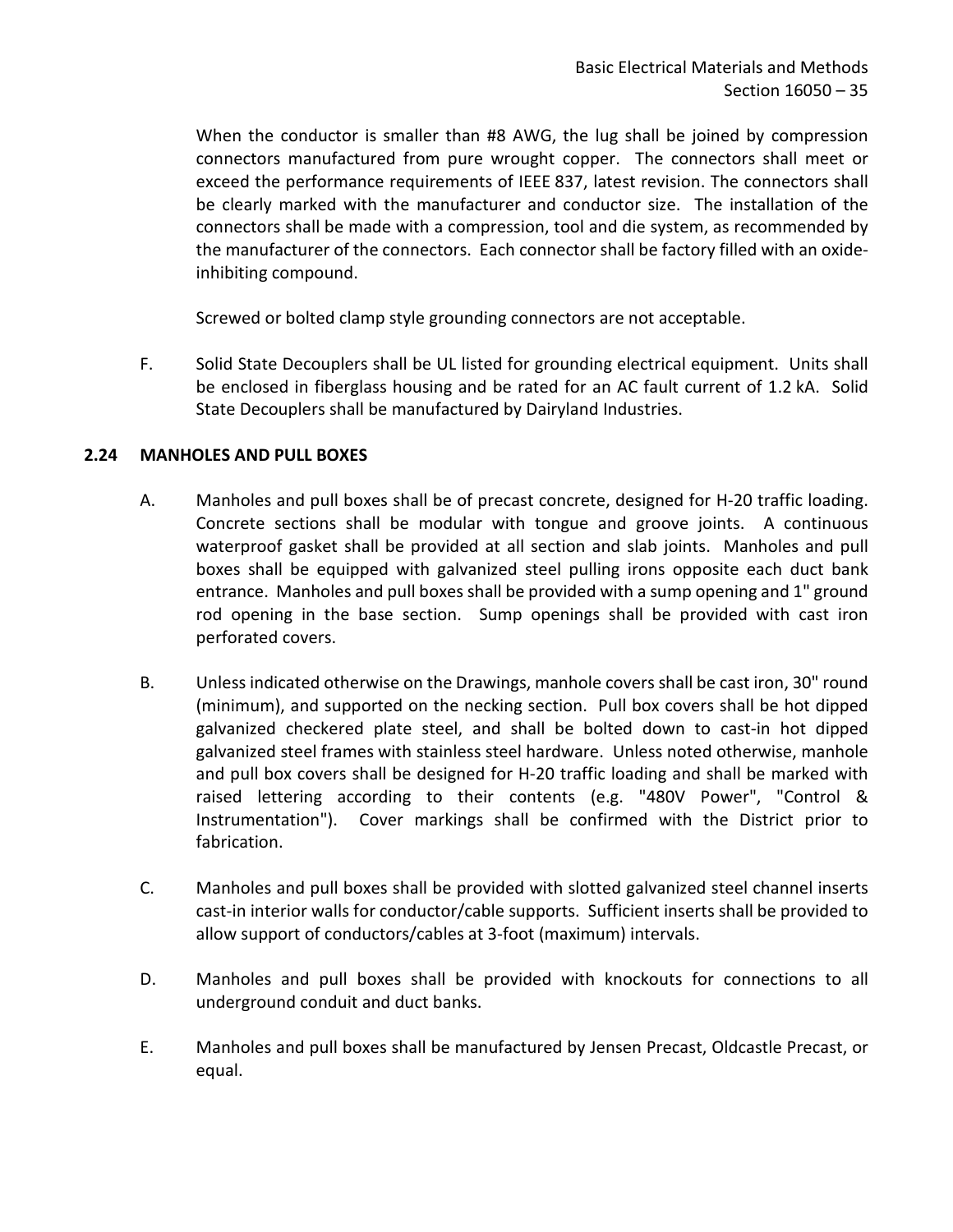## <span id="page-37-0"></span>**2.25 NAMEPLATES**

Plastic nameplates shall be provided for all electrical panels, MCCs, switchboards, panelboards, individually enclosed disconnect switches, individually enclosed circuit breakers, manual starters, control panels, control stations, junction boxes, termination enclosures, receptacles, local switches, and field instruments, unless otherwise indicated on the Drawings or specified in individual specifications for respective equipment.

All nameplates shall be NEMA ES-1, 3-ply, 1/16-inch thick, beveled and satin finished and shall be securely fastened with stainless steel drive screws or escutcheon pins. Nameplates shall be as manufactured by Brady, or equal.

### A. Nameplates

The nameplates shall be laminated black plastic with 1/4-inch high (unless otherwise specified) white letters. Nameplate inscriptions shall include the identifications for the equipment and loads, and shall identify the controls on control equipment as shown on the Drawings. Nameplate inscriptions on receptacles and local switchplates shall include the panelboard number and circuit that the device is connected to, e.g., "LP A-1". Nameplates on receptacles and local switchplates shall have 3/16-inch high letters.

## B. Lockout/Tagout Nameplates

Lockout/tagout nameplates shall be provided for all pumps and other mechanical equipment where multiple devices including, but not limited to: switches, circuit breakers, by-pass contactors, VFDs, solid state starters, etc., may cause the equipment to be energized. Said nameplates shall be installed over the main circuit breaker or disconnect switch which will solely remove power from the equipment and all appurtenant controls and circuitry contained in the panel negating the possibility of power being applied by another source.

The nameplate shall be laminated red plastic with 3/8-inch high (unless otherwise specified) white letters. The inscription shall read "LOCKOUT/TAGOUT LOCATION FOR "with a description identifying the equipment (e.g. "PUMP P-1").

### <span id="page-37-1"></span>**2.26 MISCELLANEOUS MATERIALS AND COMPONENTS**

### A. Conduit Tags

All conduits shall be identified with tag number. The conduit tag shall be a one-inch (1") minimum diameter Type 316 stainless steel or brass disc. The tag shall be stamped with the conduit's number for that respective conduit as indicated on the Drawings. The tag shall be attached to the conduit with a stainless steel chain or stranded mechanic wire.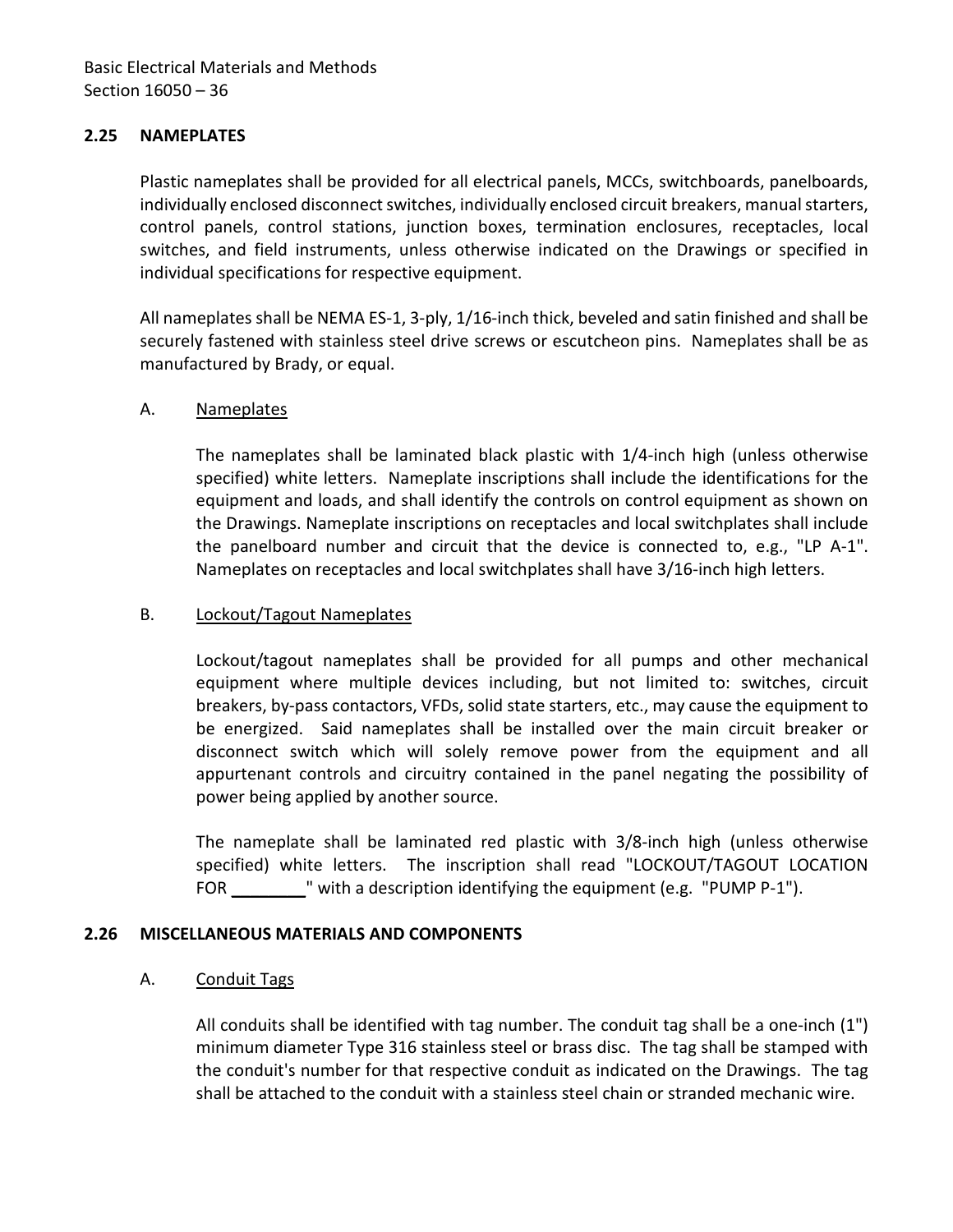## B. Thread Lubricant

- 1. Thread lubricant shall be provided for all threads in metal conduit, fittings, bodies, boxes, etc. The lubricant shall prevent thread galling, inhibit corrosion and maintain grounding continuity.
- 2. General purpose lubricant shall be provided on any metal-to-metal threaded joint. General purpose lubricant shall be Crouse-Hinds STL, Thomas and Betts Kopr-Shield, or equal
- 3. High temperature lubricant shall be provided on lighting fixture threaded joints and on threaded joints of enclosures of any heat-producing apparatus or control. The lubricant shall be effective and stable from -70 to +1800  $9F$ . The lubricant shall be Crouse-Hinds HTL, or equal.

## C. Conductor and Cable Pulling Lubricant

Conductor and cable lubricant shall be provided to ease the pulling of conductors and cables in conduits. The pulling lubricant shall be a high performance, temperature stable, non-staining lubricant. The pulling lubricant shall be compatible with all proposed conductor and cable jackets. Conductor and cable manufacturer approvals shall be provided upon District's request. The pulling lubricant shall not contain wax, grease, silicone, or glycol oils. Conductor and cable pulling lubricant shall be American Polywater Corporation, "Polywater J", or equal.

## <span id="page-38-0"></span>**PART 3 - EXECUTION**

## <span id="page-38-1"></span>**3.01 GENERAL**

Contractor shall provide all conduit/conductor installations and equipment installations, including connections and interconnections, as indicated on the Drawings and specified herein, and required for complete and fully operational equipment systems.

### A. Electrical Materials and Products

Installation of all electrical materials and products shall conform to the requirements of the manufacturer's specifications and installation instructions. When code requirements apply to installation of materials and equipment, the more stringent requirements, code, or manufacturer's specifications and installation instructions shall govern the work.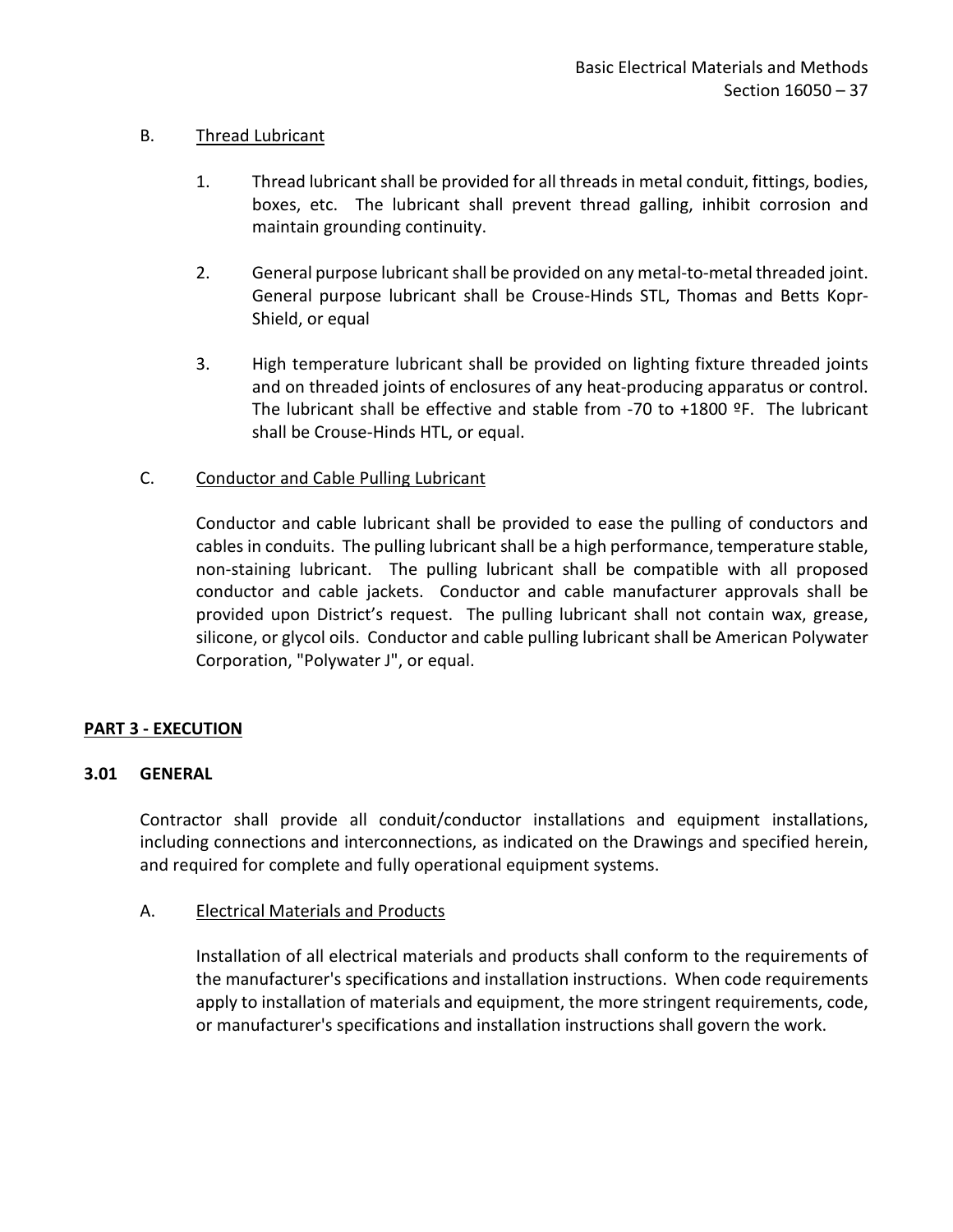## B. Power Supplies to Mechanical Equipment

- 1. An electric power supply, including conduit, any necessary junction or outlet boxes, and conductors and connections shall be furnished and installed by Contractor for each item of electric motor driven mechanical equipment.
- 2. Circuit breakers or fused disconnect protection shall be provided for each separate item of electric motor driven mechanical equipment shown on the Drawings, or specified in other sections of the specifications for furnished equipment.
- 3. Power supplies to individual items of equipment shall be terminated in a suitable outlet or junction box adjacent to the respective item of equipment, or a termination box provided by the manufacturer of the equipment. Sufficient lengths of conductor at each location shall be provided to permit connection to equipment without damaging the conductors.

## C. Excavations and Backfills

Earthwork shall be performed for underground conduits, manholes, pull boxes, equipment foundations, and supports, as indicated on the Drawings and specified herein, and as specified in Division 2 of the Specifications.

### D. Concrete

Concrete shall be provided for electrical equipment foundations, support foundations and conduit encasements, as indicated on the Drawings and specified herein, and as specified in Division 3 of the Specifications. Concrete shall be Class C, 2,000 psi red colored concrete per District Detailed Provision, Section 03300, Cast-in-Place Concrete.

## E. Painting

Painting shall be provided for installations having unfinished surfaces as specified in Division 9 of the Specifications. Field damaged factory finishes on equipment shall be touched-up with paint that is equal in quality and color to the original factory finish.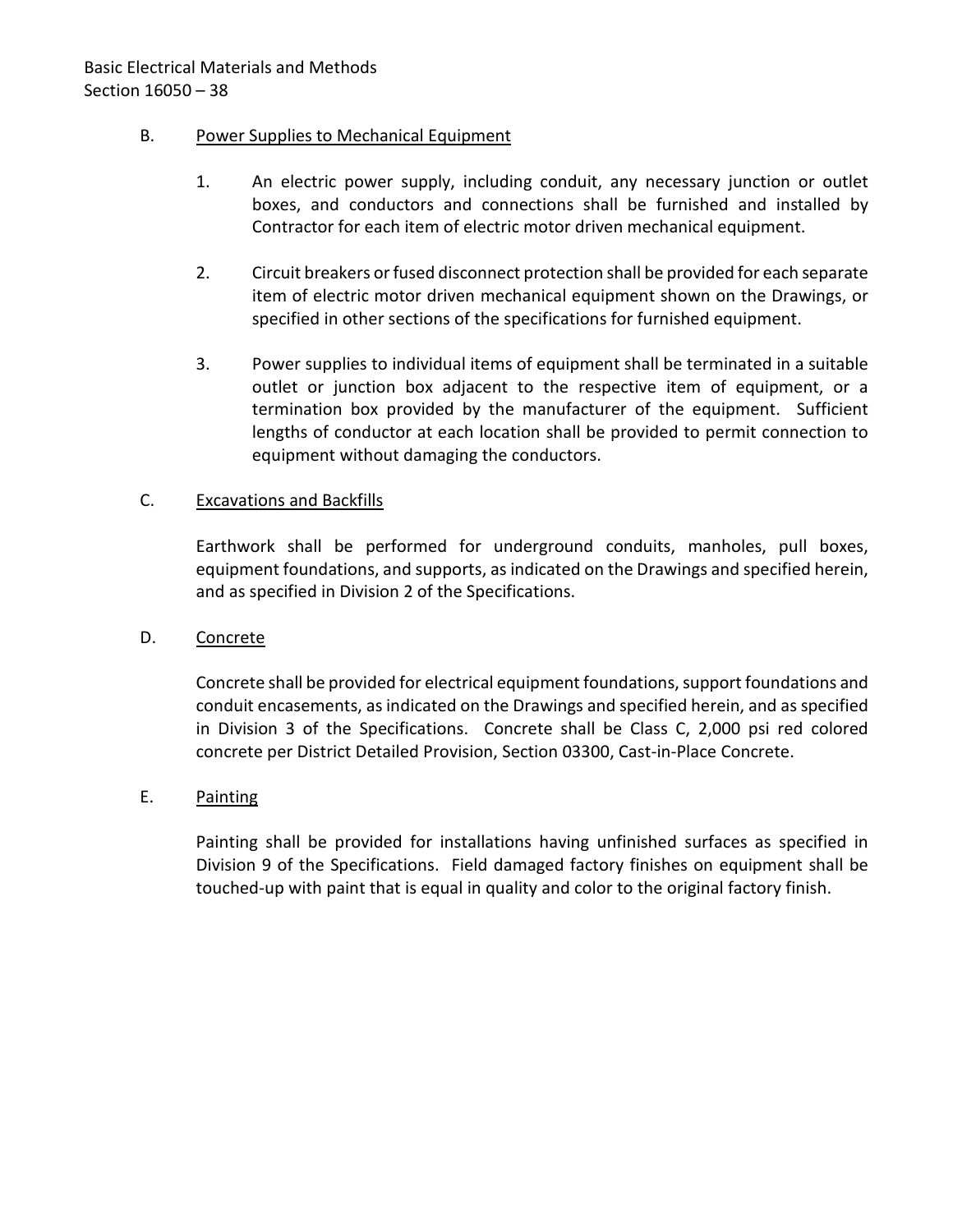### <span id="page-40-0"></span>**3.02 CONDUCTORS AND CABLES**

Unless indicated otherwise on the Drawings, conductors and cables shall be furnished and installed as specified herein.

- A. General
	- 1. Conductors for power feeders, lighting feeders, lighting circuits, and receptacles shall be #12 AWG minimum. Conductors for control circuits shall be #14 AWG minimum.
	- 2. Contractor shall install conductors and cables in accordance with the manufacturer's written instructions. Contractor shall exercise care to protect conductors and cables. Contractor shall avoid: kinking the conductors; cutting, puncturing, or scraping the insulation or jacket; contamination with oil or grease; or any other damage.
	- 3. All conductors and cables shall be installed in conduit, cable trays, wireways, or electrical enclosures. Conductors and cables shall not be installed in conduit runs until all work is completed for each individual conduit run.
	- 4. Apply cable pulling lubricant to ease and reduce the tension stresses when pulling conductors and cables in conduits, except when installing no-lube wire. The conductors and cables shall be free of debris (dirt, mud, etc.) before being pulled into the conduits. Manufacturers recommended pulling tensions shall not be exceeded. Proper and standard pulling techniques shall be used in pulling in the conductors and cables. Conductors and cables shall not be pulled into the conduit using a vehicle draw or tow bar, tow ball, or non-tension devices. Tensioning devices shall have pressure gauges to indicate pulling tensions being exerted on the conductors and cables during the pulling process. Pulling tension shall be continuously monitored during the duration of pulling. Conductor insulation damage will result in the conductors not being approved for energizing. Conductors and cables not passing megger or hi-pot testing or that have insulation damage shall be replaced with new conductors and cables at no additional cost to the District. Repairing of damaged conductor or cable insulation will not be approved.
	- 5. Conductors and cables shall not be pulled tight against bushing nor pressed heavily against enclosures.
	- 6. To prevent loading on cable connections, where cables are installed vertically, cables shall be supported by stainless steel woven grips, Kellems, or equal. In addition, stainless steel woven grips shall be provided on all submersible cables in wet wells to support cable weight and avoid stress on cable insulation.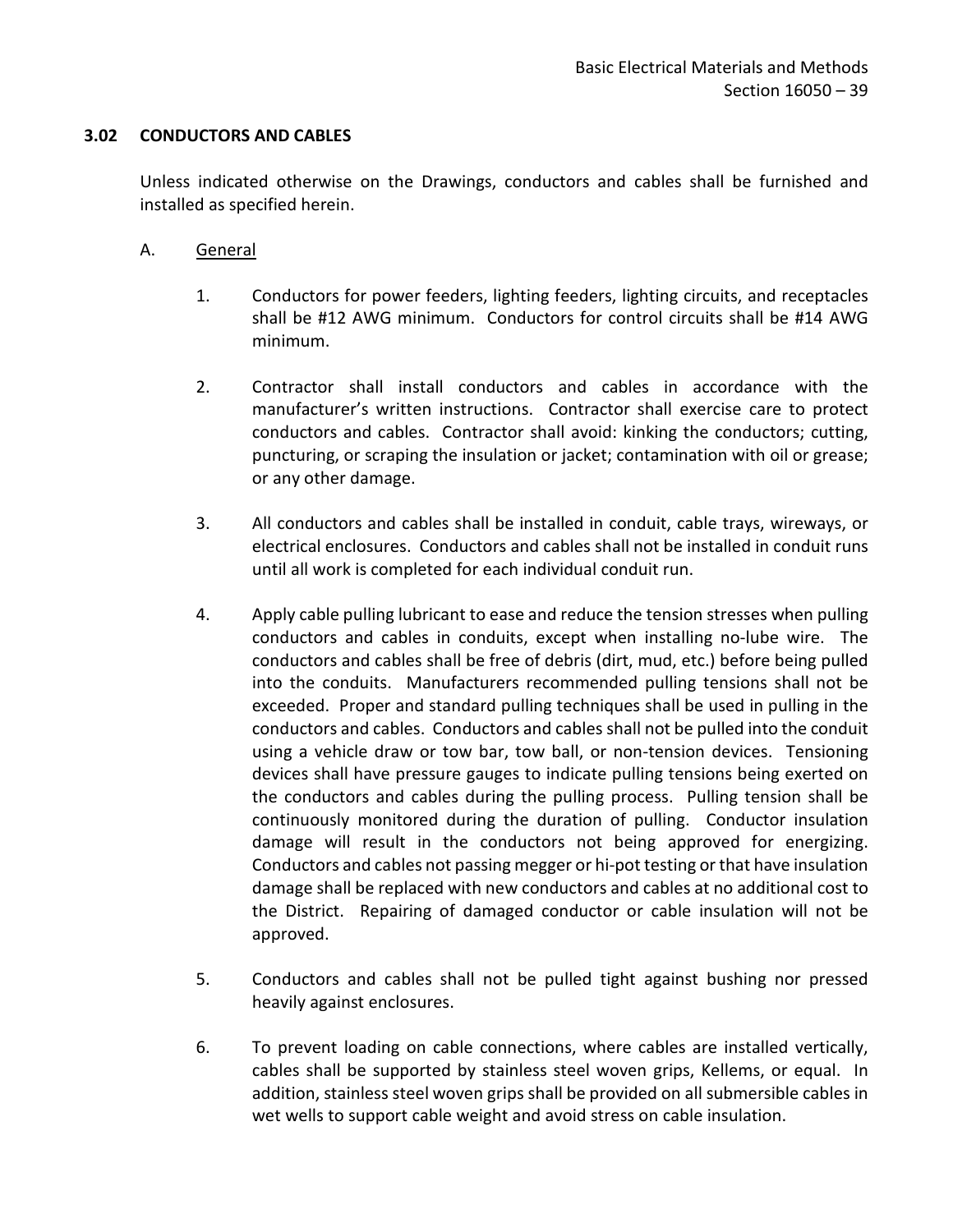- 7. All conductors or cables in conduit, over 1 foot long, or with any bends, shall be pulled in or out simultaneously.
- 8. Circuit to supply electric power and control to equipment and devices are indicated on the Drawings. Conductors in designated numbers and sizes shall be installed in conduit of designated size. Circuits shall not be combined to reduce conduit requirements unless approved by the District.
- 9. All field wiring to/from MCCs, VFDs, and control panels shall terminate at terminal strips in the respective panels and buckets.
- 10. Furnish and install conduit and conductors as shown on the Drawings, as shown on the control diagrams, and as listed on the "Schedule of Conduit and Conductors" Drawing. Contractor is advised that not all conduit and conductors are listed in the Schedule (particularly 120V lighting and receptacles) and that not all conduits and conductors listed in the Schedule are specifically labeled or called out on other Drawings.
- 11. Contractor is advised that interconnecting wiring within and between the lineup of MCCs, VFDs, and control panels is not specifically listed or shown on the Drawings. Contractor is directed to the control diagrams and interconnection diagrams on the approved shop drawings. Wiring for said connections shall run within the MCC, VFD, and control panel wireways, or in conduit between MCCs, VFDs, and control panels.
- 12. Install continuous circuit conductors from source to load without splices or terminations in intermediate junction boxes, manholes, or pull boxes.

## B. Splicing and Terminating

- 1. Where authorized by the District, splices may be made only at accessible locations.
- 2. Conductors #10 AWG and smaller for lighting and receptacles may be spliced in junction boxes, outlet boxes, and conduit bodies. Lighting and receptacle conductors shall be spliced with tapered coil spring type connectors.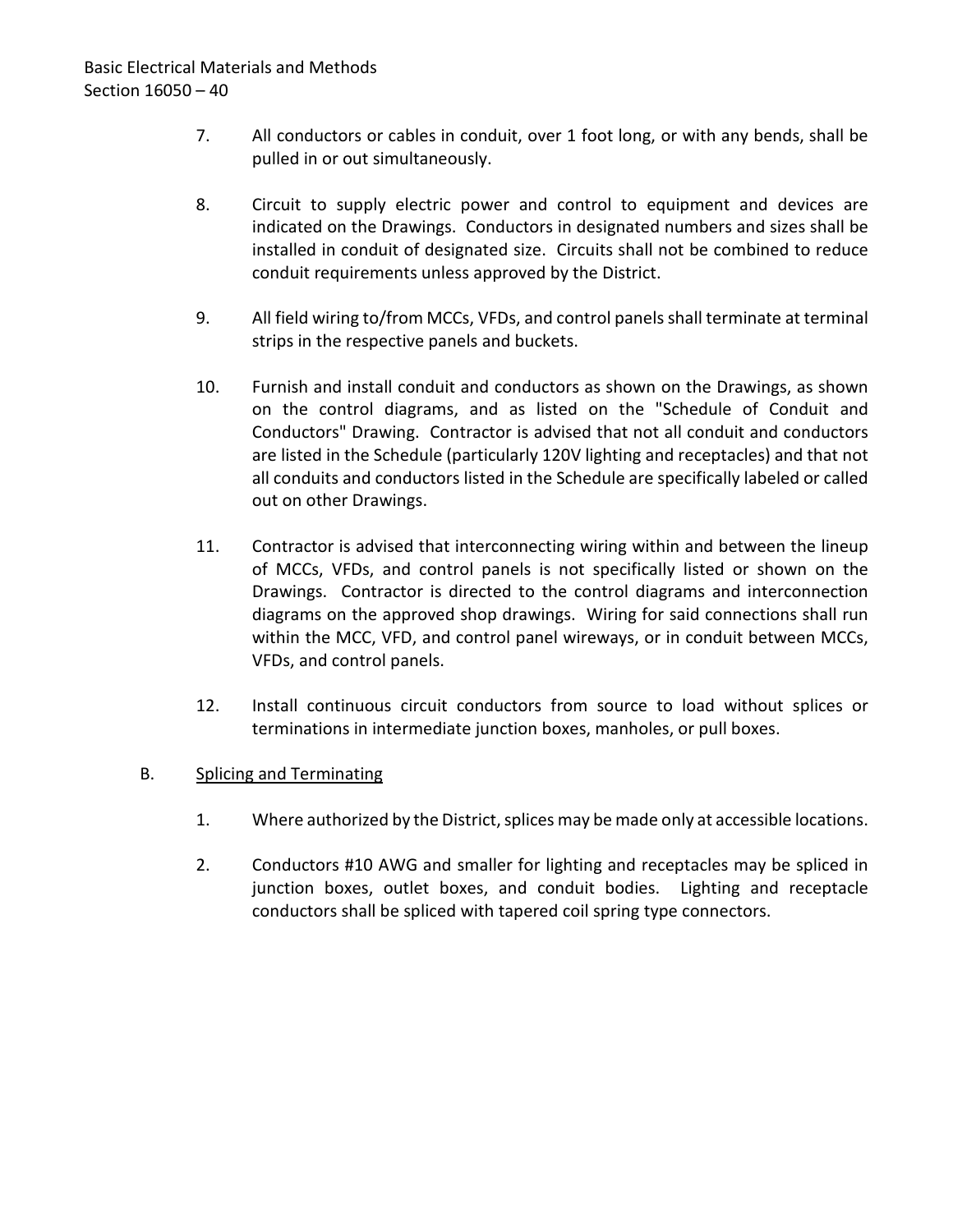- 3. Conductors or cable lengths that exceed standard manufactured lengths may be spliced in junction boxes for power conductors or termination cabinets for control and instrumentation conductors. Junction boxes and termination cabinets shall be NEMA 4 in indoor, dry and non-corrosive locations, and shall be NEMA 4X in outdoor, wet, or corrosive locations. Junction boxes and termination cabinets containing splices shall be labeled "Splice". Provide sufficient conductor and cable slack at junction boxes and termination cabinets to make proper splices, and do not pull splices into conduits.
- 4. Stranded conductors shall be terminated by lugs or compression type connectors. The connectors shall be crimped with a tool that provides uniform and tight connections. Wrapping stranded conductors around screw type terminals is not acceptable.
- 5. Splices and terminations of #8 AWG and larger conductors, 600 V rated, shall be with non-insulated compression type connectors. Splices and terminations of #10 and smaller conductors, 600 V rated, shall be with pre-insulated compression type connectors.
- 6. Non-insulated compression type splice connectors shall be taped with two layers of half lapped liner-less rubber splicing tape and provided with a cold shrink connector insulator sleeve (pre-slipped over the conductor) over the splice connector. Cold shrink insulators shall be as manufactured by 3M Company, or equal.
- 7. Control conductors shall be spliced with pre-insulated crimp type connectors and terminated with split tongue pre-insulated, crimp type connectors.
- 8. Terminations and splices in all motor terminal boxes shall be made with compression type connectors. Splices to motor leads in the motor terminal boxes shall be compression lug type with motor splice boots to serve as insulators.
- 9. Splices in underground manholes and pull boxes will not be allowed.
- 10. All conductors and cables in electrical panels, MCCs and equipment enclosures shall be neatly bundled and fastened.
- C. Grounding
	- 1. Grounding shall be provided as shown on the Drawings and in accordance with the NEC.
	- 2. Where indicated on the Drawings, bare copper conductors shall be installed in a ground ring encircling buildings or structures in direct contact with the earth. The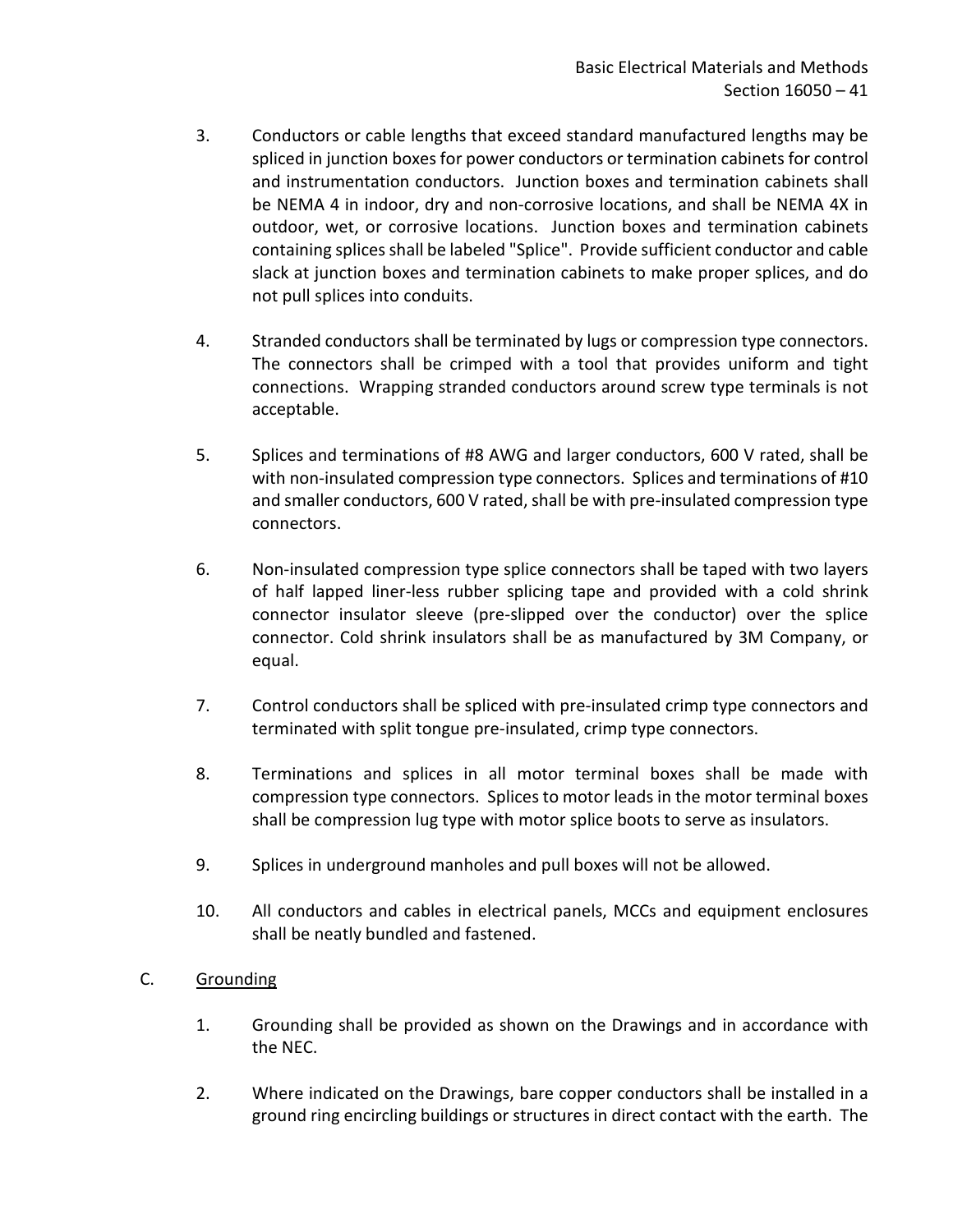ground ring shall be placed under building or structure footing and be buried at a depth below the earth's surface of not less than 30". When installed beneath building foundation, provide a minimum 3" earth cover from bottom of footing.

- 3. Ground rods shall be installed as shown on the Drawings and specified herein. Provide additional rods as applicable to all service entrances, transformers, building/structure ground rings, manholes, pull boxes, etc. as required to obtain a maximum ground resistance of 15 ohms at each location. Ground continuity shall be maintained through all manholes and pull boxes. All metal parts in manholes and pull boxes shall be connected to the grounding system.
- 4. Copper to copper exothermic welded connections (Cadweld) shall be provided for connections between multiple copper grounding conductors, such as equipment ground conductors, buried ground conductors, and building/structure ground rings. Copper to steel Cadweld connections shall be provided for connections between copper grounding conductors and copper-clad steel ground rods, steel rebar mats, steel pipes, and other steel surfaces as indicated on the Drawings.
- 5. Where indicated on the Drawings, copper conductors not smaller than #4 AWG shall be connected to steel rebar mats of concrete slabs and building floors to supplement the grounding electrode system. Solid State Decouplers shall be installed to provide cathodic protection between the rebar mats and copper conductors.
- 6. Enclosures of equipment, raceways and fixtures shall be permanently and effectively grounded. A code-sized, copper, insulated green equipment ground shall be provided for all branch circuit and feeder runs. Equipment grounds shall originate at MCC ground bus and shall be bonded to all junction boxes and electrical equipment enclosures. Similarly, equipment grounds shall originate at panelboard ground bus and shall be bonded to all switch and receptacle boxes, and electrical equipment enclosures. Ground terminals on receptacles shall be connected to the equipment grounding conductor by an insulated copper conductor.
- 7. All flexible conduits shall be provided with an insulated green copper ground conductor, #12 AWG, unless indicated otherwise on the Drawings.
- 8. Bonding conductors shall be installed between all raceways, enclosures, wireways, and cable trays.
- 9. Grounding bushings shall be installed on all conduit terminations, including conduit directly connected to enclosures and conduit stubbed up into block-out areas for free standing enclosures. A bonding conductor, #8 AWG minimum, shall be provided between all conduit ground bushings and enclosure ground.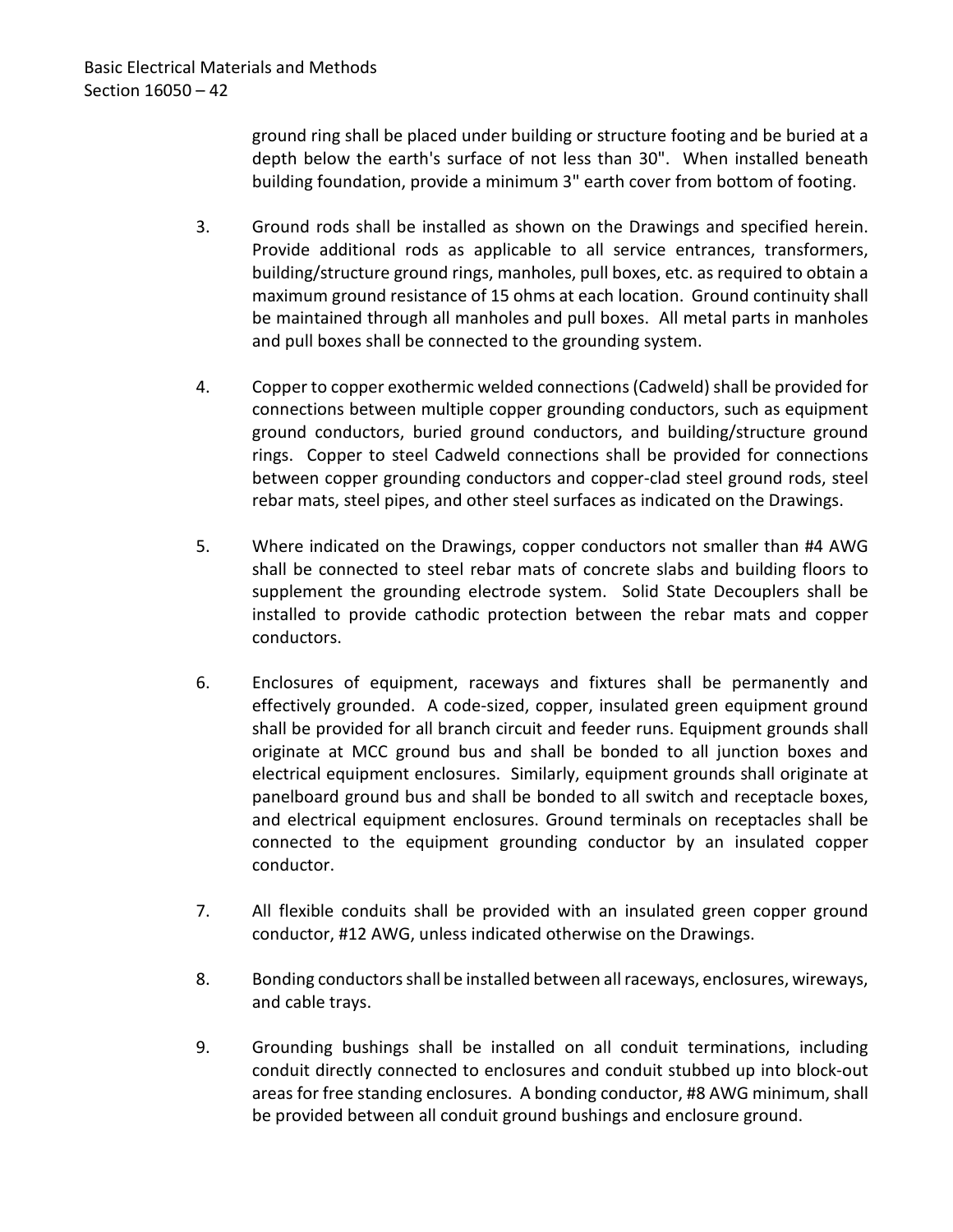10. SCE equipment grounding shall be provided and installed as required by SCE.

## D. Identification

- 1. All conductors and cables shall be marked with wire markers at each end and at each intermediate junction box, pull box, manhole or enclosure, except for short "jumper" wires. Wire markers shall indicate the designation/destination of the conductors/cables. Example being-LPA CB1 - REC1 to indicate lighting panel A, circuit breaker #1 to receptacle #1; MCCCB4 - MTR4 indicating Motor Control Center Breaker #4 to Motor #4; etc.
- 2. Wire markers for conductors and cables shall be heat shrinkable identification sleeves and translucent shrink tubes, as specified herein.
- 3. Where more than two conductors run through a single outlet, each circuit shall be marked with the corresponding circuit number at the panelboard.
- 4. Conductors size #6 AWG and larger shall be color coded using specified phase color markers and shall be provided with identification markers.
- 5. All terminal strips shall have each individual terminal identified with printed markers.
- 6. All receptacles and switches shall be provided with plastic decal labels on the cover plate, denoting the lighting panel and circuit number.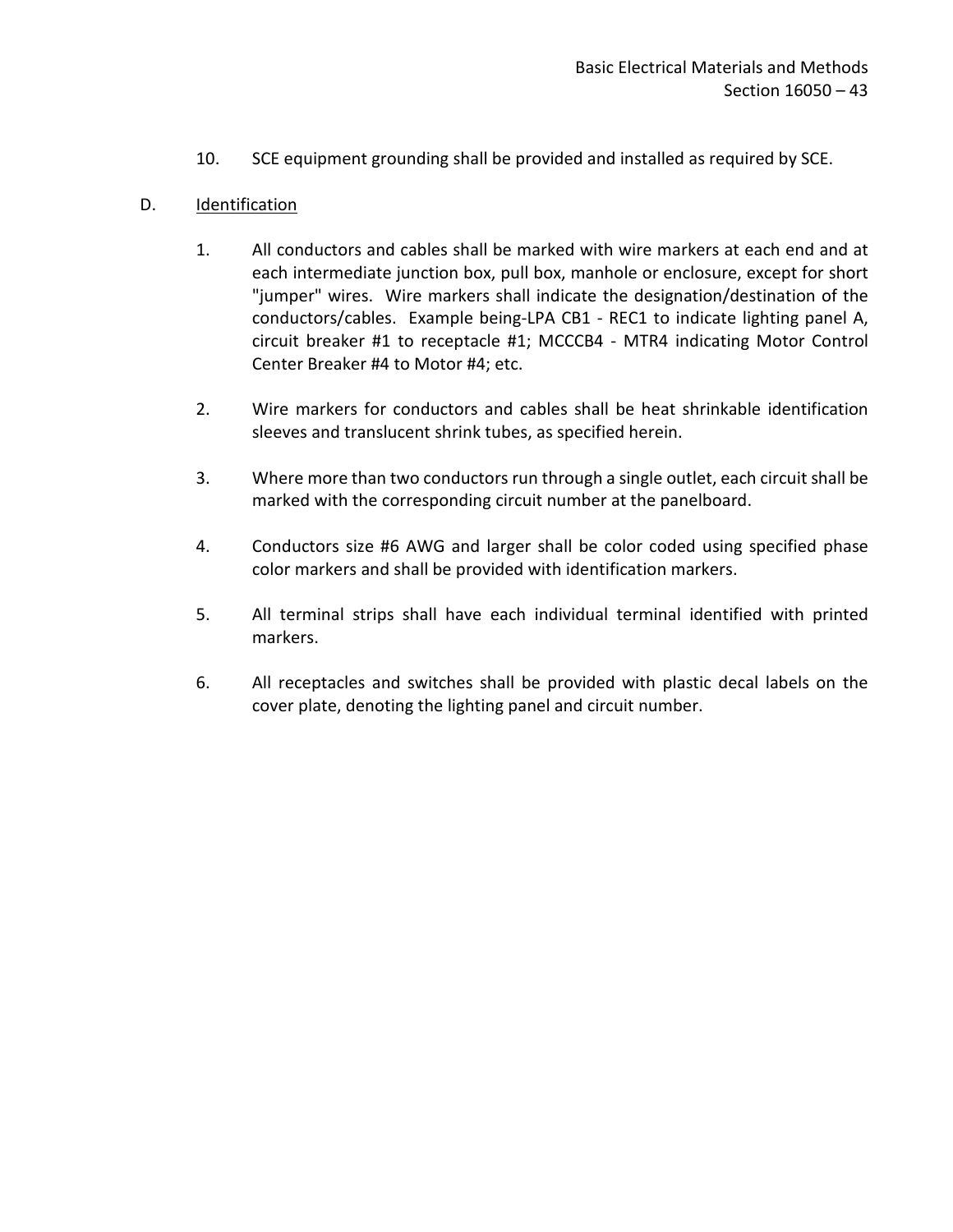## <span id="page-45-0"></span>**3.03 CONDUIT MATERIAL SCHEDULE**

The required conduit material(s) for the project shall be as indicated on the Drawings. In addition, Contractor shall comply with the following Conduit Material Schedule for permitted materials for various locations and uses.

| <b>Location or Use</b>                                       | <b>Conduits Permitted</b>                  |  |
|--------------------------------------------------------------|--------------------------------------------|--|
| Underground (not under building slabs,                       | Concrete encased PVC conduit with PVC-RGS  |  |
| foundations, or concrete slabs on grade)                     | or PVC-RA conduit for horizontal bends, 90 |  |
|                                                              | degree stub ups and risers.                |  |
| Under building slabs, foundations, or                        | PVC (see below for concrete footing        |  |
| concrete slabs on grade                                      | requirements)                              |  |
| <sup>1</sup> . In building concrete slab (if min. 12" thick) | PVC-RGS, PVC-RA conduit (min. 1" clearance |  |
| or concrete footings                                         | to all rebar)                              |  |
| <sup>1</sup> . In concrete walls or masonry walls            | PVC, PVC-RGS, PVC-RA                       |  |
| In steel stud or wood stud walls                             | RGS, RA                                    |  |
| In ceiling or attic space                                    | RGS, RA                                    |  |
| <b>Exposed outdoors</b>                                      | RGS, RA                                    |  |
| Exposed outdoors, corrosive locations                        | PVC-RGS, PVC-RA                            |  |
| Exposed outdoors, hazardous locations                        | PVC-RGS, PVC-RA                            |  |
| Exposed indoors, dry locations                               | RGS, RA, RSS                               |  |
| Exposed indoors, damp or wet locations                       | PVC-RGS, PVC-RA, RSS                       |  |
| Exposed indoors, corrosive locations                         | PVC-RGS, PVC-RA                            |  |
| Exposed indoors, hazardous locations                         | PVC-RGS, PVC-RA                            |  |
| Exposed belowgrade, dry locations                            | RGS, RA, RSS                               |  |
| Exposed belowgrade, damp or wet locations                    | PVC-RGS, PVC-RA                            |  |
| Exposed belowgrade, sewage wet wells                         | <b>RSS</b>                                 |  |

1. Conduit shall be cast in concrete or in masonry walls only where specified on the Drawings.

### <span id="page-45-1"></span>**3.04 CONDUIT**

Unless indicated otherwise on the Drawings, conduit shall be installed as specified herein.

- A. General
	- 1. Contractor shall install conduit and electrical equipment in locations that will cause minimal interference with the maintenance and removal of mechanical equipment. Conduits and connections are shown schematically on the Drawings. Contractor shall run conduit in a neat manner parallel or perpendicular to walls and slabs, and wherever possible, installed together in parallel runs supported with strut channel support system. All conduits shall be installed plumb, straight, and true with reference to the adjacent work.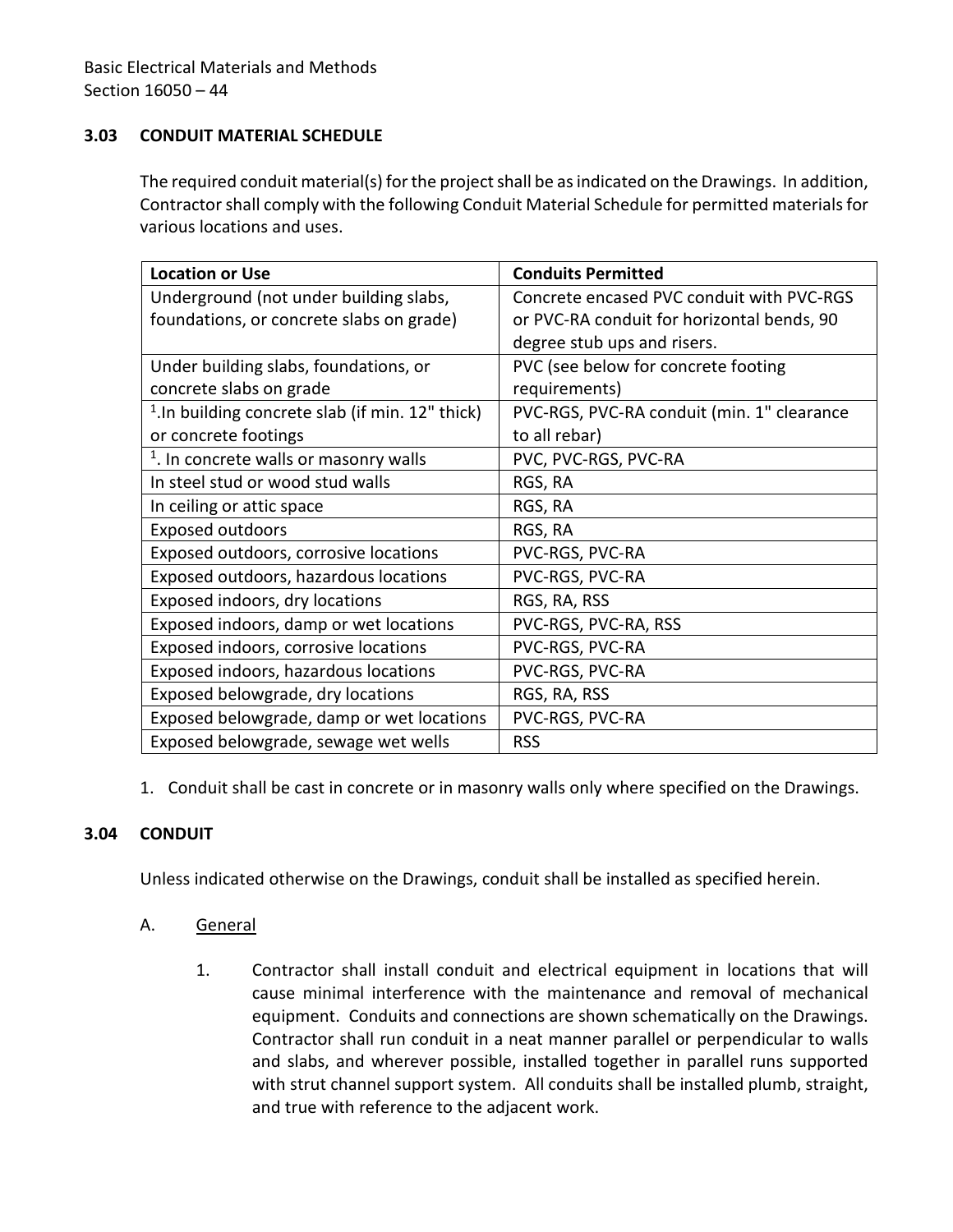- 2. Unless indicated otherwise on the Drawings, conduits shall be concealed underground, under concrete slabs and footings, or exposed mounted on walls and ceilings. Concealed conduits shall be run in as direct a route as possible and with bends of large radii. Floor penetrations shall be made only at specific approved locations; other penetrations are prohibited.
- 3. Locations of conduit runs shall be planned in advance of the installation and coordinated with the electrical panel lineup furnished, ductwork, plumbing, ceiling, wall, and footing construction in the same areas. Conduits shall not unnecessarily cross other conduits or pipe, nor prevent removal of nor block access to mechanical or electrical equipment.
- 4. Minimum conduit size shall be 3/4". Where device or instrument connection size is 1/2", Contractor shall provide the necessary fittings for connection. Alternatively, Contractor may provide 1/2" liquid-tight flexible conduit.
- 5. Belowgrade (buried) conduit shall be installed with a minimum of 27" cover, including conduit under structures and concrete slabs on grade. Where change in direction is required, long radius elbows shall be installed. Buried conduit shall be installed using approved spacers and cradles. Conduit shall be properly supported/anchored and at sufficient intervals to prevent movement during encasement operations (maximum spacing of 5').
- 6. Buried conduit shall be completely encased in concrete, including conduit under structures and concrete slabs on grade, and SCE conduit located on District property. Concrete shall be provided with an integral red dye coloring. Provide at least 3 inches of concrete cover from the outside of the conduits to the outside of the encasement. Top of concrete encasement shall be a minimum of 24" below grade. Backfill above concrete encasement shall be compacted to a minimum of 90% relative compaction.

Conduits shall be installed beneath concrete slabs on grade, footings, or trenches with a minimum of 6" clearance between conduit and bottom of concrete. Conduit backfill where installed beneath concrete shall be two sack sand-cement slurry from the top of concrete encasement to subgrade

Conduit shall be cast in concrete or in masonry walls only where specified on the Drawings.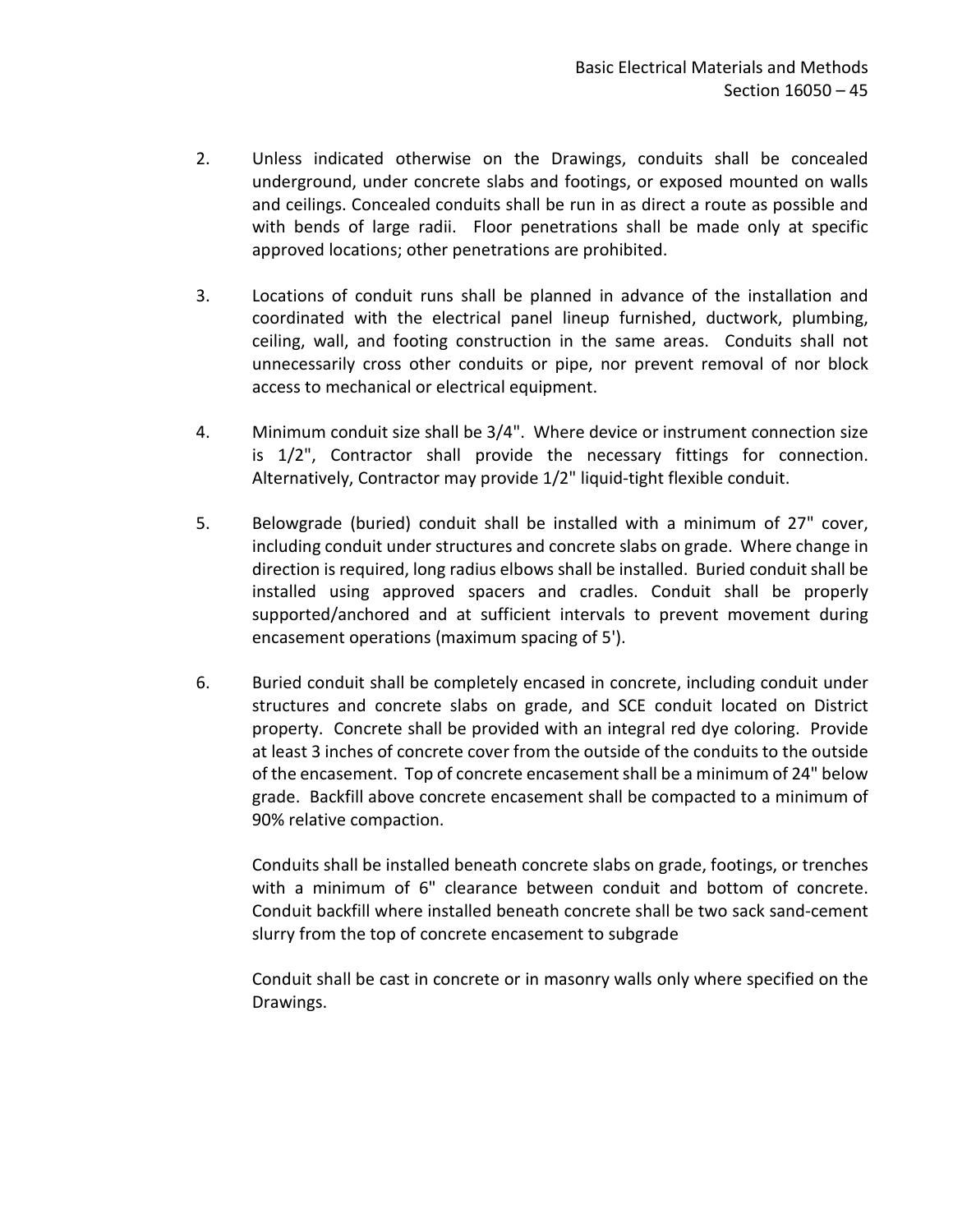- 7. Buried conduit shall be supported by modular, interlocking, plastic spacers prior to placing concrete for duct bank encasement. Spacers shall be installed in accordance with the manufacturer's printed instructions and shall be located to maintain a uniform separation between conduits throughout the duct bank alignment.
- 8. Where power and control/instrumentation conduits are routed in the same duct bank, configure the conduits within the duct bank to provide a minimum separation of 6" between power and control/instrumentation conduits.
- 9. Prior to installation of conductors in underground conduits, a testing mandrel not less than 6" long and with a diameter 1/4" less than the conduit diameter shall be drawn through after which a stiff bristle brush of the proper size for the conduits shall be drawn through until the conduits are free of all sand and gravel.
- 11. Where Schedule 40 or Schedule 80 PVC conduit is permitted, horizontal bends and vertical risers and bends shall be PVC-RGS or PVC-RA. Vertical risers and bends shall be completely encased in concrete to finished grade.
- 12. Where conduit is stubbed through concrete slabs or footings into electrical panels (MCCs, VFDs, switchboards, etc.), a minimum of 1-1/2" clearance shall be provided between rebar and conduit and a minimum of 1" clearance shall be provided between conduits. Adjust rebar spacing as necessary to a maximum of one-half the nominal spacing such that maximum rebar spacing does not exceed 1-1/2 times that specified. The total amount of reinforcing steel shall not be reduced.
- 13. Prior to installation of conduit, Contractor's submittals for: basic electrical materials, MCCs, VFDs switchboards, panelboards, and control panels shall be accepted by the District.
- 14. Conduits shall terminate within the respective MCC/electrical panel section, or in adjacent section if additional space is required. Contractor shall adjust location of conduit terminations based on accepted MCC/electrical panel layout.
- 15. Spare conduits shall be provided with threaded plugs or caps and polyester pull line attached to the threaded plug/cap or enclosure (as applicable).
- 16. All conduits shall be tightly sealed during construction by use of conduit plugs or "pennies" set under bushings. All conduit in which moisture or any foreign matter has collected before pulling conductors shall be cleaned and dried to the satisfaction of the District.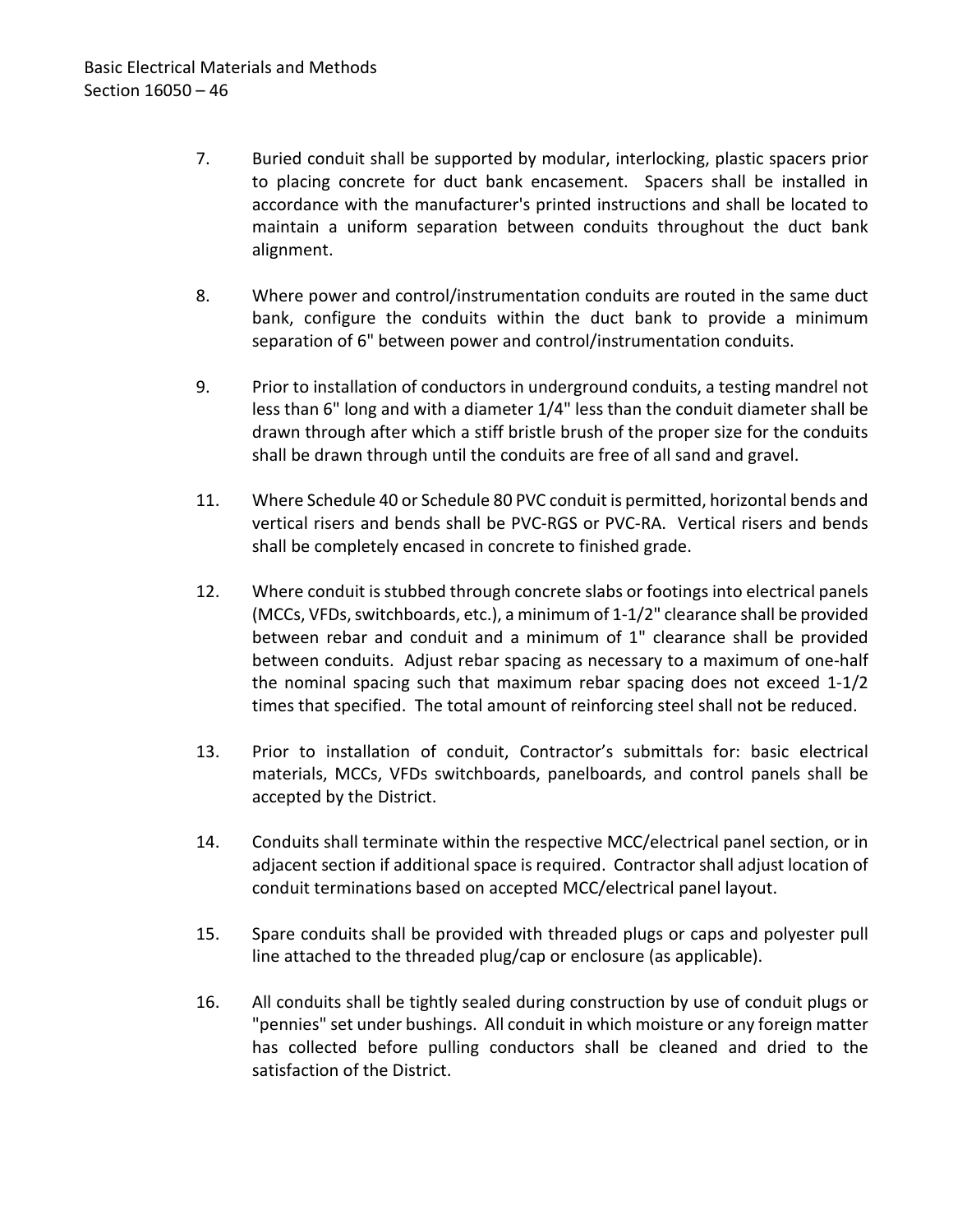- 17. Conduits shall be securely fastened to enclosures, cabinets, boxes, and wireways using hubs and locknuts, and an insulating bushing or specified insulated connectors.
- 18. All conduits shall be labeled with stainless steel or brass tags as specified herein. Tags shall be stamped with the conduit's number for that respective conduit as indicated on the Drawings. Conduit shall be labeled at both ends and at all intermediate connection points to junction boxes, wireways, pull boxes, and manholes.

Buried conduit shall be labeled within free standing panels, pull boxes, and manholes. Exposed conduit shall be labeled before they enter junction boxes, wireways, wall mounted panels, etc.

- 19. Aboveground and underground power feed conduits from VFDs to electric motors or from rectifiers to electrical equipment shall be PVC-RGS or PVC-RA.
- 20. Conduit and device boxes installed abovegrade in buildings shall be surface mounted.
- 21. Conduit and enclosures shall be installed with a minimum clearance of 12" to hot pipes or surfaces (150°F or higher).
- 22. Ground conductors shall be installed in all metallic and non-metallic conduits.
- 23. In addition to grounding conductors, bonding conductors shall be provided on all metallic conduits, device boxes, and enclosures.

## B. Liquid-Tight Flexible Metallic Conduit

- 1. Liquid-tight flexible conduit shall be installed in all locations for connections to equipment, including, but not limited to: motors, HVAC equipment, automatic valves, and similar devices. Liquid-tight flexible conduit length shall not exceed 36" at connections to equipment.
- 2. Liquid-tight flexible conduit connectors and fittings installed in PVC-RGS or PVC-RA systems shall be PVC coated.
- 3. A separate ground conductor shall be installed in flexible conduit that does not have an internal copper bonding conductor included by the manufacturer, or where indicated on the Drawings.
- 4. Stainless steel braided flexible conduit rated for Class 1, Division 1 locations shall be installed in hazardous locations per NEC Article 501 requirements.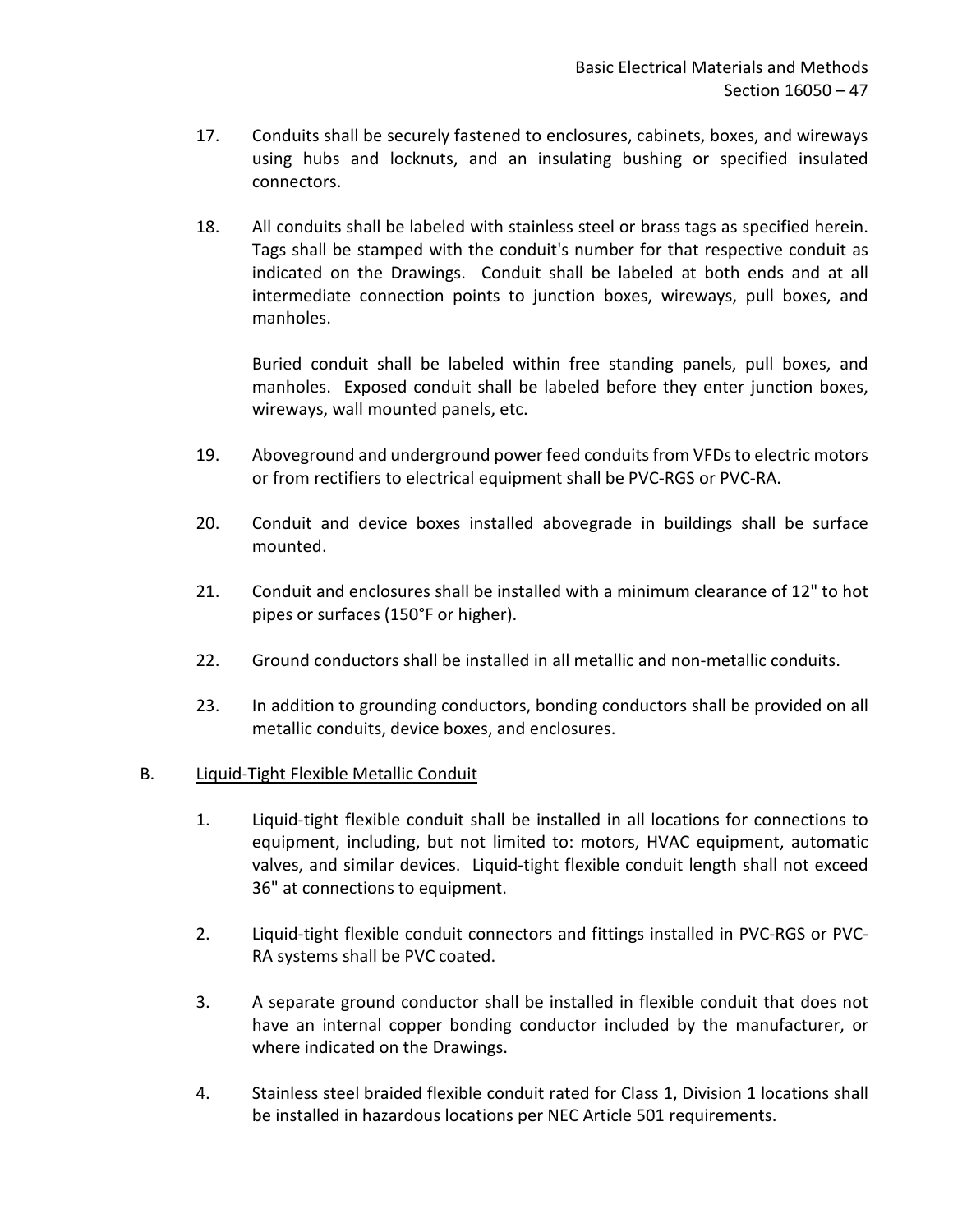## C. Rigid Non-Metallic Conduit

- 1. Schedule 40 or 80 PVC conduit may be used underground where permitted. PVC conduits shall not be run exposed.
- 2. Ground conductors shall be installed in all non-metallic conduits.
- 3. Where Schedule 40 or Schedule 80 PVC conduit is permitted, all horizontal and vertical bends, and vertical risers shall be PVC-RGS or PVC-RA. All belowgrade horizontal bends and vertical bends shall be long radius elbows. Bending of straight PVC conduit to avoid installation of the specified PVC-RGS or PVC-RA long radius elbows will not be allowed.
- 4. Where conduit transition from nonmetallic to metallic is required, provide nonmetallic threaded adapters.

### D. Metallic Conduit (RGS and RA)

- 1. All RGS and RA conduit and fittings in direct contact with the ground, concrete, or grout shall be PVC coated as specified herein. Alternatively, RGS and RA conduit may be protected by double wrapping with 20 mil polyvinyl-chloride (PVC) tape.
- 2. Defects and scratches on exposed RGS conduit shall be repaired with hot stick galvanizing solder, Galva-Guard, or equal.

### E. PVC Coated Metallic Conduit (PVC-RGS and PVC-RA)

- 1. All device boxes, conduit bodies, cover plates, conduit straps, conduit fittings, and liquid-tight connectors installed in PVC coated metallic conduit systems shall be PVC coated.
- 2. Cut or damaged PVC coating shall be repaired in strict accordance with the manufacturer's written repair procedures to maintain the integrity of the 40 mil PVC coating system. Repair sprays or paint will not be acceptable.

### F. Termination and Joints

- 1. Conduit shall be joined using specified couplings or transition couplings where dissimilar conduit systems are joined.
- 2. Conduit terminations at boxes enclosures and boxes shall be water-tight and dusttight. Conduit terminations shall be made using approved gasketed connectors and hubs.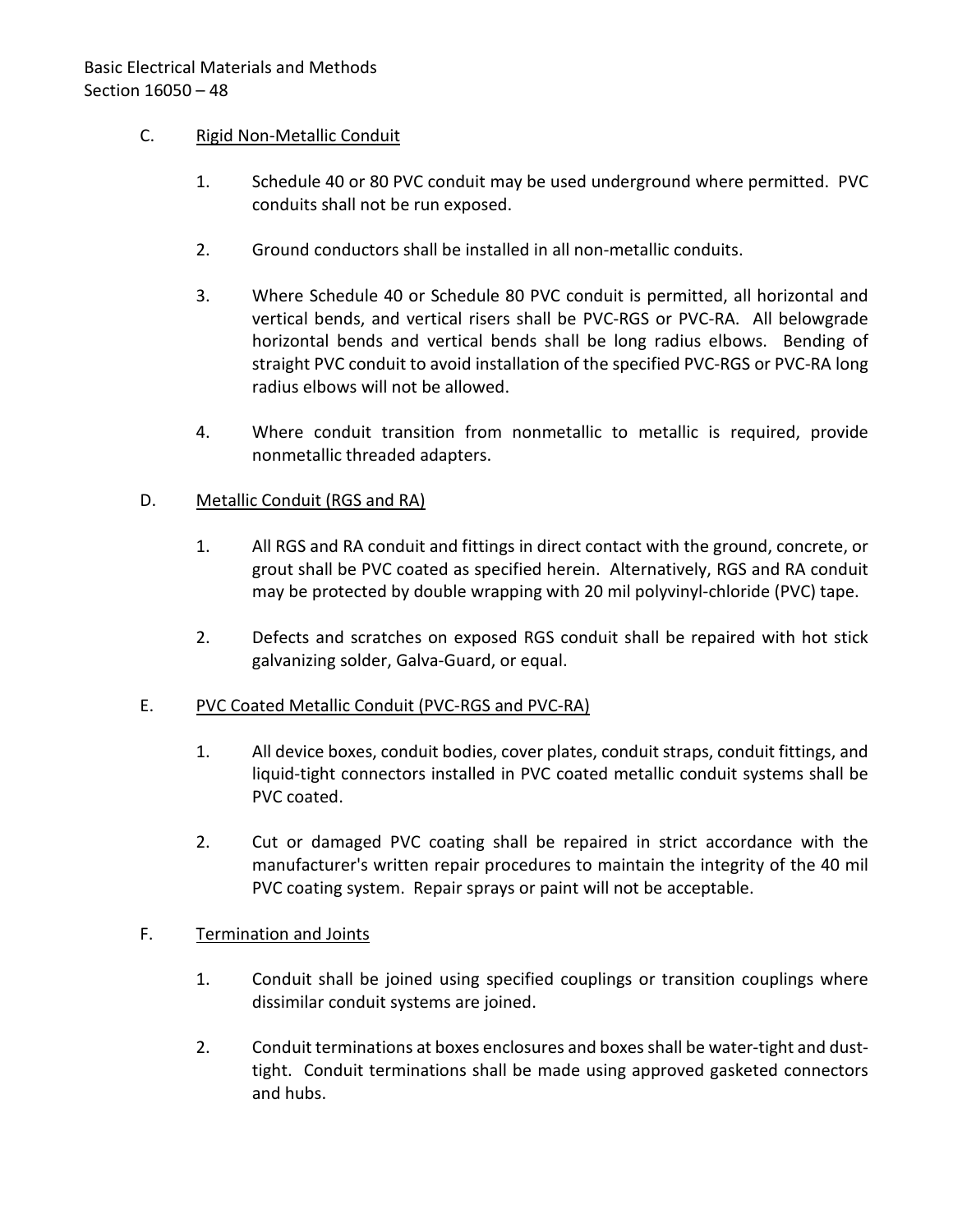- 3. Expansion couplings shall be installed where any conduit crosses a building separation joint.
- 4. At all conduit terminations and connections to cabinets, boxes and enclosures, etc., conductors shall be protected by a fitting equipped with a plastic bushing having a smoothly rounded insulating surface.

## G. Threads

- 1. All metal conduit cut ends shall be reamed or otherwise finished to remove rough edges.
- 2. Where conduit is threaded in the field, a standard cutting die with NPT tapered threads (3/4-in. taper per foot) shall be utilized to provide full cut threads. Running threads are not acceptable.
- 3. All male threads on metallic conduit and fittings shall be coated with a thread lubricant before installing connections. The thread lubricant shall be as specified herein. All connections shall be made watertight.
- 4. Any exposed threaded surface on RGS conduit shall be thoroughly cleaned with solvent to remove any residual lubricant or other contaminants, and shall then be completely coated with a zinc rich cold galvanizing coating, CRC Zinc-It Cold Galvanize, or equal.

### H. Locknuts and Bushings

Locknuts and bushings shall be installed on the threads of metal conduits that enter through close-fit openings in enclosures.

## I. Seal Fittings

- 1. Seal fittings shall be connected to rigid metal conduits in hazardous areas to prevent gases and flames from passing from one area to another through the conduit system. Hazardous areas shall be as defined by NEC, Article 500.
- 2. Seal fitting locations shall be in accordance with NEC, Article 501.
- 3. Unless specified otherwise, install seal fittings not less than 4 inches from finish floor or wall, but not more than 18 inches.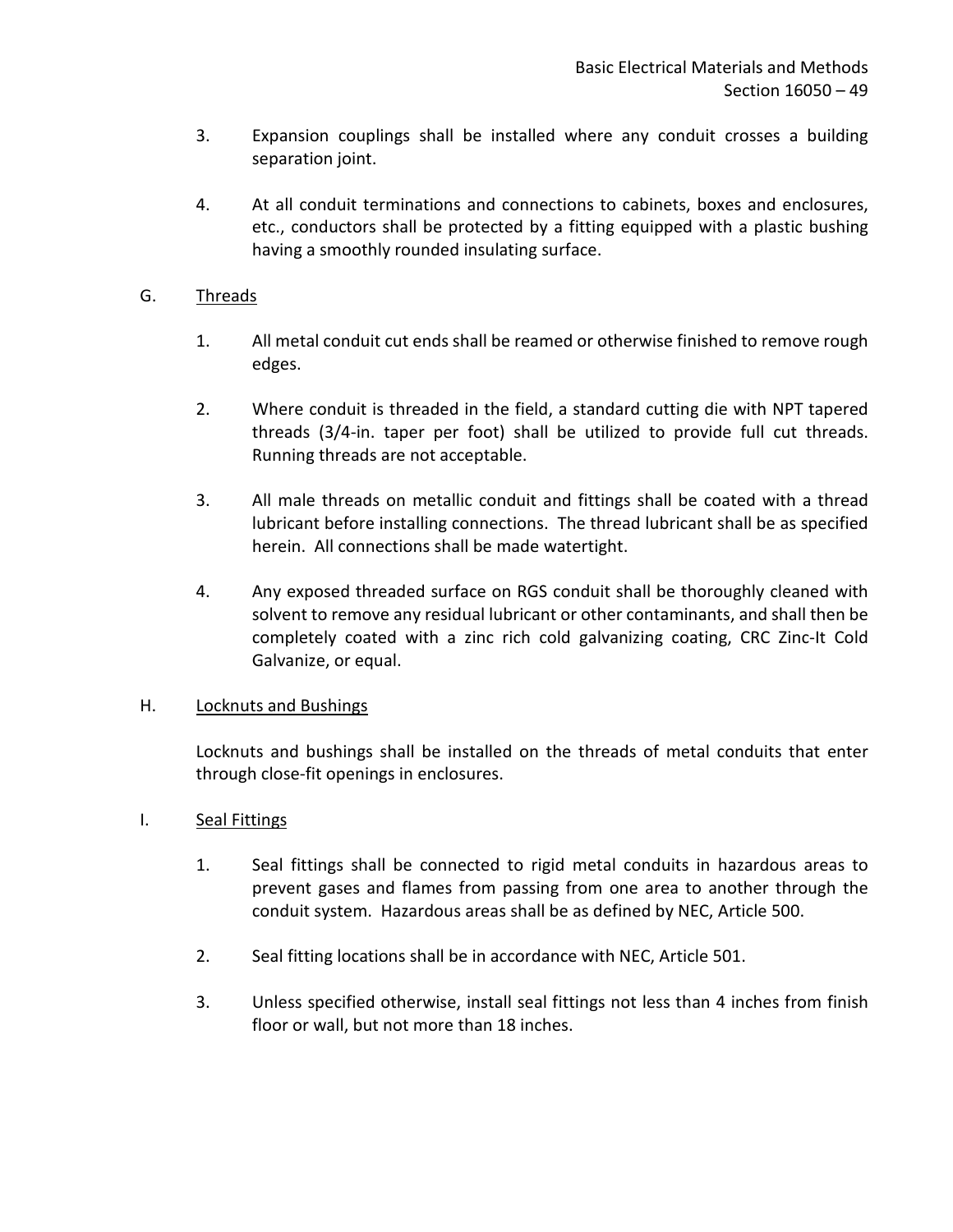## J. Stub-Ups

- 1. Unless indicated otherwise herein or on the Drawings, all indoor and outdoor conduit stub-ups shall be provided with a threaded coupling, and shall extend 2" above slab, grade, or structure.
- 2. Exposed conduit, stubbing up through floor slabs or slabs on grade into the bottom of exposed panels, cabinets, or equipment, shall be properly aligned and spaced for connection to same, and shall be straight and plumb. Offset rigid conduit or flexible conduit installed with an offset will not be allowed. Conduits shall be installed at sufficient depth below slab to eliminate any part of the bend above top of slab.
- 3. Where spare conduit is stubbed through concrete slabs adjacent to walls or equipment, conduit shall extend approximately 2" above the top of the concrete slab and shall be provided with a threaded coupling and plug.

Where spare conduit is stubbed through concrete slabs in open floor areas, conduit shall be provided with a threaded coupling and plug installed flush with the finished floor.

### K. Conduit Through Roof

Provide a watertight seal around conduits that penetrate through the roof. Coordinate the conduit installation work with the roofing installation.

### L. Duct Banks

- 1. Contractor shall be responsible for layout/configuration of duct banks and coordination of pull box sizes. Proposed duct bank layouts and cross sectionsshall be submitted to District for review prior to commencing installation. Contractor's as-built drawings shall include cross sections (drawn by Contractor) of all electrical duct banks. Said duct bank cross sections and as-built drawings shall be prepared as the project proceeds and shall be reviewed by Contractor with District at least monthly.
- 2. Complete as-built electrical duct bank drawings shall be submitted to District upon completion of construction.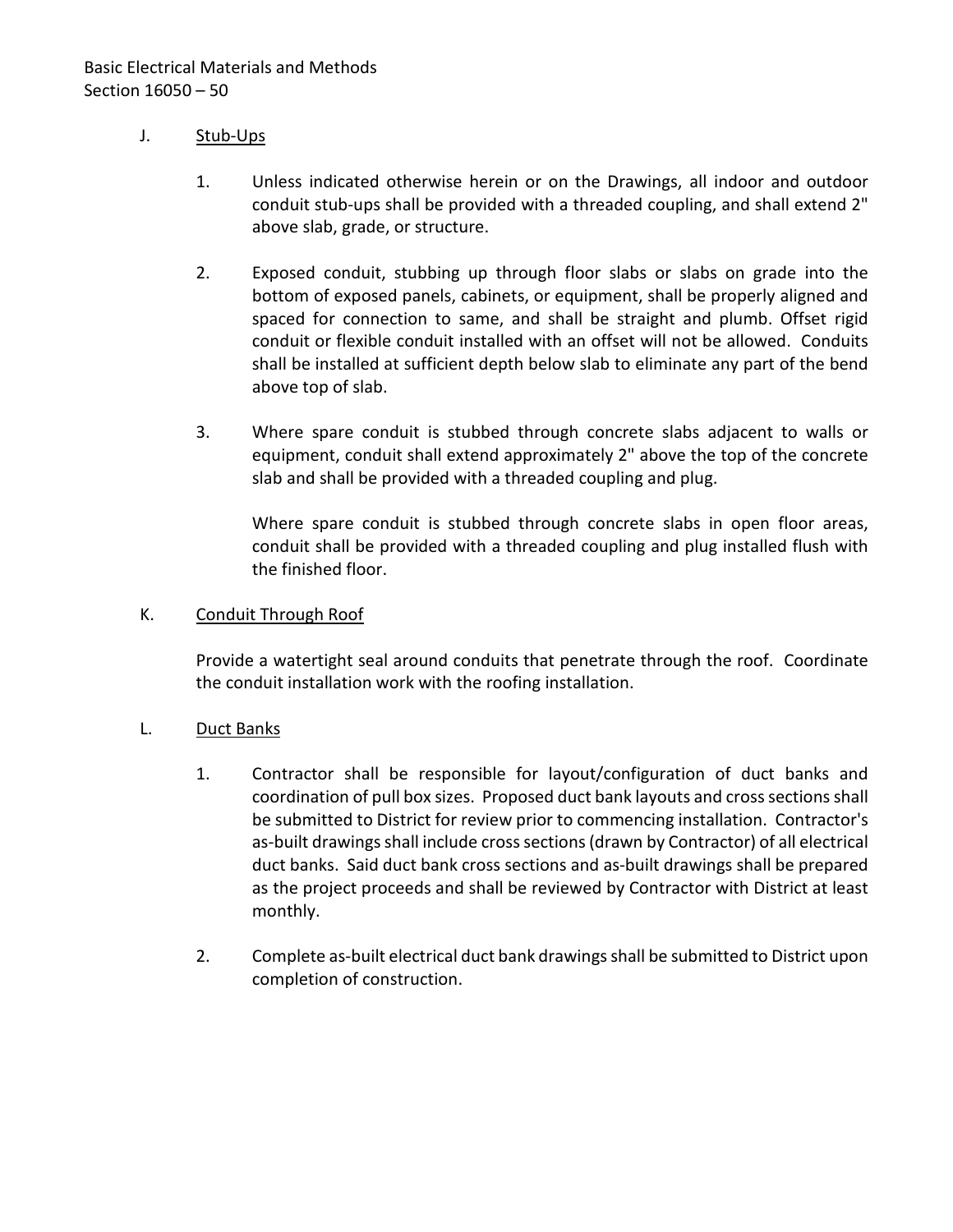## M. Labeling

Contractor shall field number and label all conduits and provide complete as-built drawings to District. All conduits within manholes and pull boxes shall be permanently labeled therein and labeled where they stub up to an MCC, switchboard, panelboard, VFD, control panel, cabinet, or junction box. Conduits shall be labeled with brass or stainless steel tags attached to conduit with stainless steel stranded wire.

## <span id="page-52-0"></span>**3.05 CONDUIT FITTINGS, BOXES, AND WIRING DEVICES**

Conduit fittings, outlet boxes, wiring devices, and appurtenances shall be installed as indicated on the Drawings, specified herein, and required.

- A. Materials
	- 1. Conduit fittings, outlet bodies, outlet boxes, and device boxes shall be constructed of ferrous metal, aluminum, or stainless steel. Materials provided shall be consistent with the conduit material being used (i.e. ferrous metal with RSG conduit, aluminum with aluminum conduit, and stainless steel with stainless steel conduit).
	- 2. Where PVC coated conduit systems are specified, all conduit fittings, outlet bodies, outlet boxes, and device boxes shall be PVC coated.
- B. Hubs
	- 1. Enclosures without integral hubs shall be provided with close-fit holes for conduit connections. Conduit connections shall be made with water-tight and dust-tight hubs.
	- 2. Hubs shall be furnished with vibration-proof nuts equipped with grounding screws.
	- 3. All hub ground nuts in an enclosure shall be bonded with a ground conductor (green insulated #12 AWG, minimum) to the enclosure ground.
- C. Boxes
	- 1. All outlet boxes and device boxes shall be surface mounted on walls, ceilings, and floors, except where indicated on the Drawings to be concealed and finished flush.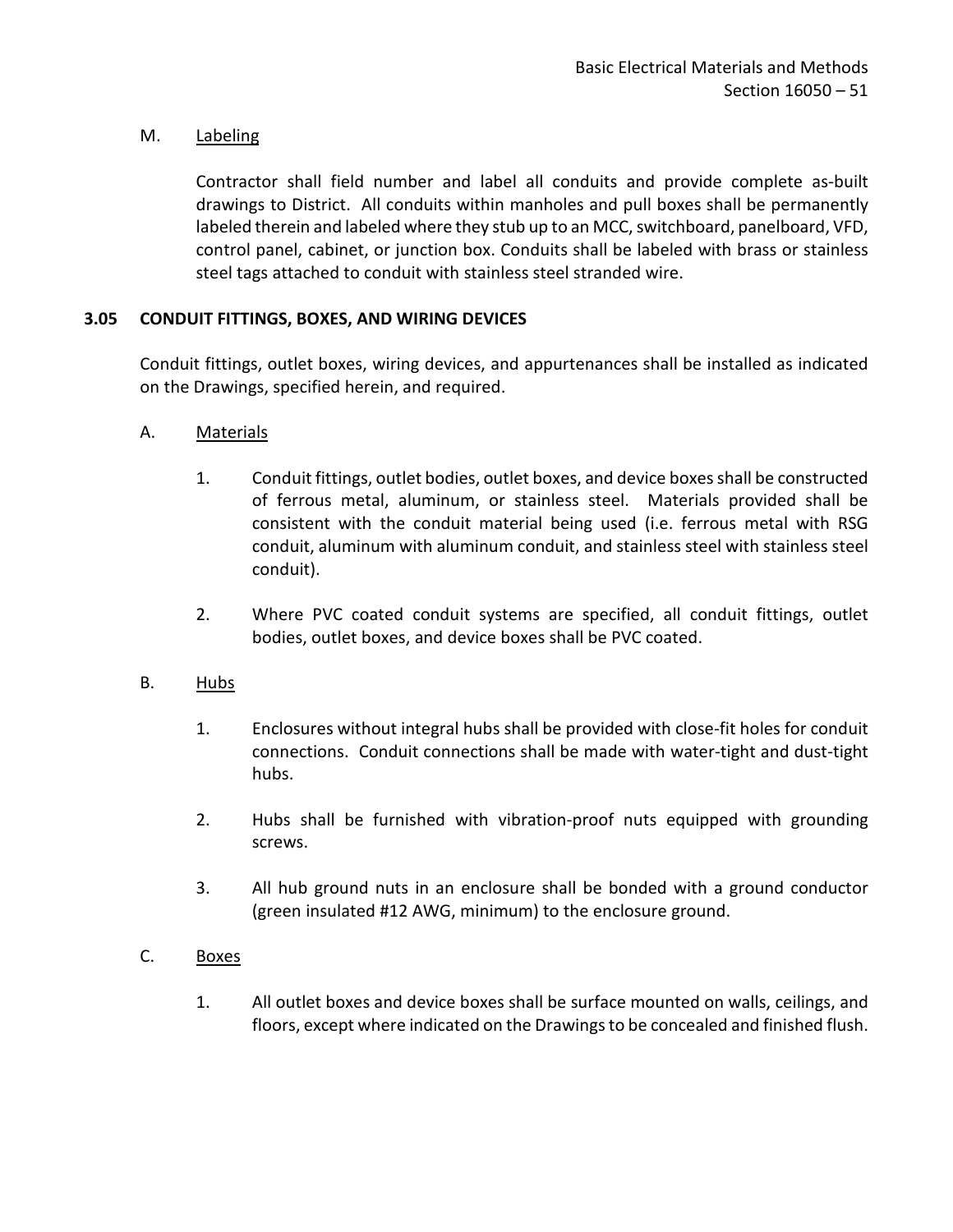- 2. Outlet boxes and device boxes specified to be finished flush in concrete, masonry, or gypsum board covered walls shall be furnished with box extensions as necessary to provide a flush finished installation for the box cover plates. Pressed steel boxes shall be wrapped with PVC tape to prevent concrete or grout from entering the box through unused holes or knockouts during placement operations.
- 3. Cast device boxes shall be provided for all toggle switches and receptacles.
- 4. No unused openings shall be left in any box. Close-up plugs shall be installed as required to seal openings.
- 5. Boxes in outdoor, damp, and wet locations shall be provided with gasketed, cast metal cover plates.
- 6. Device boxes for convenience receptacles and switches in damp locations shall be provided with self-closing, gasketed, cast metal cover plates.
- 7. Device boxes for convenience receptacles in outdoor and wet locations shall be provided with gasketed, cast metal, weatherproof, extra duty rated, in-use type cover plates.
- D. Box Layout
	- 1. Outlet and device boxes shall be installed at the locations and elevations shown on the Drawings or specified herein. Adjustments to locations shall be made as required by structural conditions and to suit coordination requirements of other trades. Where specified to be flush mounted on concrete masonry wall, center box in course of concrete block.
	- 2. Unless indicated otherwise on the Drawings, device boxes for convenience receptacles shall be installed 18" above finished floor or finished grade.
	- 3. Unless indicated otherwise on the Drawings, device boxes for toggle switches shall be installed 48" above finished floor or finished grade.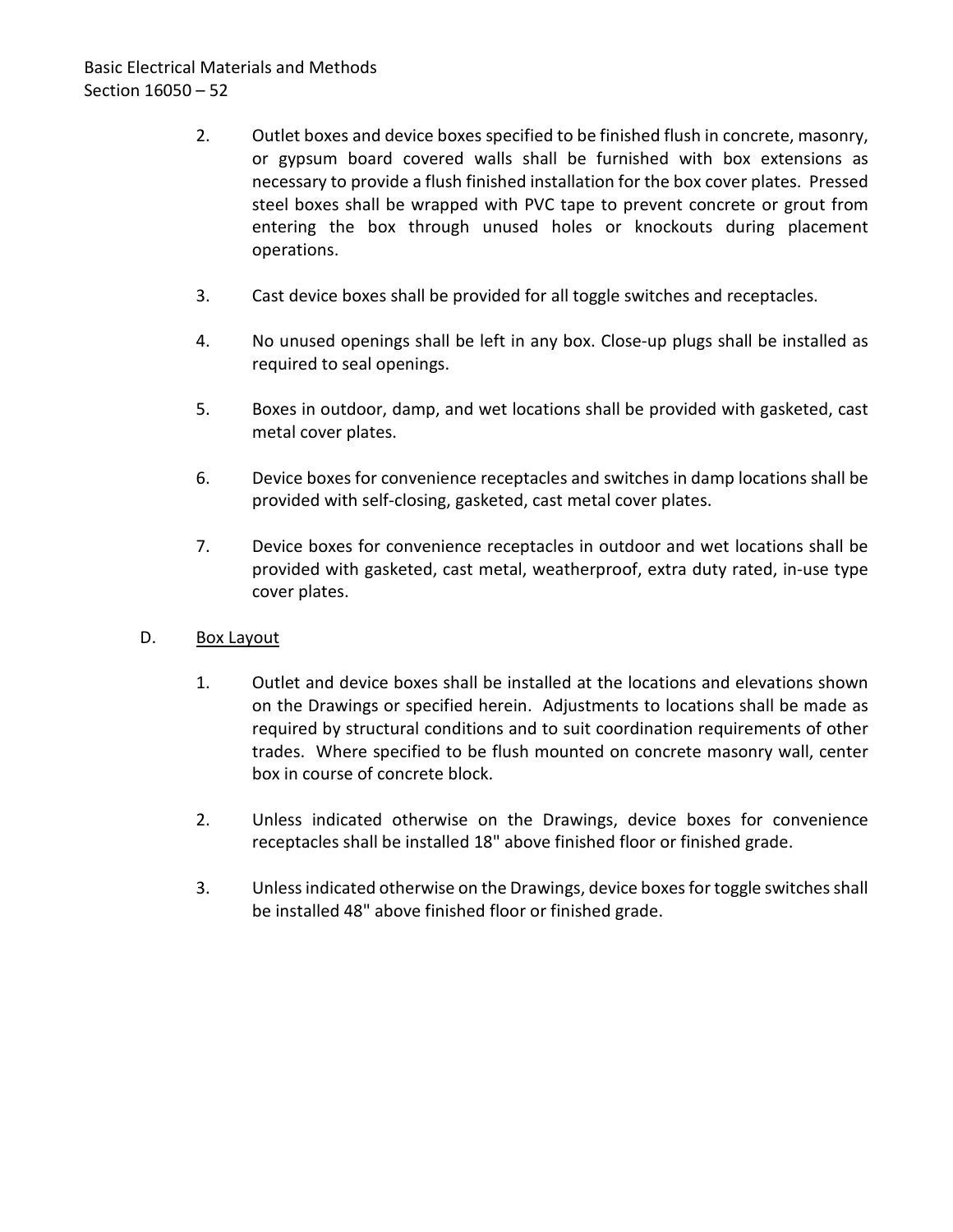#### <span id="page-54-0"></span>**3.06 MANHOLES AND PULL BOXES**

- A. As a minimum, underground manholes and pull boxes shall be sized and located as indicated on the Drawings. Depending on the Contractor's duct bank routings and configurations, additional or larger manholes and pull boxes may be necessary. Manhole/pull box knockout areas shall be sized according to Contractor's duct bank configurations and dimensions. Contractor shall be responsible for coordinating manhole and pull box sizes and knockout dimensions/locations with the manufacturer. All costs for additional, larger, or custom manholes and pull boxes shall be borne by the Contractor.
- B. Place bottom of manholes and pull boxes on 12" thick (minimum) graded 3/4" crushed rock compacted to 95% relative compaction. Unless noted otherwise, provide crushed rock (2' deep by 2' square) beneath each drain sump, and knock out concrete sump bottom for drainage.
- C. Install a continuous waterproof gasket at all manhole and pull box section and slab joints.
- D. Manholes and pull boxes shall be provided with conductor/cable supports as required to support conductors/cables at 3-foot (maximum) intervals. Supports shall be fabricated from hot dipped galvanized or fiberglass strut channel and attached to cast-in channel inserts. Provide glazed porcelain insulators with channel clamps for support channels. Strap conductors/cables to insulators with plastic tie wraps. All phase and ground conductors in each circuit shall be kept together and contained on/in the porcelain insulators. No phase conductors shall be run separate from the other two phases and ground.
- E. All duct bank and conduit penetrations shall be grouted all around with non-shrink grout. Non-shrink grout shall be finished flush with the interior wall surface. All conduits shall be terminated with flush-end bells.
- F. One ground rod shall be provided for each manhole and pull box. Provide a #4/0 bare stranded copper ground wire completely around the inside perimeter of each manhole and pull box, and anchor the ground wire to walls. Connect the ground wire to the ground rod. Bond the bare copper ground wire to any splice shield wires, ground wires, metal cable racks, cover frames, sump frames and other metal items in the manholes. All separate ground wires accompanying circuits shall be grounded in each manhole or pull box passed through.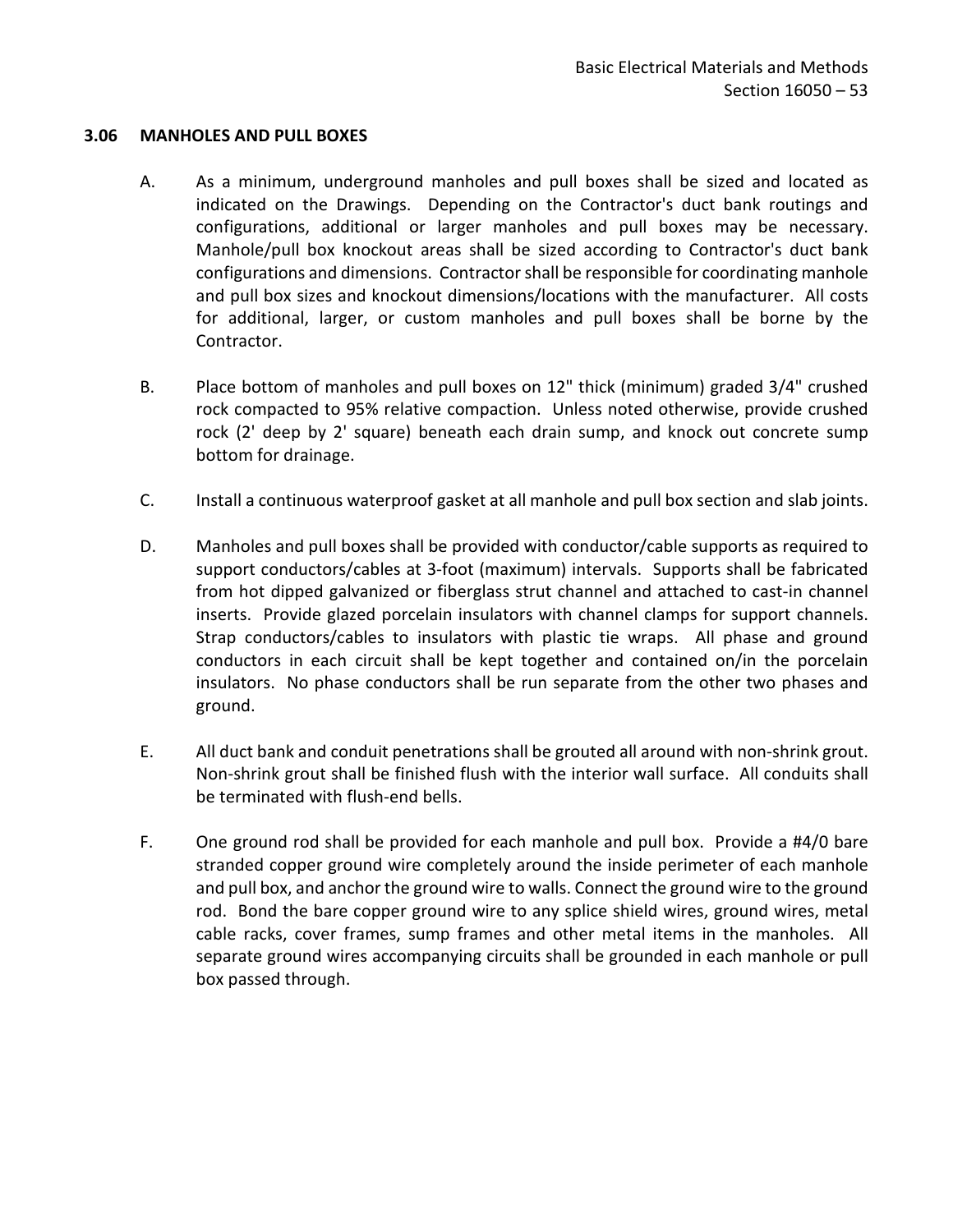### <span id="page-55-0"></span>**3.07 CABLE TRAY INSTALLATION AND TESTING**

- A. Cable trays shall be installed as indicated on the Drawings and as specified herein. Installation shall be in accordance with equipment manufacturer's instructions, and with recognized industry practices, including NEMA VE-2, to ensure that cable tray equipment comply with requirements of NEC and applicable portions of NFPA 70B.
- B. Coordinate cable tray installation with other electrical work as necessary to properly integrate cable tray work with other work.
- C. Provide sufficient space encompassing cable trays to permit access for installing and maintaining cables.
- D. Cable tray fitting supports shall be located such that they meet the strength requirements of straight sections. Install fitting supports per NEMA VE-2 guidelines, and in accordance with manufacturer's instructions.
- E. Test cable trays to ensure electrical continuity of bonding and grounding connections, and to demonstrate compliance with specified maximum grounding resistance. Testing and test methods shall be in accordance with NFPA 70B, Chapter 18.
- F. Manufacturer shall provide test reports witnessed by an independent testing laboratory of the "worst case" loading conditions outlined in this specification and performed in accordance with the latest revision of NEMA VE-1; including test reports verifying rung load capacity in accordance with NEMA VE-1, Section 5.4.

### <span id="page-55-1"></span>**3.08 PANELBOARDS**

Panelboards shall be factory assembled, and shall be installed as indicated on the Drawings and specified herein.

- A. Panelboards shall be installed 6 feet from grade or floor to top of the enclosure.
- B. Provide at least 1/2 inch clearance between the back of the panelboard enclosure and masonry or concrete wall.
- C. Securely attach the panelboard to the wall or support structure with anchor bolts or machine bolts.
- D. Attach locking devices on the handles of branch circuit breakers for the "ON" position as indicated on the Drawings.
- E. Completely type the directory card to identify each connected and spare circuit.
- F. Provide tight connections for all feeder and branch circuit conduit and wiring.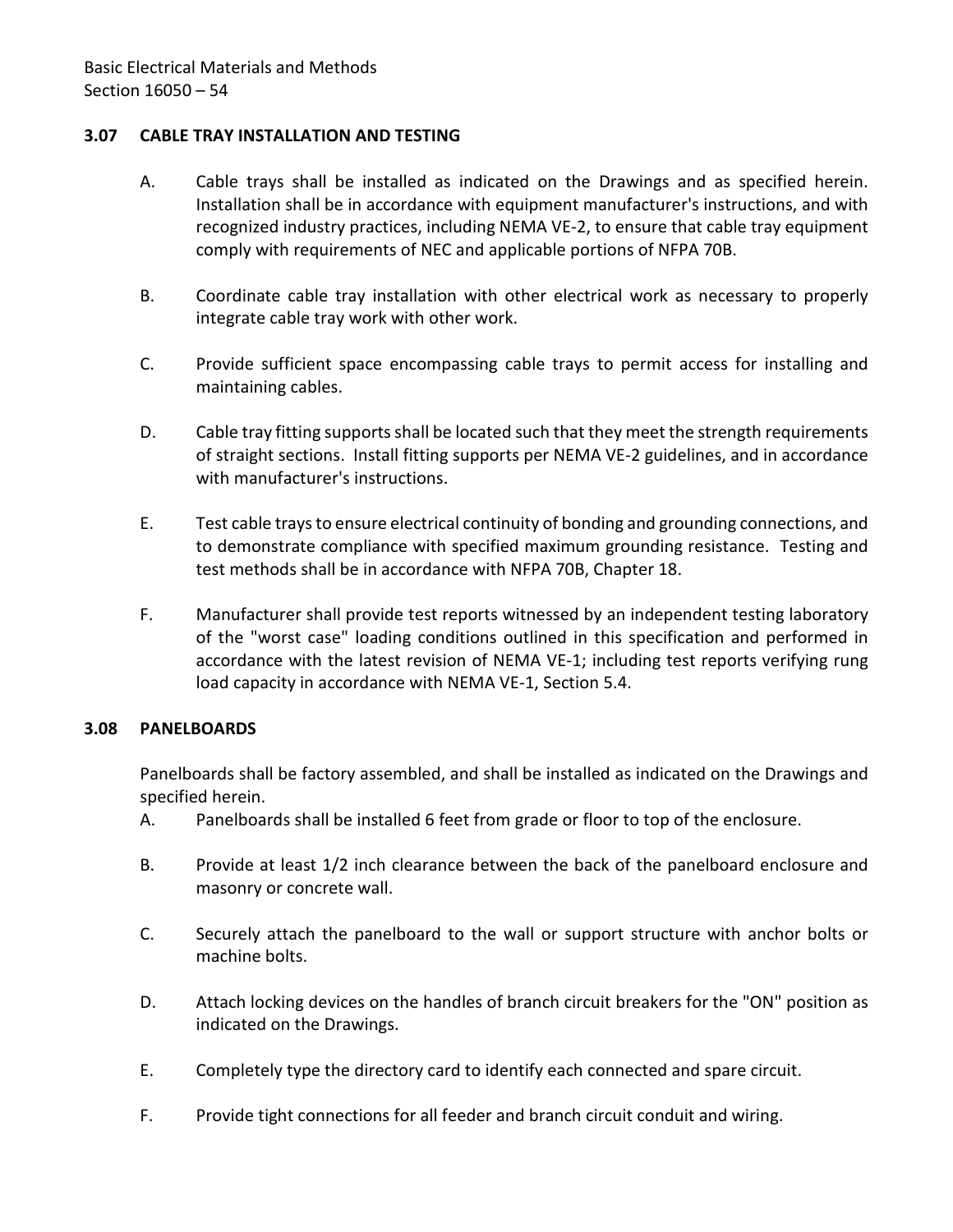### <span id="page-56-0"></span>**3.09 TRANSFORMERS**

- A. Transformers shall be installed in accordance with manufacturer's printed instructions, including minimum clearances for ventilation and cooling. Transformers installed against a wall shall have readily accessible primary and secondary terminals.
- B. Transformers shall be installed on vibration pads designed to suppress the transformer vibrations. Pads shall be selected based on the actual transformer weight and a minimum safety factor of 2:1. Vibration pads shall be located in accordance with the manufacturer's recommendations.
- C. Conduit connections to the transformer shall be with liquid-tight flexible conduit.
- D. During startup and testing, Contractor shall obtain primary and secondary voltage readings, and if necessary, tap connections shall be adjusted to provide the specified nominal supply voltage.

#### <span id="page-56-1"></span>**3.10 DISCONNECT SWITCHES**

Disconnect switches shall be factory assembled, and shall be installed as indicated on the Drawings and specified herein.

- A. Disconnect switches shall be installed 5 feet from grade or floor to the top of the enclosure.
- B. Securely attach disconnect switches to walls or support structures with anchor bolts or machine bolts.

### <span id="page-56-2"></span>**3.11 SUPPORTS**

Unless indicated otherwise on the Drawings, electrical conduit, boxes, enclosures, cabinets, panels, and equipment shall be supported as specified herein.

- A. Install the required strut channels, fittings, clamps, U-bolts, hangers, anchors, hangers, fittings, and other hardware to securely attach and support all the equipment and conduits. Unless indicated otherwise on the Drawings, all support materials shall be steel, malleable iron, or other ferrous metals, and shall be hot dipped galvanized after fabrication. Where indicated on the Drawings, support material shall be fiberglass, stainless steel, or PVC coated steel and malleable iron.
- B. Exposed conduit shall be supported with strut channel, clamps, and hanger supports spaced per NEC requirements (8'-0" maximum spacing) and within 18" of couplings, bends, enclosures, boxes, etc.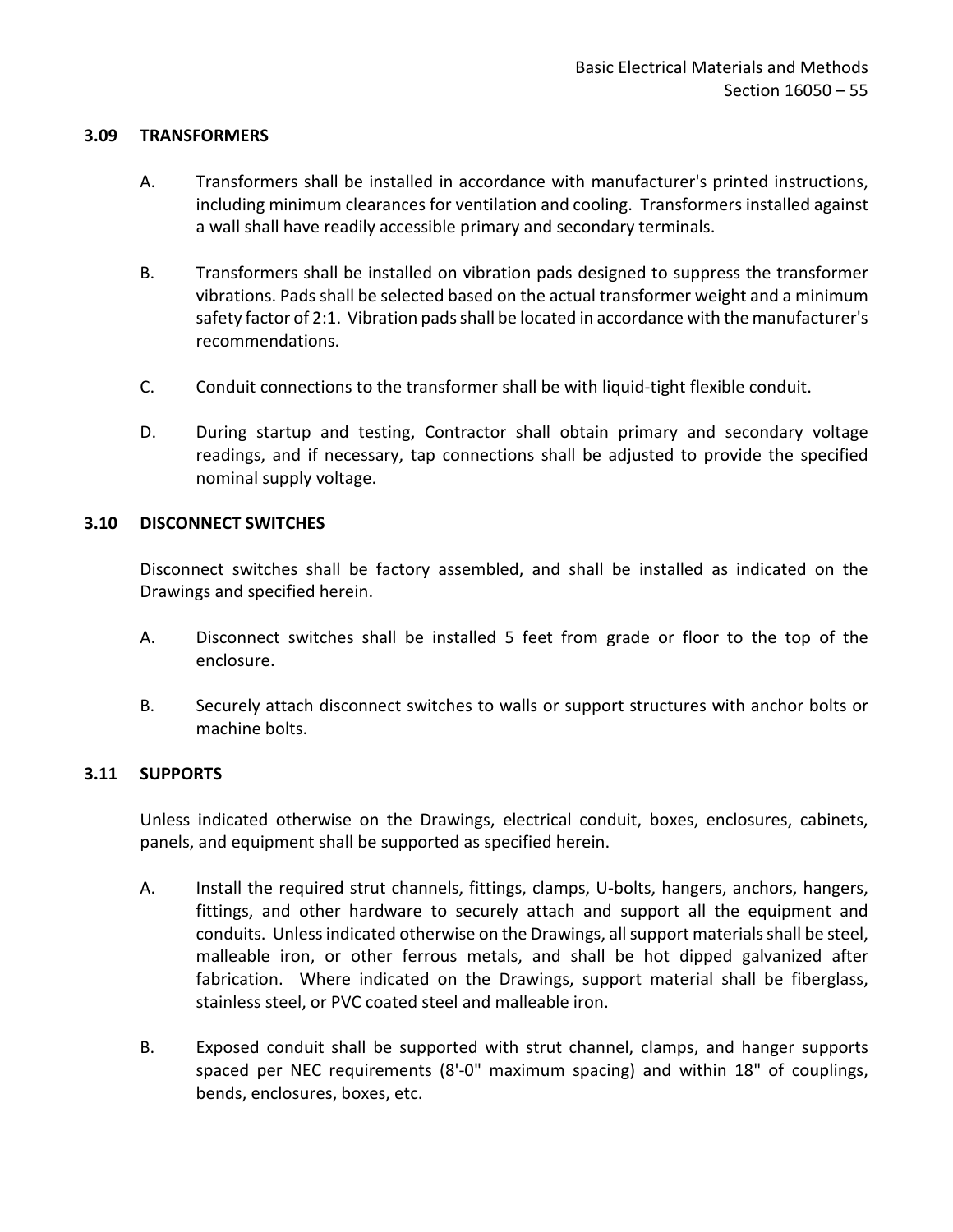# Basic Electrical Materials and Methods Section 16050 – 56

- C. Multiple conduit runs shall be supported using "trapeze" hangers, consisting of approved strut channels suspended on 3/8" (minimum) steel rods from beam clamps or ceiling inserts located not more than 8' apart. Sizes of channels and rods shall be selected as recommended by the manufacturer for span and loading conditions.
- D. Unless indicated otherwise on the Drawings, Contractor shall use Type 304 stainless steel fasteners and anchors, including wedge anchors, sleeve anchors, epoxy anchors, machine bolts, etc., for mounting electrical equipment and conduit. No type of explosive anchor will be permitted.
- E. Strut channel shall be neatly cut and provided with squared ends. All burrs shall be removed and sharp edges shall be rounded. Channel ends shall then be treated as follows:
	- 1. Hot dipped galvanized strut channel solvent clean to remove any contaminants and coat with a zinc rich cold galvanizing coating, CRC Zinc-It Cold Galvanize, or equal.
	- 2. Fiberglass strut channel seal with fiberglass resin in accordance with the manufacturer's recommendations.
	- 3. PVC coated pre-galvanized strut channel solvent clean to remove any contaminants and coat with PVC repair coating in accordance with the manufacturer's recommendations.
	- 4. Stainless steel strut channel no additional treatment required.

## <span id="page-57-0"></span>**3.12 NAMEPLATES**

- A. Plastic nameplates shall be positioned and lined-up to provide a neat appearance. They shall be attached to the cleaned metal surfaces of enclosures with stainless steel machine screws or escutcheon pins. Nameplates shall be attached to receptacle and local switch cover plates with an adhesive or equal for circuit identification and placed above the device.
- B. Nameplates shall be installed on all motor control centers, switchboards, panelboards, individually enclosed circuit breakers and disconnect switches, control panels, control stations, junction boxes, termination cabinets, toggle switches, and convenience receptacles.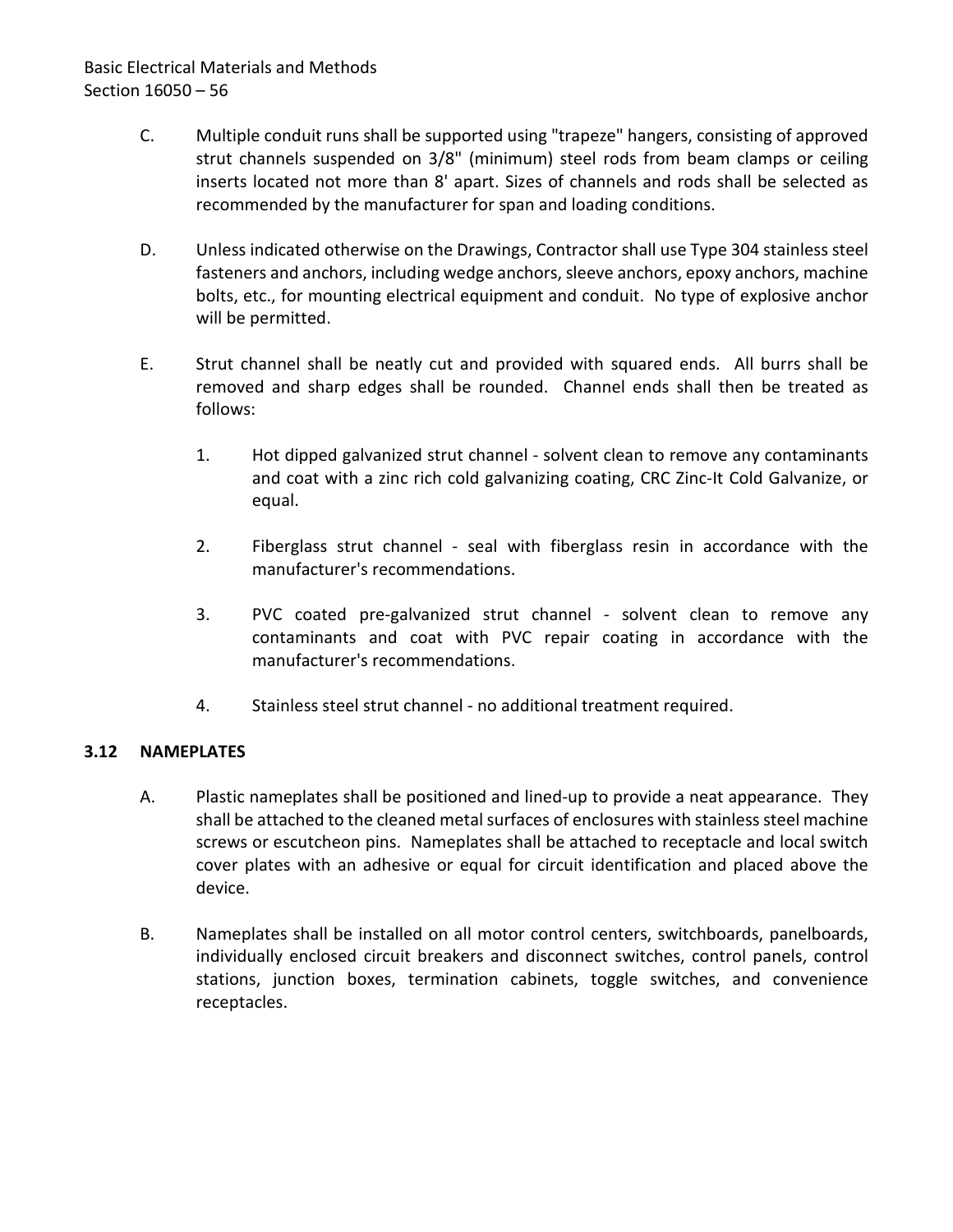#### <span id="page-58-0"></span>**3.13 CUTTING AND REPAIRING**

- A. Where conduit installation requires penetrating existing concrete or masonry structures (walls, floors, or ceilings), Contractor shall core drill the existing structure and fill the remaining annular space with non-shrink grout.
- B. Other demolitions methods for other cutting or removing shall be approved by the District prior to commencing the work. Contractor shall repair all damage to remaining facilities caused said demolition to the satisfaction of the District.

#### <span id="page-58-1"></span>**3.14 DISSIMILAR METALS**

- A. Where practicable, dissimilar metals in contact anywhere in the system shall be avoided to eliminate the possibility of galvanic action.
- B. Wherever dissimilar metals come in contact, Contractor shall isolate these metals as required with neoprene washers or gaskets.
- C. Where fastening aluminum items, stainless steel bolts shall be used.
- D. Wherever steel and aluminum join, isolation bushings shall be used to separate these dissimilar metals and grounding jumpers shall be provided across these joints.

#### <span id="page-58-2"></span>**3.15 WORKMANSHIP**

- A. Preparation, handling, and installation shall be in accordance with manufacturer's written instructions and technical data particular to the product specified and/or approved, except as otherwise specified.
- B. Work shall be furnished and placed in coordination and cooperation with other trades.
- C. Work shall conform to the National Electrical Contractors Association Standard of Installation for general installation practice.

### <span id="page-58-3"></span>**3.16 PROTECTION DURING CONSTRUCTION**

- A. Conduits, junction boxes, outlet boxes, and other openings shall be kept closed to prevent entry of foreign matter.
- B. Fixtures, equipment, and apparatus shall be covered and protected against dirt, paint, water, chemical or mechanical damage, before and during the construction period.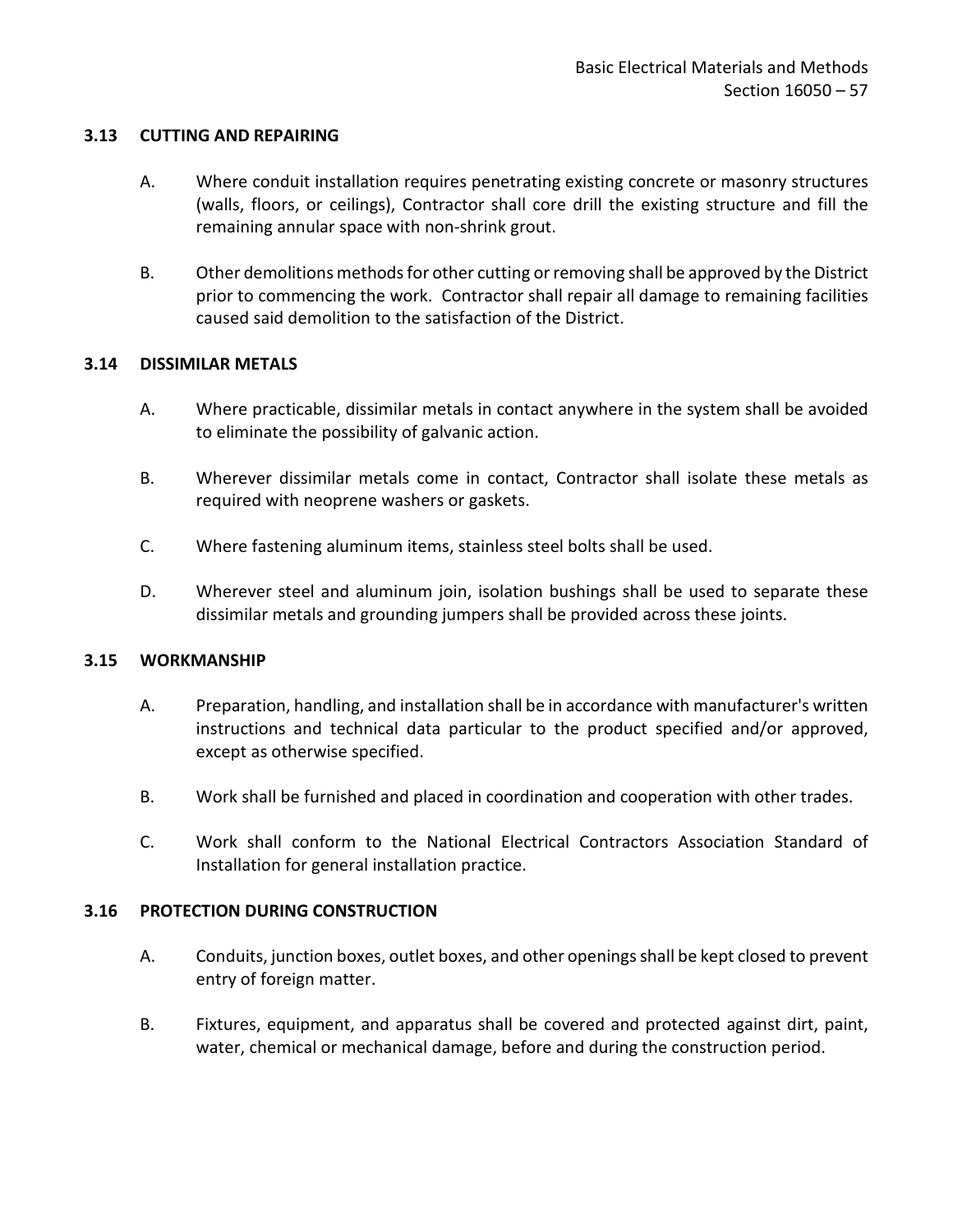# Basic Electrical Materials and Methods Section 16050 – 58

C. Damaged fixtures, apparatus, or equipment shall be restored to original condition prior to final acceptance, including restoration of damaged shop coats of paint. Brightly finished surfaces and similar items shall be protected until in service. No rust or damage will be permitted.

### <span id="page-59-0"></span>**3.17 CHECKING, ADJUSTING AND TESTING**

Provide the required labor and equipment, and all checking, adjusting and testing operations on the electrical installations.

## A. Check

All wire terminals shall be checked to assure tight connections.

B. Adjust

Adjust repeat cycle timers, interval timers and time delay relays and other devices so the controls shall operate in the indicated sequence.

## C. Wiring Tests

The tests shall be performed to detect wrong connections, short circuits, continuity and grounds. Insulation tests shall be made with a hand crank or battery operated test instrument on all cables, conductors and motors. Power feeders branch conductors and motors shall be tested phase-to-phase, and phase-to-ground. A copy of the test results for feeders and motors shall be submitted to the District when completed (after any deficiencies have been noted and corrected). Correct any installation and electrical defects in the wiring systems.

### D. Equipment Tests

Perform equipment tests as indicated and directed by the manufacturer, and as specified in Section 16010 and Sections of the Specification specifying equipment and/or systems.

E. Test Data

Test data for equipment, shielded cables and supply voltage shall be submitted to the District.

### F. Supply Voltage

Test the supply voltage while the normal plant loads are operating. If the voltage is not within normal limits (plus or minus one percent), notify the District.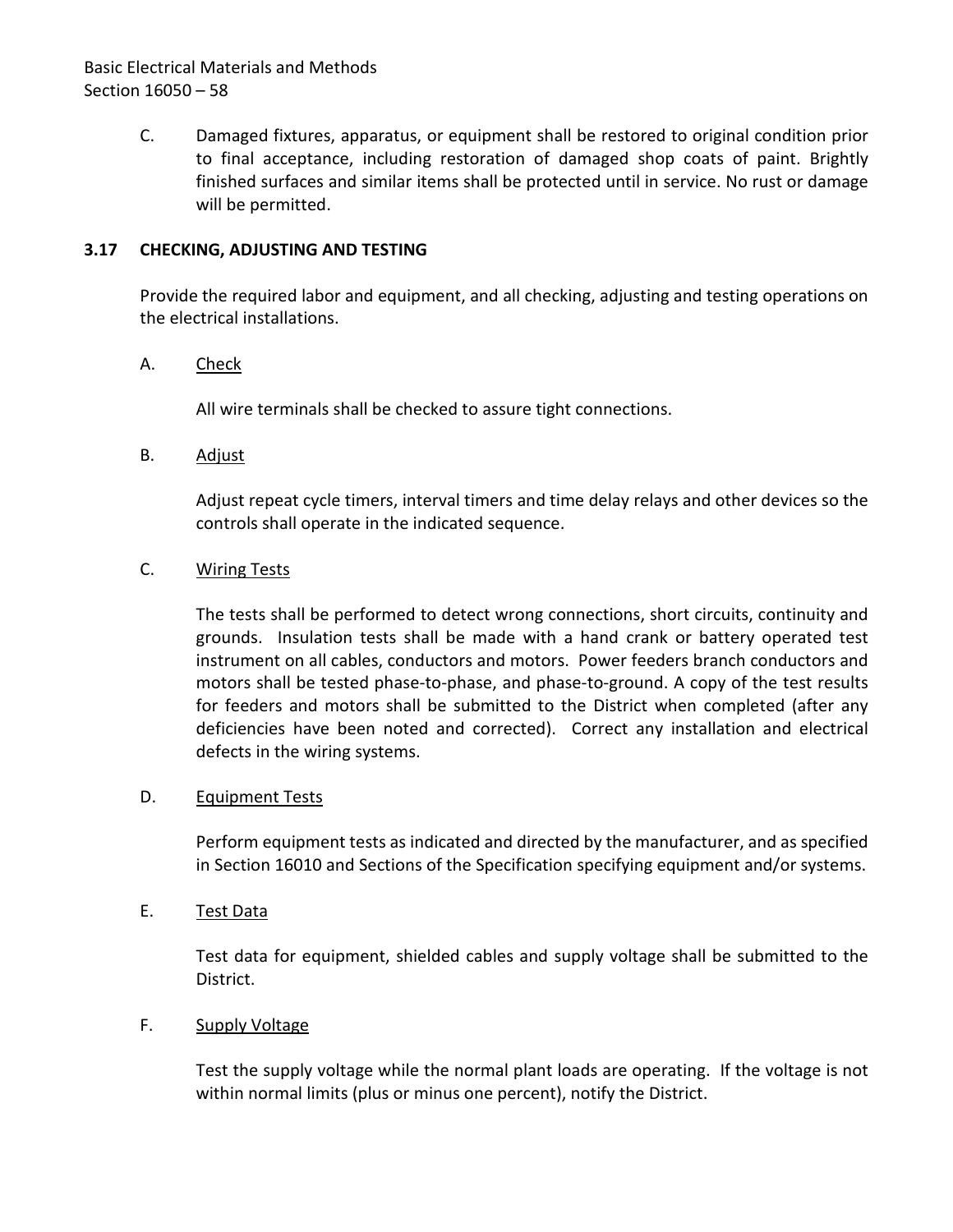## G. Operation Tests

Perform operation tests and observe that all electrical loads operate satisfactorily as specified in Section 16010 and Sections of the Specifications specifying equipment and/or systems.

## <span id="page-60-0"></span>**3.18 CLEANUP**

- A. All parts of the electrical materials and equipment shall be left in a clean condition. Exposed parts shall be clean of cement, plaster and other materials, and all oil and grease spots shall be removed with a non-flammable cleaning solvent. Such surfaces shall be carefully wiped and all cracks and corners scraped out. Paint touch-up shall be applied to all scratches on panels and cabinets. Interiors of electrical cabinets or enclosures shall be free of spider webs and shall be vacuumed clean.
- B. During the progress of the work, the Contractor shall clean up after his workers and shall leave the premises and all portions of the site in which he is working free from debris and surplus materials.

## **END OF SECTION 16050**